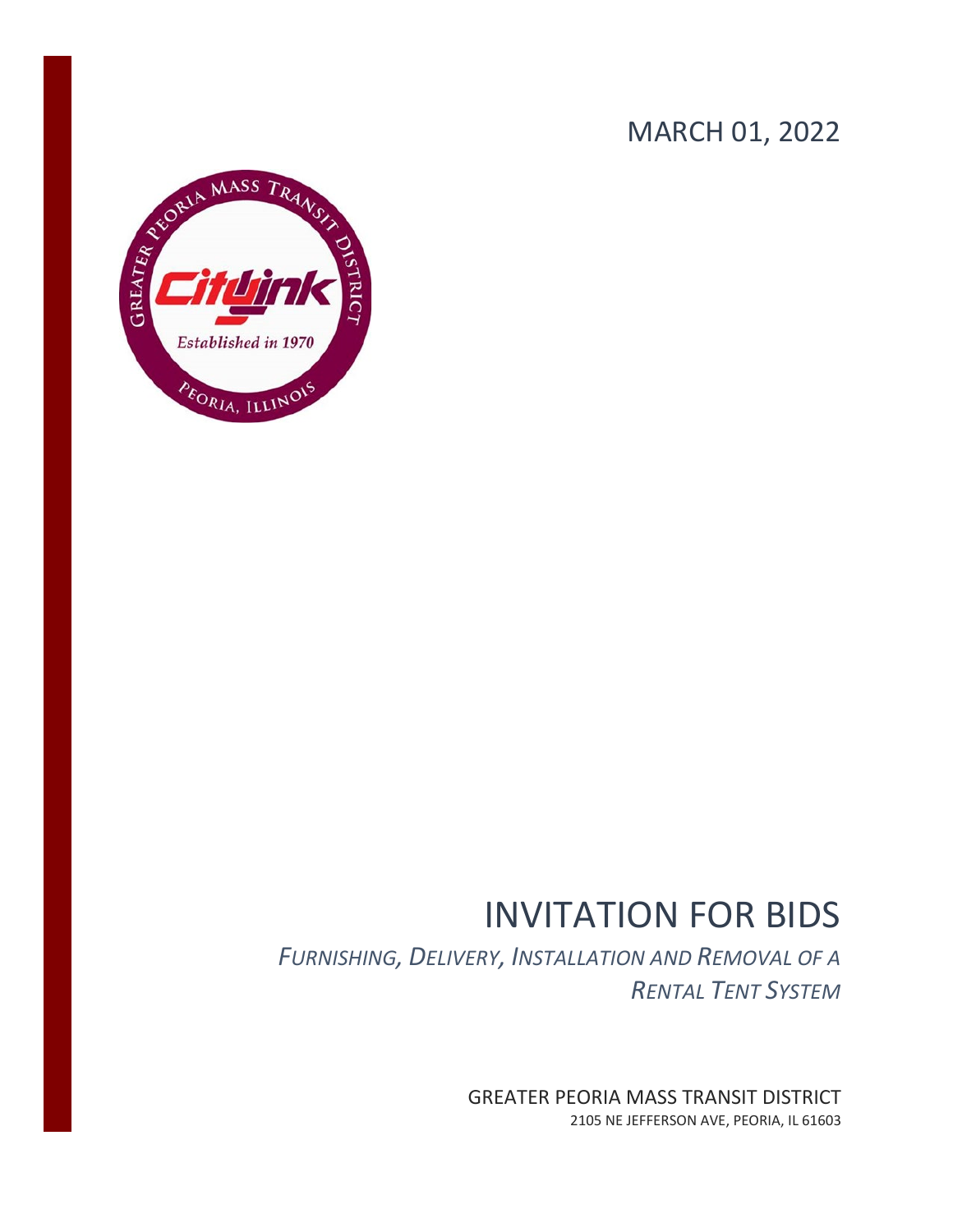Page **2** of **55**

#### **INVITATION FOR BID – COVER PAGE**

<span id="page-1-0"></span>Issue Date:

Title:

Reference Number:

Issuing and Using Agency:

IFB# NF2022-06

Furnishing, Delivery, Installation and Removal

Greater Peoria Mass Transit District Attn: Jamie Arbogast, Procurement 2105 NE Jefferson Avenue Peoria, Illinois 61603

## Bids for Furnishing the Product(s)/Service(s) Described Herein Will Be Received Until: **2:00 PM on April 14, 2022 (CST)**

All Inquiries for Information Should Be Directed To: Address listed above or Phone (309) 679-8155.

IF BIDS ARE MAILED OR HAND-DELIVERED, SEND DIRECTLY TO: **GPMTD PROCUREMENT, 2105 NE JEFFERSON AVENUE, PEORIA, ILLINOIS 61603**. The Reference Number, Date and Time of bid submission deadline, as reflected above, must clearly appear on the face of the returned bid package.

In Compliance With This Invitation for Bids And To All Conditions Imposed Therein and Hereby Incorporated By Reference, The Undersigned Offers And Agrees To Furnish The Goods/Services Described Herein In Accordance With The Attached Signed Bid.

Name and Address of Firm:

|                     | Date:                   |
|---------------------|-------------------------|
|                     | By:                     |
|                     | (Signature in ink)      |
| Zip Code:           | Name:<br>(Please Print) |
|                     |                         |
| Telephone:          | Title:                  |
| Fax Number:         | FEI/FIN Number:         |
| <b>DUNS Number:</b> | E-Mail Address:         |

March 01, 2022

of a Rental Tent System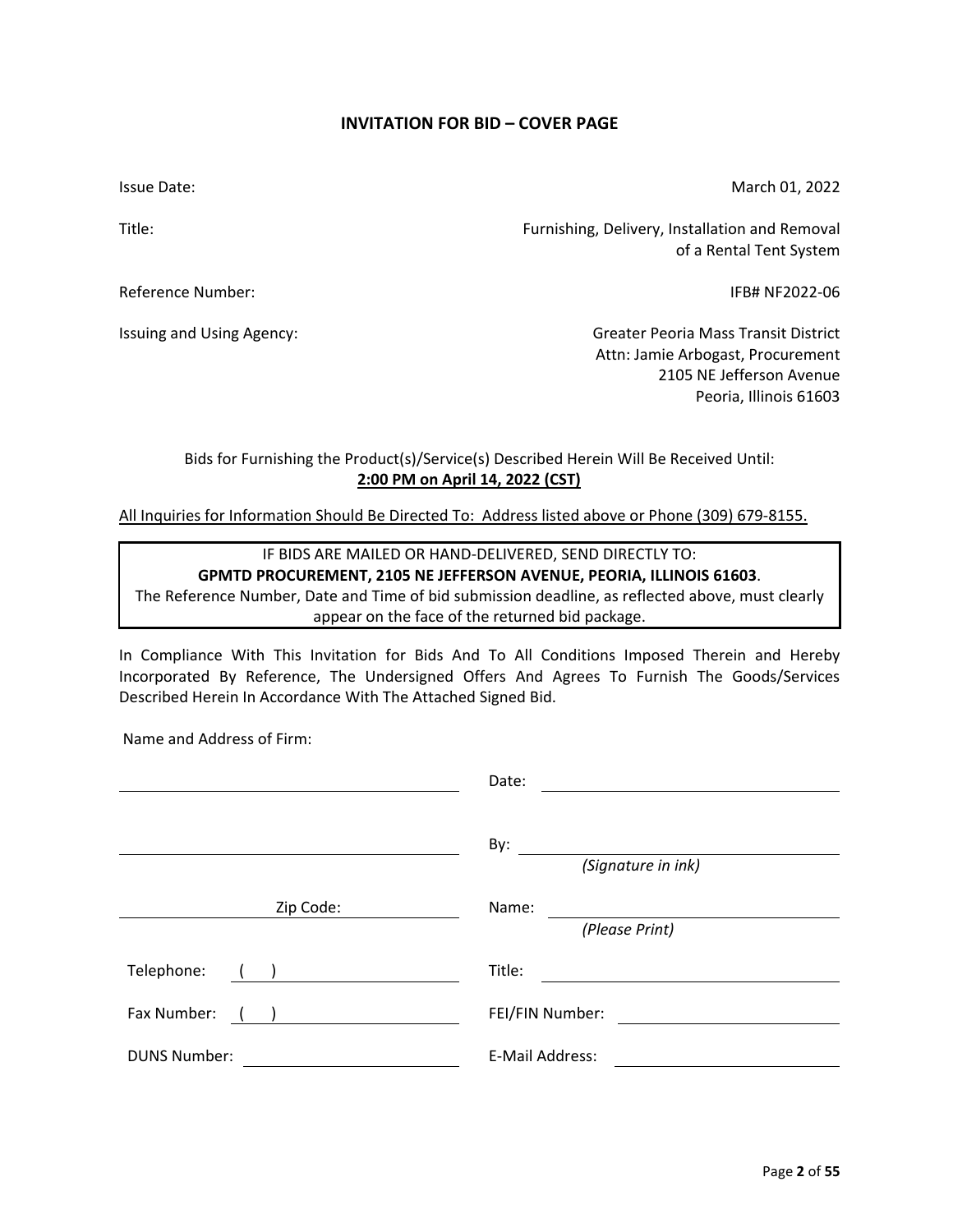## TABLE OF CONTENTS

| 3-1 Postponement, Amendment and/or Cancellation of Invitation for Bids 15 |  |
|---------------------------------------------------------------------------|--|
|                                                                           |  |
|                                                                           |  |
|                                                                           |  |
|                                                                           |  |
|                                                                           |  |
|                                                                           |  |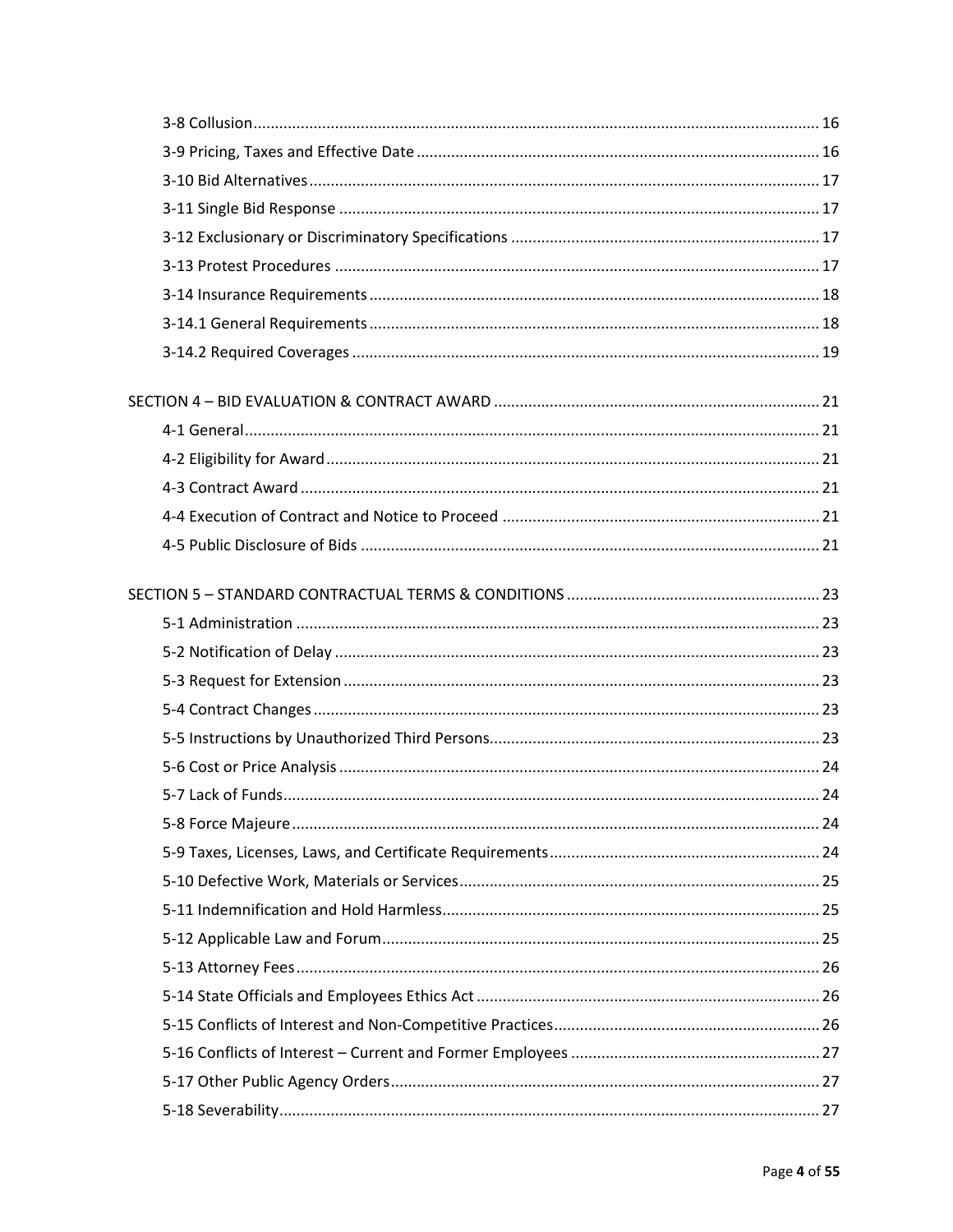| 5-20 Use of GPMTD's Name in Contractor Advertising or Public Relations  27 |    |
|----------------------------------------------------------------------------|----|
|                                                                            |    |
|                                                                            |    |
|                                                                            |    |
|                                                                            |    |
|                                                                            |    |
|                                                                            |    |
|                                                                            |    |
|                                                                            |    |
|                                                                            |    |
|                                                                            |    |
|                                                                            |    |
|                                                                            |    |
|                                                                            |    |
|                                                                            |    |
|                                                                            |    |
|                                                                            |    |
|                                                                            |    |
|                                                                            |    |
|                                                                            |    |
|                                                                            |    |
|                                                                            |    |
|                                                                            |    |
|                                                                            | 32 |
|                                                                            |    |
|                                                                            |    |
|                                                                            |    |
|                                                                            |    |
|                                                                            |    |
|                                                                            |    |
|                                                                            |    |
|                                                                            |    |
|                                                                            |    |
|                                                                            |    |
|                                                                            |    |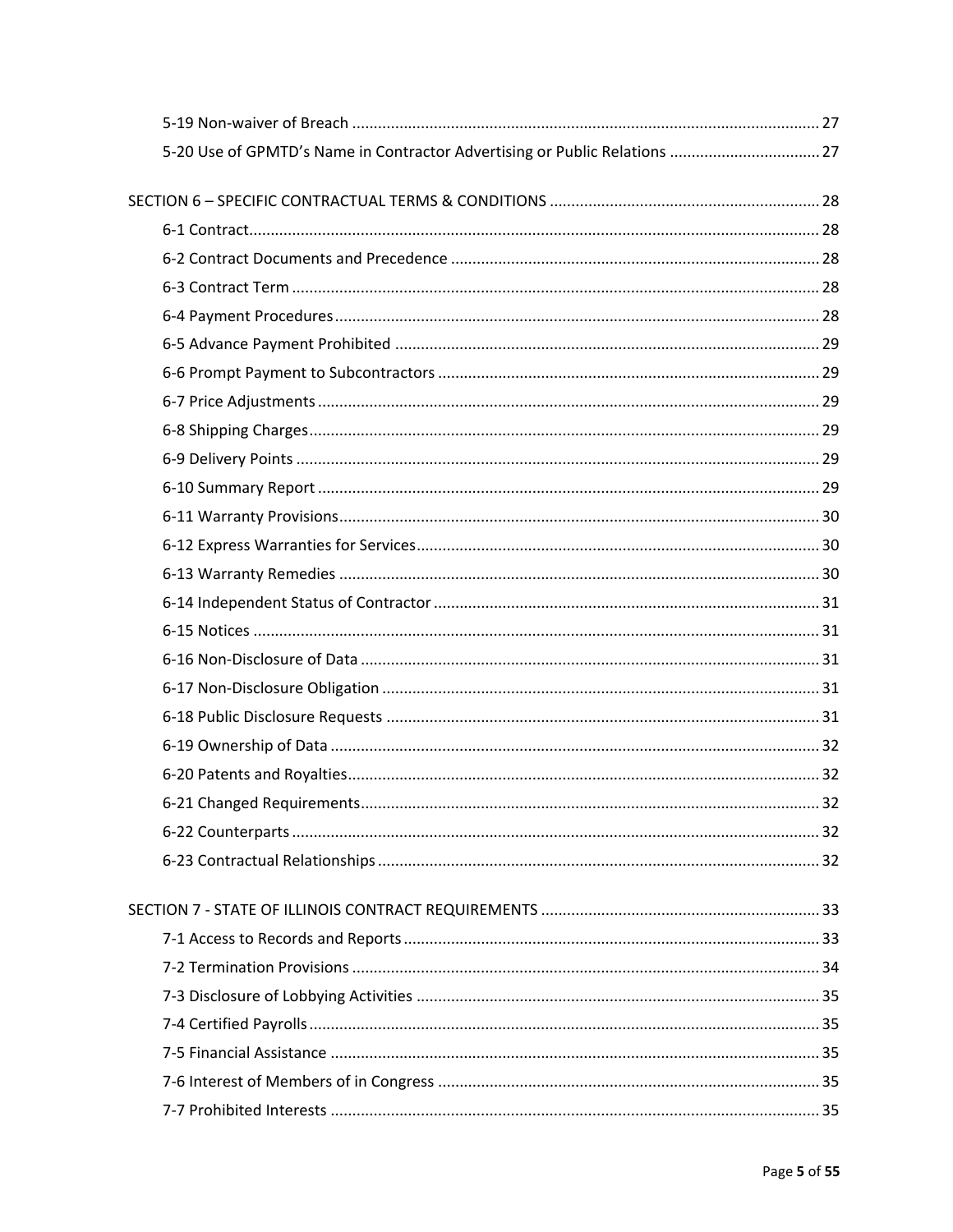| ATTACHMENT I - Certifications of Compliance with Federal Lobbying Regulations  53 |  |
|-----------------------------------------------------------------------------------|--|
|                                                                                   |  |
|                                                                                   |  |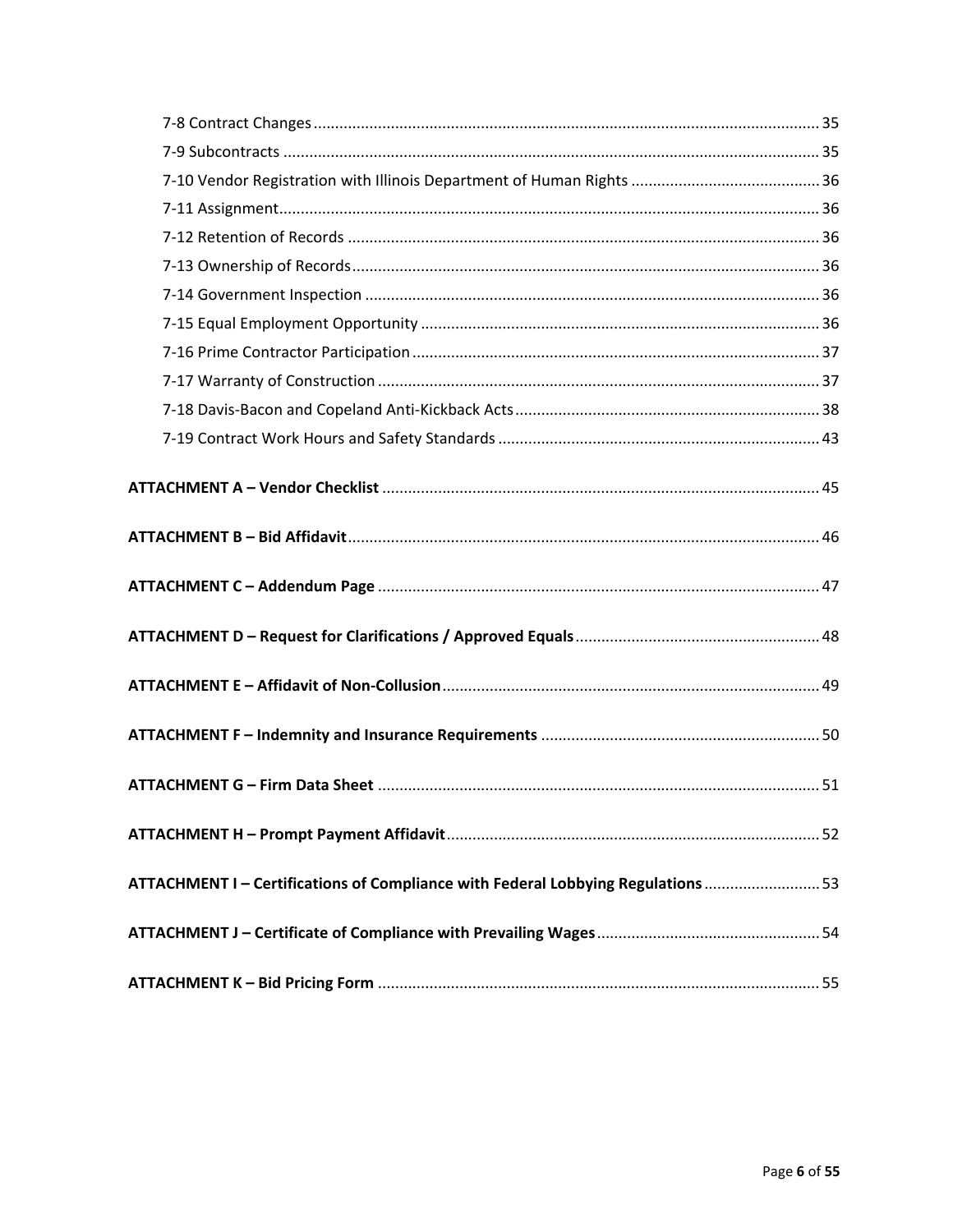#### <span id="page-6-0"></span>DEFINITION OF WORDS AND TERMS

Words and terms shall be given their ordinary and usual meanings. Where used in the Contract documents, the following words and terms shall have the meanings indicated. The meanings shall be applicable to the singular, plural, masculine, feminine and neuter of the words and terms.

Acceptance or Accepted: Written documentation of GPMTD's determination that the Contractor's Work has been completed in accordance with the Contract.

Addendum/Addenda: Written additions, deletions, clarification, interpretations, modifications or corrections to the solicitation documents issued by GPMTD during the Solicitation period and prior to contract award.

Administrative Change: Documentation provided by GPMTD to Contractor, which reflects internal GPMTD procedures not affecting the Contract terms or Scope of Work.

Best and Final Offer: Best and Final Offer shall consist of the Bidder's revised proposal, the supplemental information, and the Bidder's Best and Final Offer. In the event of any conflict or inconsistency in the items submitted by the Bidder, the items submitted last will govern.

Buyer: Individual designated by GPMTD to conduct the Contract solicitation process, draft and negotiate contracts, resolves contractual issues and supports the Project Manager during Contract performance.

Change Documentation: A written document agreed upon by Project Managers, which if it creates a material change to the Contract term or Scope of Work shall be executed as a Contract Amendment.

Change Order: Written order issued by GPMTD, with or without notice to sureties, making changes in the Work within the scope of this Contract.

Contract Amendment: A written change to the Contract modifying, deleting or adding to the terms or scope of work, signed by both parties, with or without notice to the sureties.

Contract or Contract Documents: The writings and drawings embodying the legally binding obligations between GPMTD and the Contractor for completion of the Work.

Contract Period: The period of time during which the Contractor shall perform the Services or Work under the Contract.

Contract Price: Amount payable to the Contractor under the terms and conditions of the Contract for the satisfactory performance of the Services or Work under the Contract.

Contractor: The individual, association, partnership, firm, company, corporation, or combination thereof, including joint ventures, contracting with GPMTD for the performance of Services or Work under the Contract.

Cost Analysis: The review, evaluation and verification of cost data and the evaluation of the specific elements of costs and profit. Cost analysis is the application of judgment utilizing criteria to project from the data to the estimated costs in order to form an opinion on the degree to which proposed costs represent what the Contract should cost, assuming reasonable economy and efficiency.

Day: Calendar Day.

DBE: Disadvantage Business Enterprise.

Documentation: Technical publications relating to the use of the Work to be provided by Contractor under this Contract, such as reference, user, installation, systems administration and technical guides, delivered by the Contractor to GPMTD.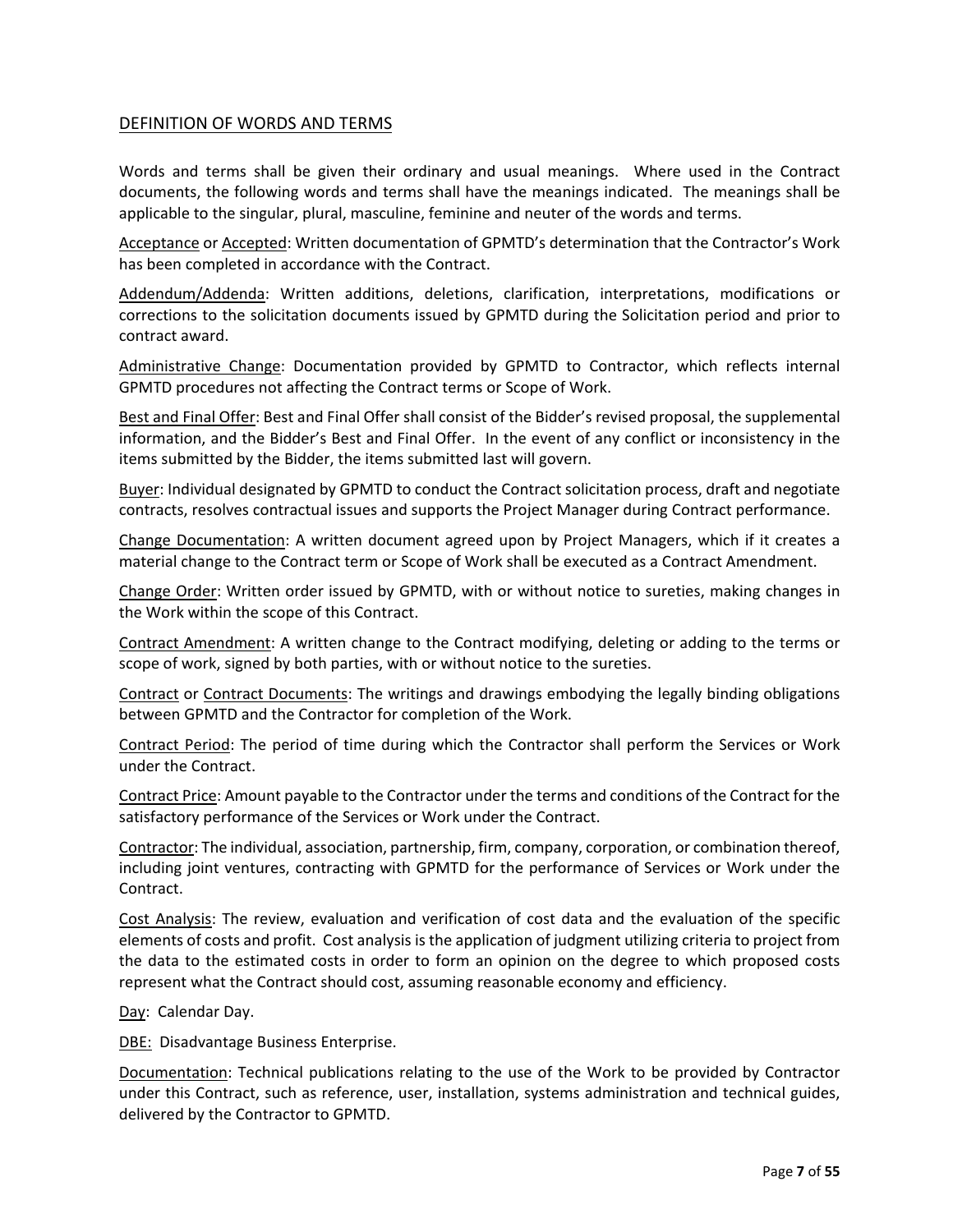DOT: Department of Transportation.

Final Acceptance: The point when GPMTD acknowledges that the Contractor has performed the entire Work in accordance with the Contract.

FTA: Federal Transit Administration.

GPMTD: Greater Peoria Mass Transit District.

Person: Includes individuals, associations, firms, companies, corporations, partnerships, and joint ventures.

Price Analysis: The process of examining and evaluating a price without evaluating its separate cost elements and proposed profit.

Procurement Administrator: The individual designated by GPMTD to administer the Contract and be the Contractor's primary point of contact. The Procurement Administrator has no contracting authority.

Project Manager: The individual designated by GPMTD to manage the project on a daily basis and who may represent GPMTD for Contract Administration.

Bidder or Offeror or Bidder: Individual, association, partnership, firm, company, corporation or a combination thereof, including joint ventures, submitting a bid/proposal to perform the Work.

Provide: Furnish without additional charge.

Reference Documents: Reports, specifications, and/or drawings that is available to Bidders for information and reference in preparing bids but not as part of this Contract.

IFB or Solicitation: Invitation for Bids; also known as the solicitation document.

Scope of Work or Statement of Work (SOW): A section of the Invitation for Bids consisting of written descriptions of Services to be performed, or the goods to be provided, or the technical requirements to be fulfilled under this Contract.

Services: The furnishing of labor, time or effort by a Contractor, but not involving the delivery of any specific manufactured good.

Shall or Will: Whenever used to stipulate anything, Shall or Will means mandatory by either the Contractor or GPMTD, as applicable, and means that the Contractor or GPMTD, as applicable, has thereby entered into a covenant with the other party to do or perform the same.

Specifications or Technical Specifications: A Section of the Invitation for Bids consisting of written descriptions of Services to be performed, or the goods to be provided, or the technical requirements to be fulfilled under this Contract.

Subcontractor: The individual, association, partnership, firm, company, corporation, or joint venture entering into an agreement with the Contractor to perform any portion of the Work covered by this Contract.

Submittals: Information that is submitted to the Procurement Administrator in accordance with the Scope of Work/Specifications.

Work: Everything to be provided and done for the fulfillment of the Contract and shall include all goods and services specified under this Contract, including Contract Amendments and settlements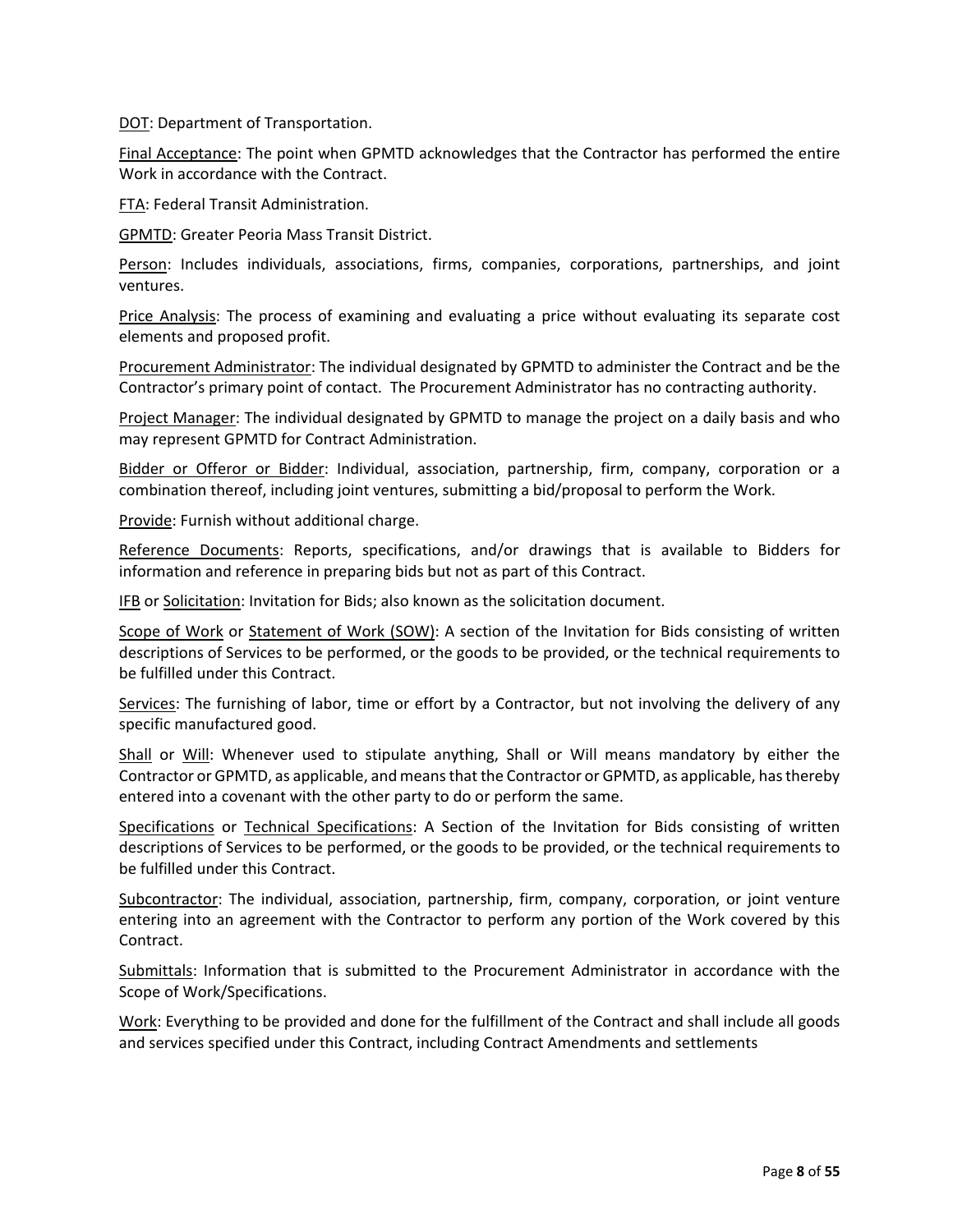## LEGAL NOTICE

#### March 01, 2022

#### **INVITATION FOR BIDS**

## <span id="page-8-0"></span>**Furnishing, Delivery, Installation and Removal of a Rental Tent System IFB# NF2022-06**

The Greater Peoria Mass Transit District (GPMTD) is seeking bids to provide the furnishing, delivery, Installation and removal of a Rental Tent System. The scope of work/specifications is outlined in the Invitation for Bids (IFB). The successful Bidder shall meet the terms and conditions set forth in this document and all other attachments.

The IFB, which includes the procurement schedule, may be obtained by downloading the document from GPMTD's website found at [www.ridecitylink.org/resources/procurement](http://www.ridecitylink.org/resources/procurement) under 'Current Projects'. All interested contractors should complete an Interested Contractors Registration Form (contained in the IFB) and submit to the listed person, via e-mail. All questions should be directed to:

> Jamie Arbogast, Procurement Greater Peoria Mass Transit District 2105 NE Jefferson Avenue Peoria, IL 61603 (309) 679-8155 E-mail: jarbogast@ridecitylink.org

All bids must be received on or before **2:00 pm (CST) on April 14, 2022** at the address listed above.

The right is reserved to accept any proposal/bid or any part or parts thereof or to reject any and all proposals/bids. Acceptance of any proposal/bid is subject to concurrence by the Illinois Department of Transportation and the United States Department of Transportation.

Any contract resulting from these bids is subject to financial assistance contract between the GPMTD and the United States Department of Transportation and the Illinois Department of Transportation.

Contractor will be required to comply with all applicable Equal Employment Opportunity laws and regulations.

A Non-Mandatory Pre-Bid Meeting will be held on **March 08, 2022 at 2:00 pm (CST)**.

Funding provided in whole or in part by the Illinois Department of Transportation "IDOT".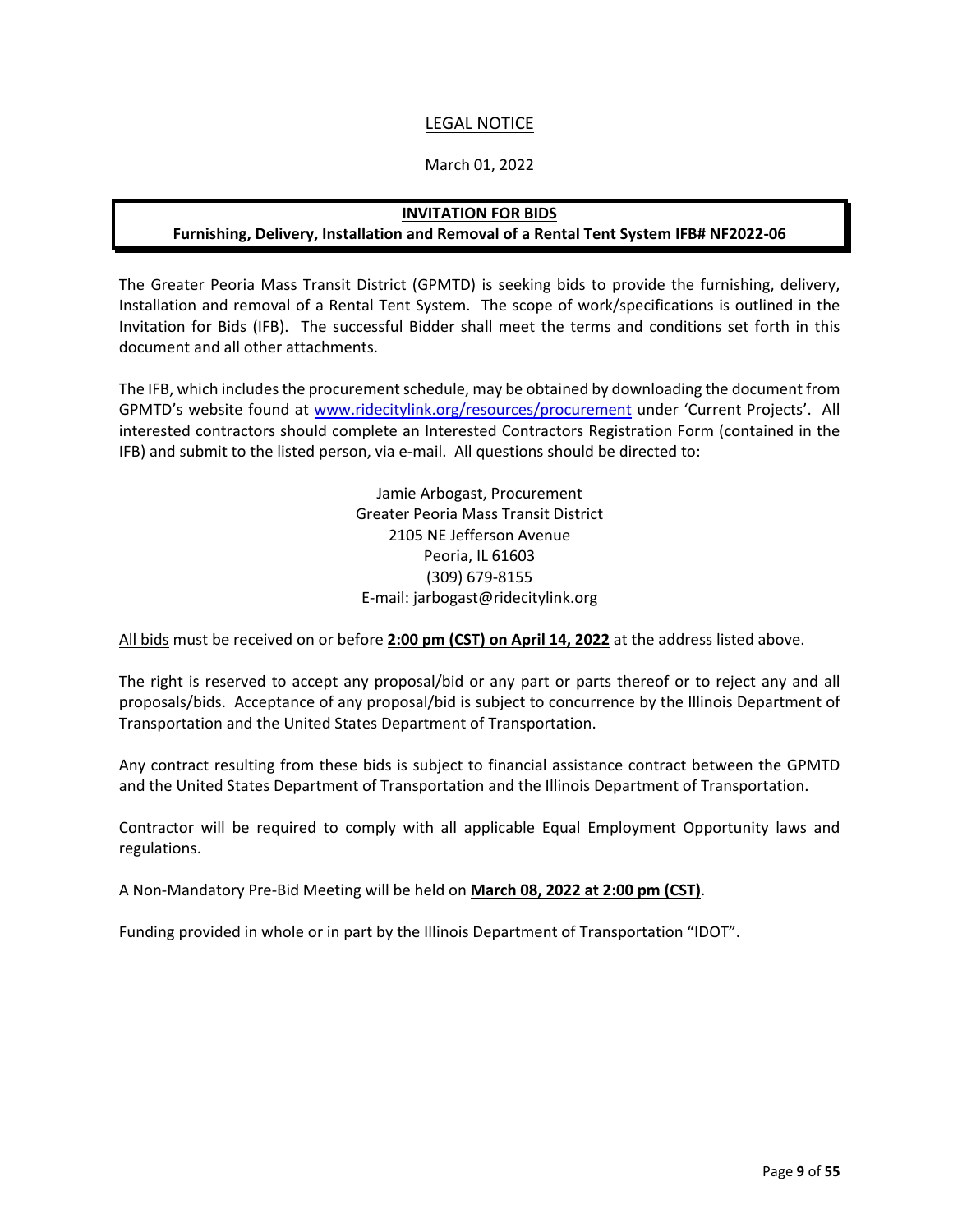#### INTERESTED BIDDERS REGISTRATION FORM

## <span id="page-9-0"></span>**FURNISHING, DELIVERY, INSTALLATION AND REMOVAL OF A RENTAL TENT SYSTEM IFB# NF2022-06**

Date: March 01, 2022 To: INTERESTED BIDDERS Subject: Furnishing, Delivery, Installation and Removal of a Rental Tent System IFB# NF2022-06

To Bidders:

The INVITATION FOR BIDS (IFB) and any issued addenda(s) are available for download at [www.ridecitylink.org/resources/procurement.](http://www.ridecitylink.org/resources/procurement) Please submit this Form to [jarbogast@ridecitylink.org](mailto:jarbogast@ridecitylink.org) with your completed contact information.

| Name of INTERESTED BIDDER:      |  |
|---------------------------------|--|
| Name of Contact Person:         |  |
| Title of Contact Person:        |  |
| Street Address/Post Office Box: |  |
| City, State, Zip Code:          |  |
| Telephone Number:               |  |
| Fax Number:                     |  |
| E-Mail Address:                 |  |
| <b>Website Address:</b>         |  |
| Date:                           |  |

This Form is requested to ensure that every Interested Contractor receives issued addenda(s) for this INVITATION FOR BIDS. Failure to register this download may result in a rejection of the quotation due to non-compliance with addenda requirements. See **ATTACHMENT C - ADDENDUM PAGE**, which must be completed and submitted with the bid that you provide to the Greater Peoria Mass Transit District.

Thank you for your interest. We look forward to receiving your bid.

Sincerely, Jamie Arbogast Procurement PH: (309)679-8155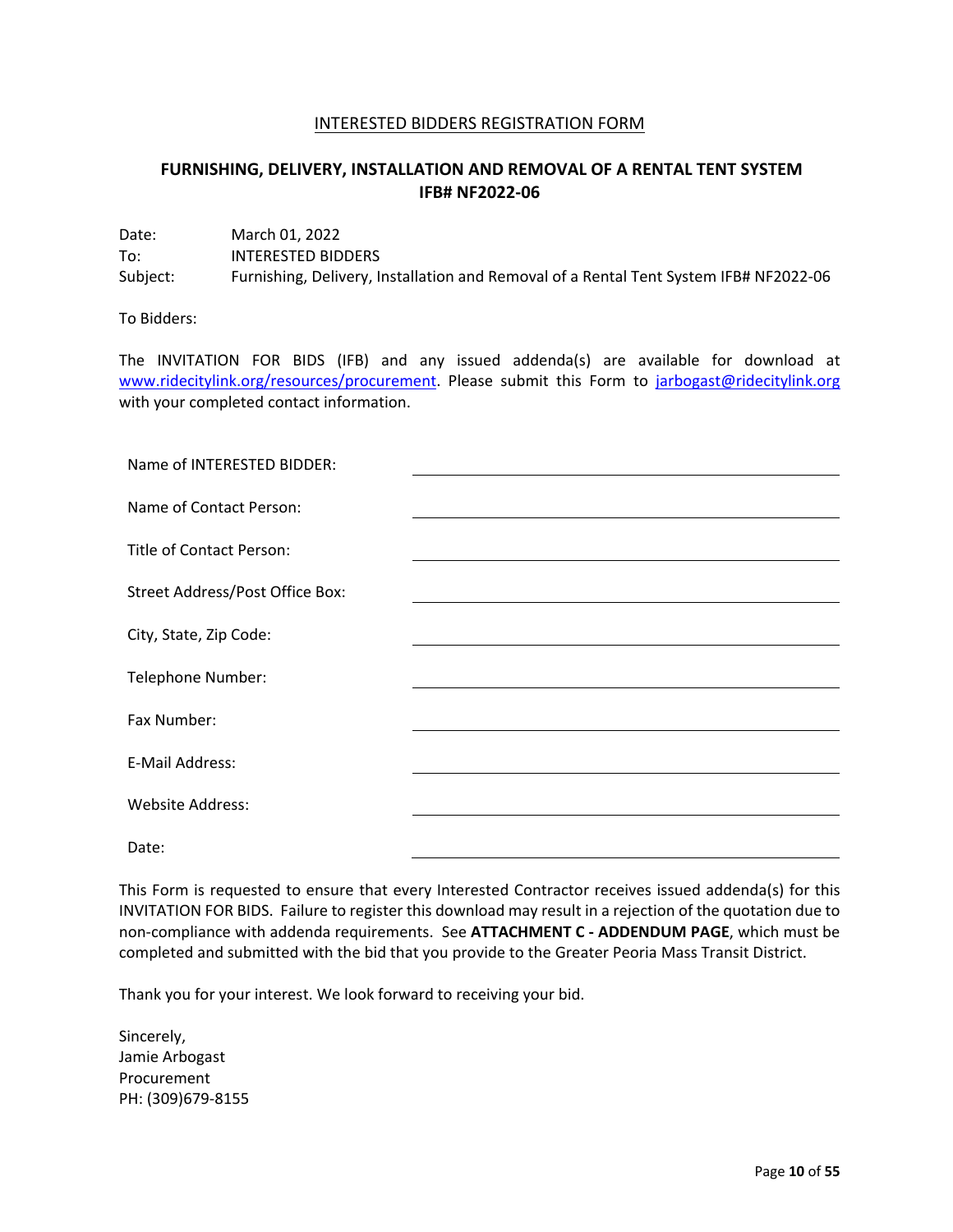#### <span id="page-10-0"></span>SECTION 1 - INSTRUCTIONS TO BIDDERS

#### <span id="page-10-1"></span>1-1 Introduction

The Greater Peoria Mass Transit District (GPMTD) is the primary public transportation provider for the Greater Peoria Region. The GPMTD is a municipal corporation within the State of Illinois. GPMTD provides economic, social, and environmental benefits to the community through progressive, customer focused, transportation service by combining state of the art equipment and facilities with professional, well trained staff.

The GPMTD employs approximately 191 full and part-time employees, operates 20 fixed routes within the City of Peoria, City of East Peoria, City of West Peoria, City of Pekin, and Village of Peoria Heights and maintains an active fleet of 53 fixed-route buses. In addition to traditional fixed-route service, GPMTD provides complementary ADA paratransit service (CityLift) within the service area and owns 36 medium duty vans used for CityLift services. GPMTD has three (3) facilities comprised of an Administration Building and Maintenance Building located at 2105 NE Jefferson, and a Transit Center located at 407 SW Adams.

#### <span id="page-10-2"></span>1-2 Purpose

The purpose of this Invitation for Bid (IFB) is for the GPMTD to seek qualified bidders for the purpose of furnishing, delivering, installing and removing a rental tent system. A detailed scope of work is outlined in section 2.

#### <span id="page-10-3"></span>1-3 Bid Submission

The Bidder will submit:

**The Bidder will submit one (1) sealed envelope containing the One (1) Original, complete with all signed affidavits and certifications, bound together.** Oversize pages used for drawings or similar purposes are allowed. The package containing the bid must be clearly marked with the words "**Bid for Furnishing, Delivery, Installation and Removal of a Rental Tent System IFB# NF2022-06**" and the time and date bids are due. GPMTD will not accept responsibility for late bids that may be improperly routed in the mail or otherwise delivered after the prescribed date and time.

GPMTD shall not be responsible for unintentional premature opening of a bid that has not been properly addressed and identified per the instructions included with this IFB. All bids are due **NO LATER THAN 2:00 pm (CST), April 14, 2022**.

#### <span id="page-10-4"></span>1-4 Bid Format and Required Content

Bids shall be prepared in a clear, concise, and economical manner. Bids should be bound simply, and sections shall be tabbed to coincide with the sections of the IFB and pages should be numbered in each section.

There is no page limitation or minimum document size, any information the Bidder submits is expected to be concise and relevant to the IFB. Illustrations may be included in the bid. Bids that do not adhere to the required format, are difficult to read or are deemed illegible by GPMTD and may be rejected.

## **Bids shall adhere to the following format and contain the following items in the order outlined below:**

- A. Invitation for Bid Cover Page (page 2);
- B. Cover Letter, providing the following information: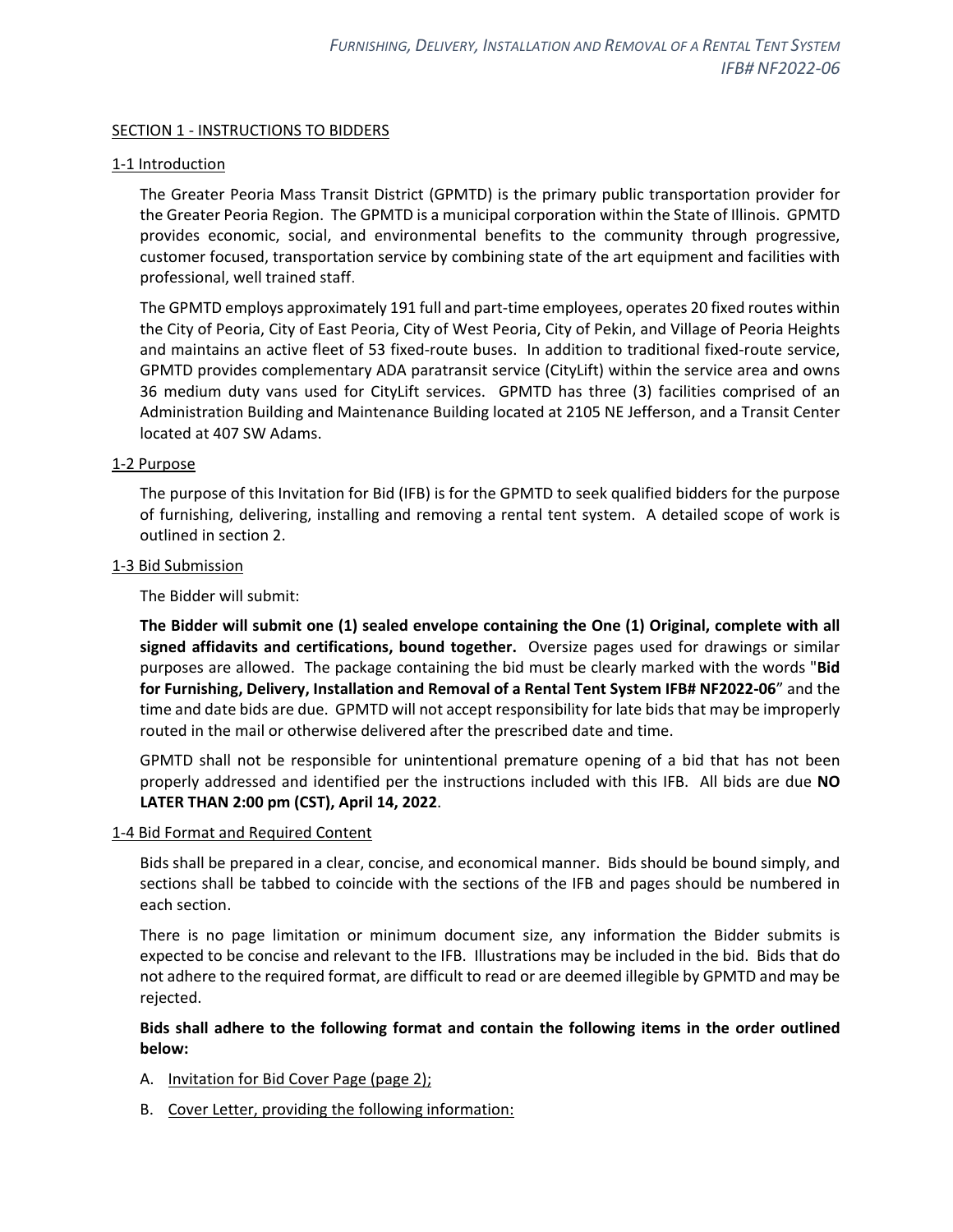- 1. Identification of the Bidder(s), including name, address and telephone number of the appropriate contact person at each company/firm.
- 2. Proposed working relationship among proposing companies/firms, i.e. prime subcontractors, if applicable.
- 3. Signature of a person authorized to bind the proposing firm/company to the terms of the bid.
- C. Properly completed and executed Attachments (**A-K**)

#### <span id="page-11-0"></span>1-5 Bid Signature

Each bid shall include the IFB Cover Page signed by a person authorized to bind the proposing firm to the terms of the Contract. Bids signed by an agent are to be accompanied by evidence of that person's authority.

#### <span id="page-11-1"></span>1-6 Inquiries

The Bidder is required to show on all correspondence with the GPMTD the following**:** "**Bid for Furnishing, Delivery, Installation and Removal of a Rental Tent System IFB# NF2022-06**". Any communication with GPMTD should be written and directed to Jamie Arbogast, Procurement, GPMTD, 2105 NE Jefferson Avenue, Peoria, Illinois 61603. Written communication may also be forwarded via email t[o jarbogast@ridecitylink.org.](mailto:jarbogast@ridecitylink.org) Correspondence will not be accepted by any other means or by any other GPMTD staff member.

#### <span id="page-11-2"></span>1-7 Procurement Schedule

The projected schedule for this procurement is:

| Invitation for Bids available:                          | March 01, 2022 |
|---------------------------------------------------------|----------------|
| Pre-Bid Meeting at 2:00 pm (CST):                       | March 08, 2022 |
| Deadline for questions and clarifications:              | March 18, 2022 |
| Deadline for responses to questions and clarifications: | March 25, 2022 |
| Bids due by 2:00 pm (CST):                              | April 14, 2022 |
| Bid Opening at 2:15 pm (CST):                           | April 14, 2022 |
| Recommend Contract Award at GPMTD Board Meeting:        | May 2022       |
| Anticipated Rental start-up date:                       | OCTOBER 2022   |

#### <span id="page-11-3"></span>1-8 Pre-Bid Conference

There will be a non-mandatory pre-bid meeting on **March 08, 2022 at 2:00 pm (CST)** via a Microsoft Teams Meeting. Contact [jarbogast@ridecitylink.org](mailto:jarbogast@ridecitylink.org) to reserve a spot to the meeting. If the vendor wishes attend in person a site visit will be conducted after the meeting at 2105 NE Jefferson Ave, Peoria IL 61603.

All potential proposers attending will attend at their own cost and should bring a hardcopy of this solicitation. At this meeting proposers will be given the opportunity to ask questions and familiarize themselves with all the conditions that may affect the time or cost of performance. The GPMTD may conduct a site visit for all proposers so it will not be necessary later on for proposers to make a subsequent claim or request a contract modification because of facts not known when the bid was submitted.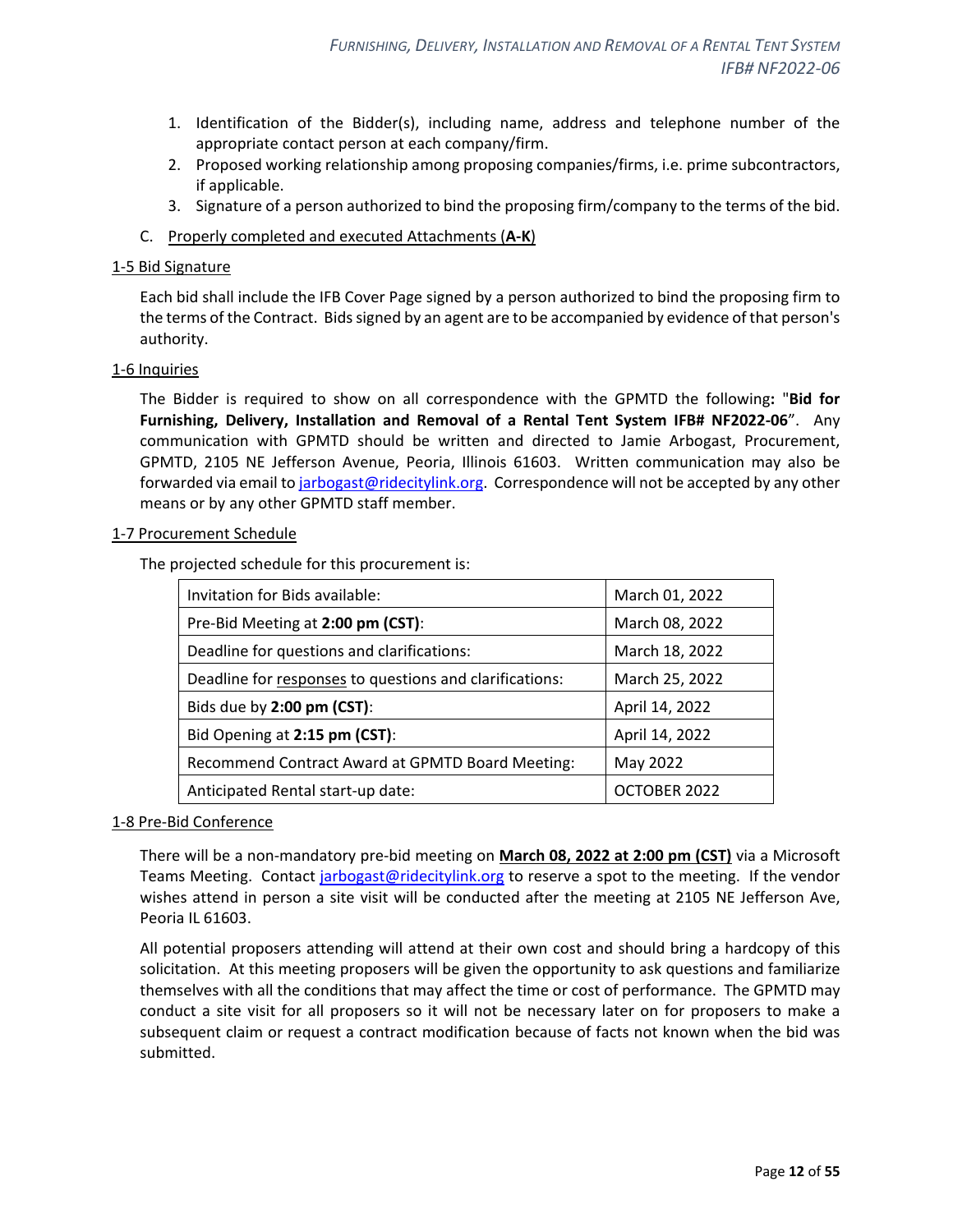#### <span id="page-12-0"></span>1-9 Bid Specifics

The GPMTD reserves the right to reject any or all bids. Any restrictions on the use of data contained within a bid must be clearly stated in the bid itself.

#### <span id="page-12-1"></span>1-10 Examination of IFB and Contract Documents

Bidders are expected to examine the Scope of Work, scope of services required, specifications, schedules, compliance requirements and all instructions. Failure to do so will be at the Bidder's risk. It is the intent of these specifications to provide product(s)/service(s) of first quality, and the workmanship must be the best obtainable in the various trades. The product(s)/service(s) proposed must be high quality in all respects. No advantage will be taken by the Bidder in the omission of any part or detail, which goes to make the product/service(s) complete. All manner of workmanship and material used in the production of the services and not herein contained or specified shall be of the industry standard and shall conform to the best practices known in the industry.

Contractor will assume responsibility for all equipment used in the bid item, whether the same is manufactured by the Contractor or purchased ready made from a source outside the Contractor's company. It is the sole responsibility of the Contractor to read the Scope of Work/Specifications and understand them.

The submission of a bid shall constitute an acknowledgment upon which GPMTD may rely on that the Bidder has thoroughly examined and is familiar with the solicitation, instructions and Scope of Work, including any work site identified in the IFB, and has reviewed and inspected all applicable statutes, regulations, ordinances and resolutions addressing or relating to the goods and services to be provided hereunder. The failure or neglect of a Bidder to receive or examine such documents, work sites, statutes, regulations, ordinances, or resolutions shall in no way relieve the Bidder from any obligations with respect to its Bid or to any Contract awarded pursuant to this IFB. No claim for additional compensation will be allowed which is based on lack of knowledge or misunderstanding of this IFB, work sites, statutes, regulations, ordinances, or resolutions.

#### <span id="page-12-2"></span>1-11 Interpretation of IFB and Contract Documents

No oral interpretations as to the meaning of the IFB will be made to any Bidder. Any explanation desired by a Bidder regarding the meaning or interpretation of the IFB, Scope of Work, Specifications, etc., must be requested in writing and with sufficient time allowed (a minimum of fifteen (15) calendar days before the bid due date) for a reply to reach all Bidders before the submission of their bids. Any interpretation or change made will be in the form of an addendum to the IFB, specifications, etc., as appropriate. All addendums will be furnished as promptly as is practicable to all contractors who have registered to submit a bid on this IFB and to whom the IFB has been issued to at least seven (7) calendar days prior to the bid due date. **All addenda will become part of the IFB and any subsequently awarded Contract**. Oral explanations, statements, or instructions given by GPMTD before the award of the Contract will not be binding upon the GPMTD.

#### <span id="page-12-3"></span>1-12 Cost of Bids

GPMTD is not liable for any costs incurred by Bidders in the preparation, presentation, testing, or negotiation of Bids submitted in response to this solicitation.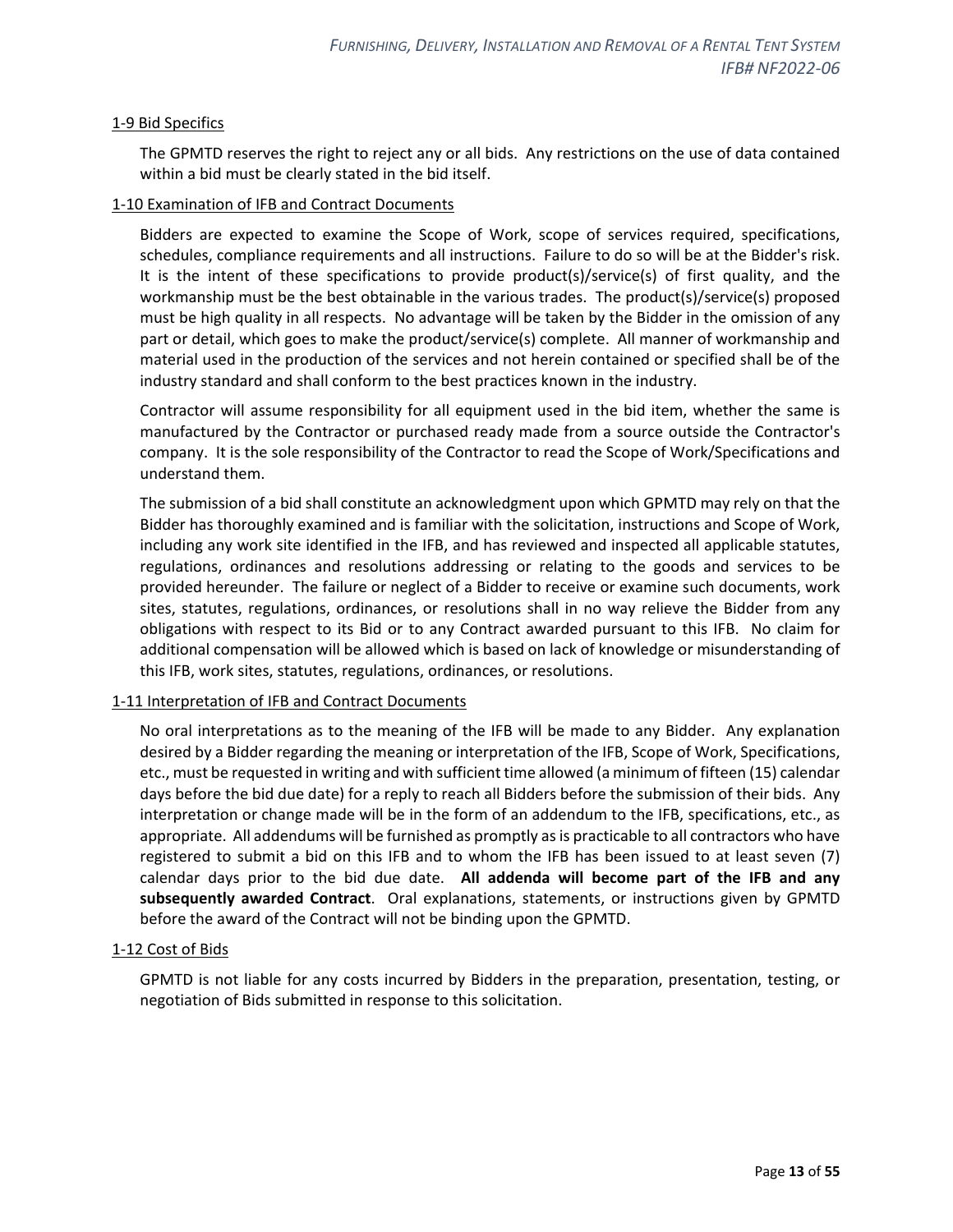## <span id="page-13-0"></span>SECTION 2 – SCOPE OF WORK

## <span id="page-13-1"></span>2-1 Introduction/Background

The GPMTD is seeking a qualified and responsible vendor to assemble, maintain and disassemble a tenting system to be used to store transit buses. The tenting system will be located and used on Citylink's property located at 2105 NE Jefferson. Peoria, IL 61603. The tenting system will need to be in place from October of 2022 to the end of March 2023. The vendor will need to work thoroughly with Citylink, as this is a unique need. The vendor will have the opportunity to do a walk-through prior to the bid.

#### <span id="page-13-2"></span>2-2 Technical Requirements

- 1. Construct and De-Construct the tenting system
- 2. The tent will need to be on Citylink property from October 2022 March of 2023
- 3. The tenting system will need to be able to fit 12, 35' buses.
- 4. Contractor will coordinate with GPMTD's Construction Manager River City Construction and set up subtractors to run all temporary utilities needed to the tenting system – such gas and electric
- 5. The contractor will disconnect all utilities at the end of the contract
- 6. Contractors will clear the area needed by the tenting system such has curbs, signs, trees, grass, etc.
- 7. Responsible for installing a gravel foundation to be driven over by buses
- 8. The tenting system doors will to be in line with current doors on the Southernmost Citylink building
- 9. It will need to have an HVAC system for exhaust
- 10. It will need to be fully lit inside as well as have emergency lighting on the outside of it
- 11. The doors on the tenting system will need to be operated by garage door openers
- 12. Support system for the tenting system will need to be discussed with the owner ahead of time. Support poles cannot be in drive lanes for the buses. They must be in line, between each garage door
- 13. The tenting system needs to be  $-$  at minimum  $-82'x115'x13'$
- 14. 3 garage doors connecting to the building and 3 will be needed for exiting a drive through tent
- 15. The contractor will provide a natural gas system to have the capability to heat the tent for diesel buses – needs to be kept above freezing
- 16. Contractor will provide warranty on the tenting system
- 17. The contractor will fix any mechanical issues that arise while Citylink has the tent in a timely manner
- 18. There will need to be emergency exit doors with exit signs
- 19. Responsible for removal of all equipment and unused materials after the tenting system is constructed and deconstructed
- 20. Contractor will work with Citylink upon award to customize the tenting system
- 21. Tenting system must be able to deal with all kinds of weather heavy rain, wind, or snow on its roof
- 22. Please include in your price an alternate for moving the tent on our property if it is needed at any point during our project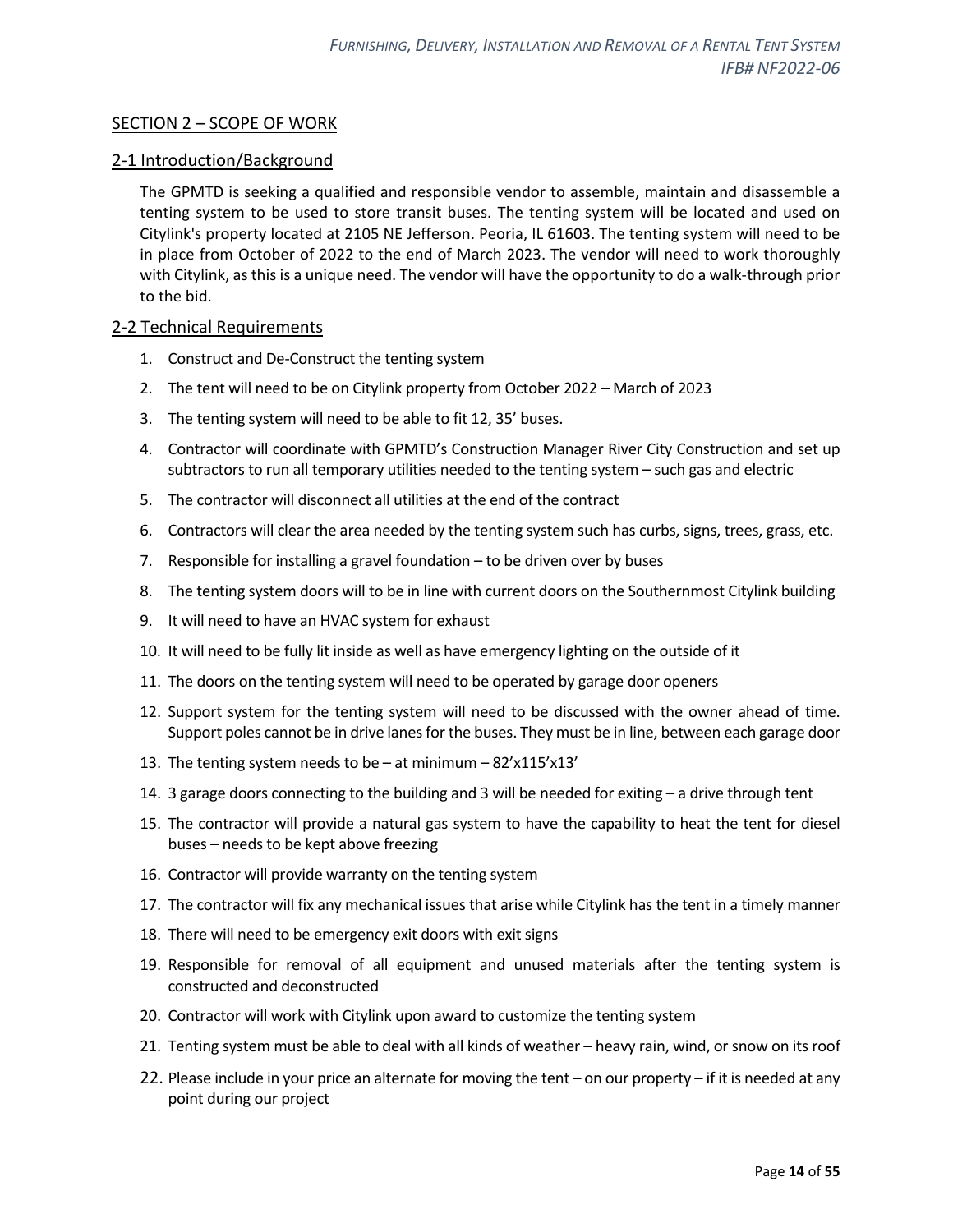## <span id="page-14-0"></span>SECTION 3 – BID SUBMISSION PROVISIONS

## <span id="page-14-1"></span>3-1 Postponement, Amendment and/or Cancellation of Invitation for Bids

The GPMTD reserves the right to revise or amend any portion of this IFB prior to the date and time for the bid delivery. Such revisions and amendments, if any, shall be issued through addenda to this IFB. Copies of such addenda and/or amendments shall be placed on the GPMTD website and will be furnished to the Bidder's email address submitted on the Contractors Registration Form. If the revisions or addenda require changes in requested information or the format for bid submission, the established date for submission of bids contained in this IFB may be postponed by such number of days as, in the GPMTD's opinion, shall enable Bidders adequate time to revise their bids.

GPMTD reserves the right to cancel this IFB at any time or change the date and time for submitting bids by announcing same prior to the date and time established for bid submittal.

#### <span id="page-14-2"></span>3-2 Rejection of Bids

GPMTD reserves the right to reject any or all bids and waive any minor informalities or irregularities.

#### <span id="page-14-3"></span>3-3 Clarification of Bids

GPMTD reserves the right to obtain clarification of any point in a bid or to obtain additional information necessary to properly evaluate a particular bid. Failure of a Bidder to respond to such a request for additional information or clarification may result in the bids' rejection.

#### <span id="page-14-4"></span>3-4 Approved Equals

In all cases, services and materials must be furnished as specified. Where brand names or specific items are used in the specifications, consider the term "or approved equal" to follow.

Any unapproved deviations, exceptions, substitutions, alternates or conditional qualifications contained in a bid may be cause for its rejection.

If potential Bidders believe that their product is equal to the product specified, they must submit a written request to GPMTD on the provided form (Attachment D) and this request will be approved or rejected by GPMTD at least seven (7) calendar days prior to the due date of bids. Requests for approved equals and clarification of specifications must be received by GPMTD in writing a minimum of fifteen (15) days before the bid opening to allow analysis of the request.

Any request for an approved equal must be fully supported with catalog information, specifications and illustrations, or other pertinent information, as evidence that the substitute offered is equal to or better than the specification. Where an approved equal is requested, the Bidder must demonstrate the equality of this product to GPMTD to determine whether the Bidder's product is or is not equal to that specified.

#### <span id="page-14-5"></span>3-5 Modification or Withdrawal of Bids and Late Bids

At any time before the time and date set for submittal of bids, a Bidder may request to withdraw or modify its Bid. Such a request must be made in writing by a person with authority as identified on the IFB Cover Page, provided their identity is made known and a receipt is signed for the bid. All bid modifications shall be made in writing executed and submitted in the same form and manner as the original bid. Any bid or modification of bid received at GPMTD's office designated in the solicitation after the exact time specified for bid receipt will not be considered.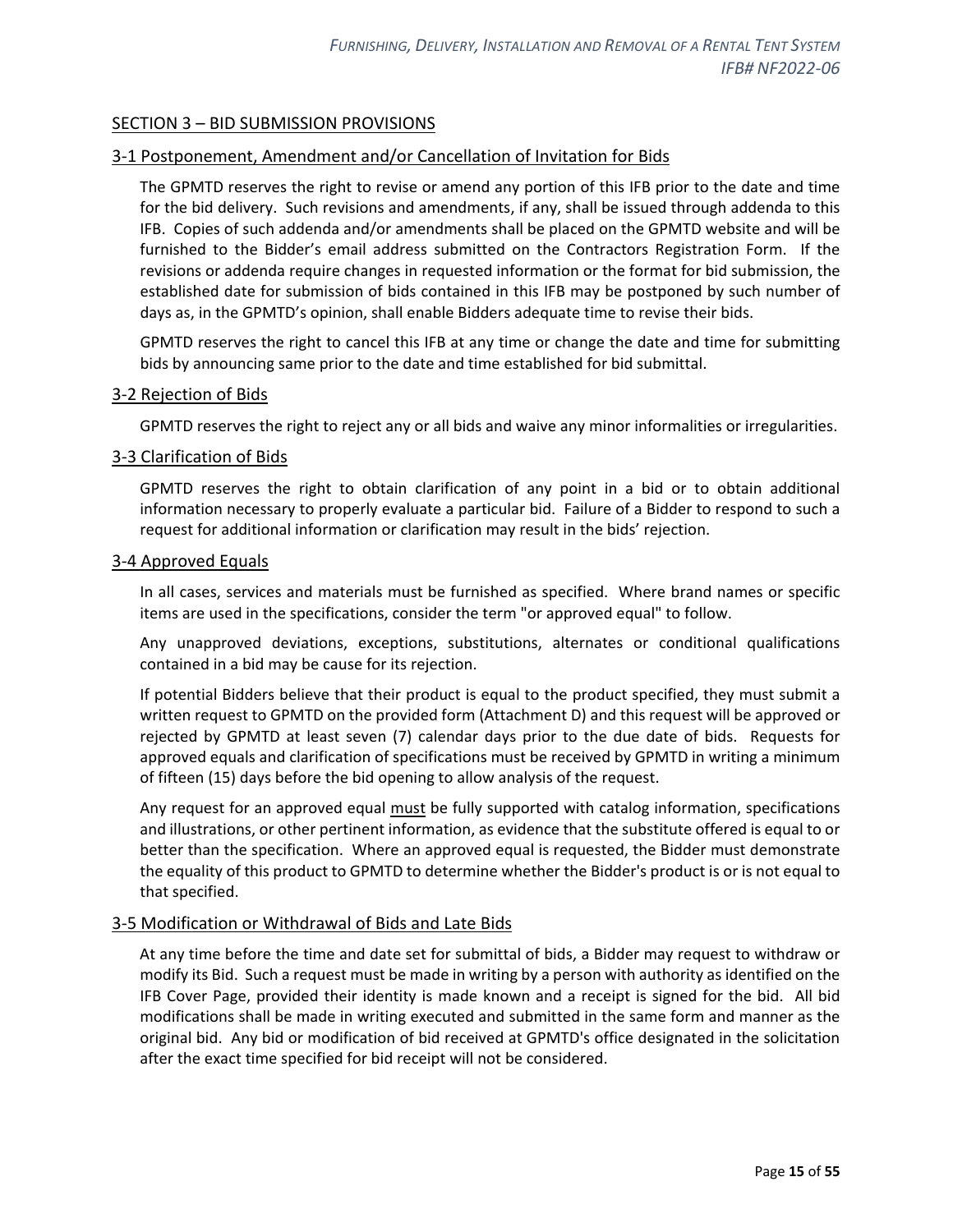## <span id="page-15-0"></span>3-6 Errors and Administrative Corrections

GPMTD will not be responsible for any errors in bids. Bidders will only be allowed to alter bids after the submittal deadline in response to requests for clarifications or Best and Final Offers by GPMTD. GPMTD reserves the right to request an extension of the bid period from a Bidder or Bidders.

GPMTD reserves the right to allow corrections or amendments to be made that are due to minor administrative errors or irregularities, such as errors in typing, transposition or similar administrative errors. Erasures or other changes or entries made by the Bidder must be initialed by the person signing the bid.

## <span id="page-15-1"></span>3-7 Compliance with IFB Terms and Attachments

GPMTD intends to award a Contract based on the terms, conditions, and attachments contained in this IFB. Bidders are strongly advised to not take any exceptions. Bidders shall submit bids which respond to the requirements of the IFB. An exception is not a response to an IFB requirement. If an exception is taken, a "Notice of Exception" must be submitted with the bid. The "Notice of Exception" must identify the specific point or points of exception and provide an alternative.

Bidders are cautioned that exceptions to the terms, conditions, and attachments may result in rejection of the bid.

GPMTD may, at its sole discretion, determine that a bid with a Notice of Exception merits evaluation. A bid with a Notice of Exception not immediately rejected, may be evaluated, but its competitive scoring will be reduced to reflect the importance of the exception. Evaluation and negotiation will only continue with the Bidder if GPMTD determines that a Contract in the best interest of GPMTD may be achieved. The Notice of Exception will be used as part of GPMTD's evaluation of the bid, and, therefore, must be made known during the course of the proposing process. Comments and exceptions substantially altering the form agreement will not be considered after conclusion of the bid process and the award of a contract. Failure to submit a marked-up copy of the form agreement with a bid will be interpreted by GPMTD as the Bidder's acceptance of the form agreement provided herein.

#### <span id="page-15-2"></span>3-8 Collusion

The Bidder guarantees that the bid submitted is not a product of collusion with any other Bidder, and no effort has been made to fix the bid price of any Bidder or to fix any overhead, profit, or cost element of any bid price (Affidavit of Non-Collusion). Failure to submit the signed affidavit at the time of bid opening shall be grounds for disqualification of the Bidder's offer.

If GPMTD determines that collusion has occurred among Bidders, none of the bids from the participants in such collusion shall be considered. GPMTD's determination shall be final.

#### <span id="page-15-3"></span>3-9 Pricing, Taxes and Effective Date

The price to be quoted in any bid will include all items of labor, materials, tools, equipment, delivery and other costs necessary to fully meet the requirements of GPMTD. Any items omitted, which are clearly necessary for the completion of this project, will be considered a portion of such specifications, although not directly specified.

Price bids shall include all freight charges, FOB to the designated delivery points.

GPMTD is exempt from payment of Federal, Excise and Transportation Tax, and the Illinois Sales, Excise and Use Tax. Bidders will not include these taxes in their proposed price(s). All other government taxes, duties, fees, licenses, permits, royalties, assessments, and charges shall be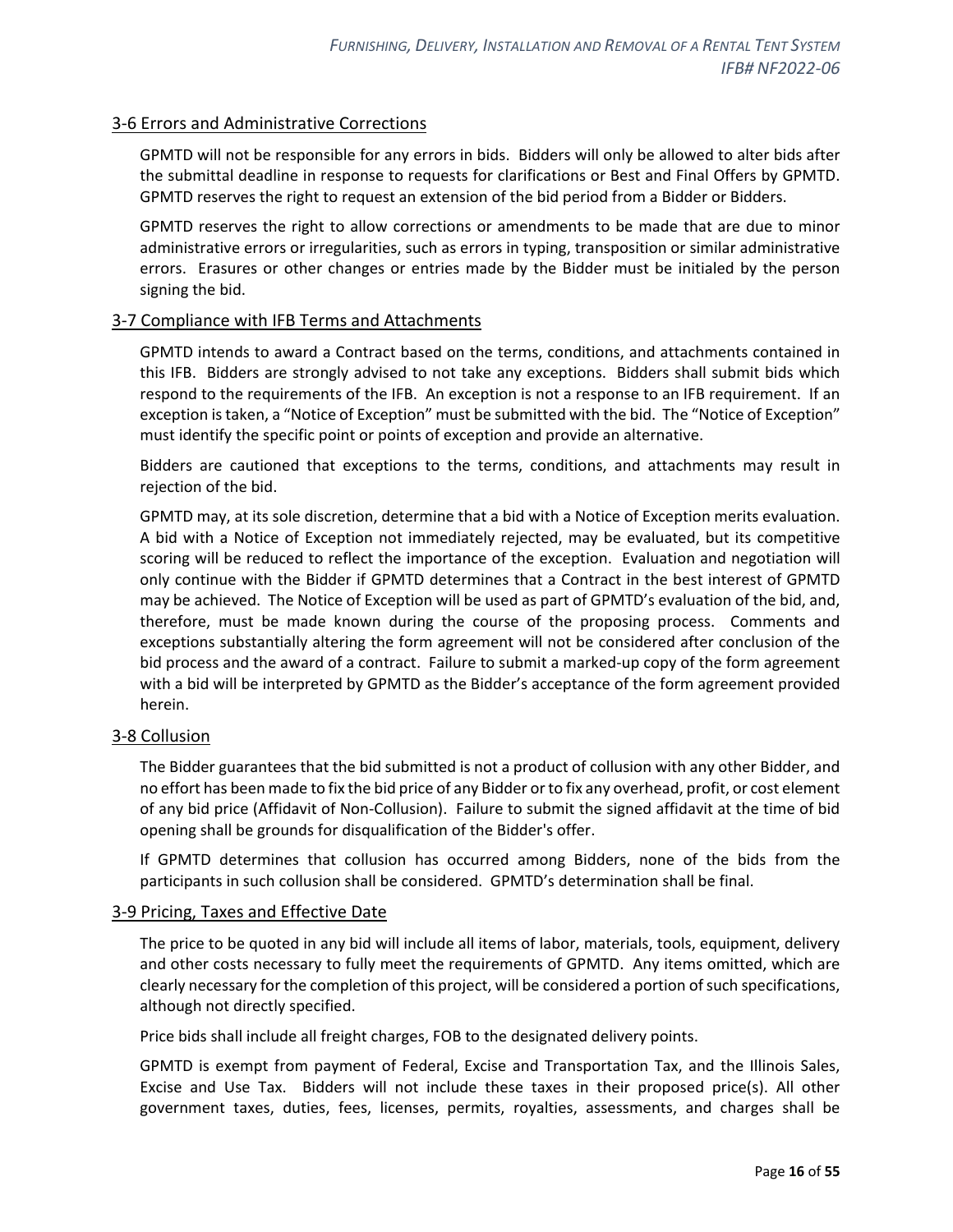included in the proposed price.

In the event of a discrepancy between the unit price and the extended amount for a required item, the unit price will govern.

The price quoted by the proposing companies/firms will not change for a period of ninety (90) days, beginning from the date the bid is opened.

#### <span id="page-16-0"></span>3-10 Bid Alternatives

Bids shall address all requirements identified in this solicitation. In addition, GPMTD may consider bid alternatives submitted by Bidders that provide enhancements beyond the IFB requirements. Bid alternatives may be considered if deemed to be in GPMTD's best interests. Bid alternatives must be clearly identified.

#### <span id="page-16-1"></span>3-11 Single Bid Response

If only one Bid is received in response to the IFB, a sample of two (2) Bids, if available, awarded to the Bidder within the past two (2) years may be requested of the single Bidder. A cost/price analysis and/or audit may be performed of the cost bid in order to determine if the price is fair and reasonable.

#### <span id="page-16-2"></span>3-12 Exclusionary or Discriminatory Specifications

GPMTD agrees that it will comply with the requirements of 49 U.S.C. Section 5323(h) (3) by refraining from using any Federal assistance awarded by the FTA to support procurements using exclusionary or discriminatory specifications. GPMTD further agrees to refrain from using state or local geographic preferences, except those expressly mandated or encouraged by Federal Statute.

#### <span id="page-16-3"></span>3-13 Protest Procedures

#### Pre-Bid Protests:

All protests concerning solicitation specifications, criteria and/or procedures shall be submitted in writing (defined as being sent or received via letter or facsimile on official firm/agency letterhead or by electronic mail) to the Board Chair as specified below not later than ten (10) business days prior to the deadline for submission of bids/proposals.

The Board Chair may, within his or her discretion, postpone the deadline for submission of bids/proposals, but in any case, shall provide a written response to all protests not later than five (5) business days prior to the deadline for submission of bids/proposals. If the deadline for submission of bids/proposals is postponed by the Board Chair as the result of a protest the postponement will be announced through an addendum to the solicitation.

The decision by the Board Chair shall be the final agency decision on the matter.

#### Pre-Award Protests:

With respect to protests made after the deadline for submission of bids/proposals but before contract award by GPMTD, protests shall be limited to those protests alleging a violation of Federal or State law, a challenge to the bids/proposal's evaluation and award process.

Such protests shall be submitted in writing (defined as being sent or received via letter or facsimile on official firm/agency letterhead or by electronic mail) to the Board Chair as specified below not later than five (5) business days after the Recommendation for Contract Award announcement by GPMTD.

The Board Chair, within his or her discretion, postpone the award of the contract, but in any case, shall provide a written response to all protests not later than three (3) business days prior to the date that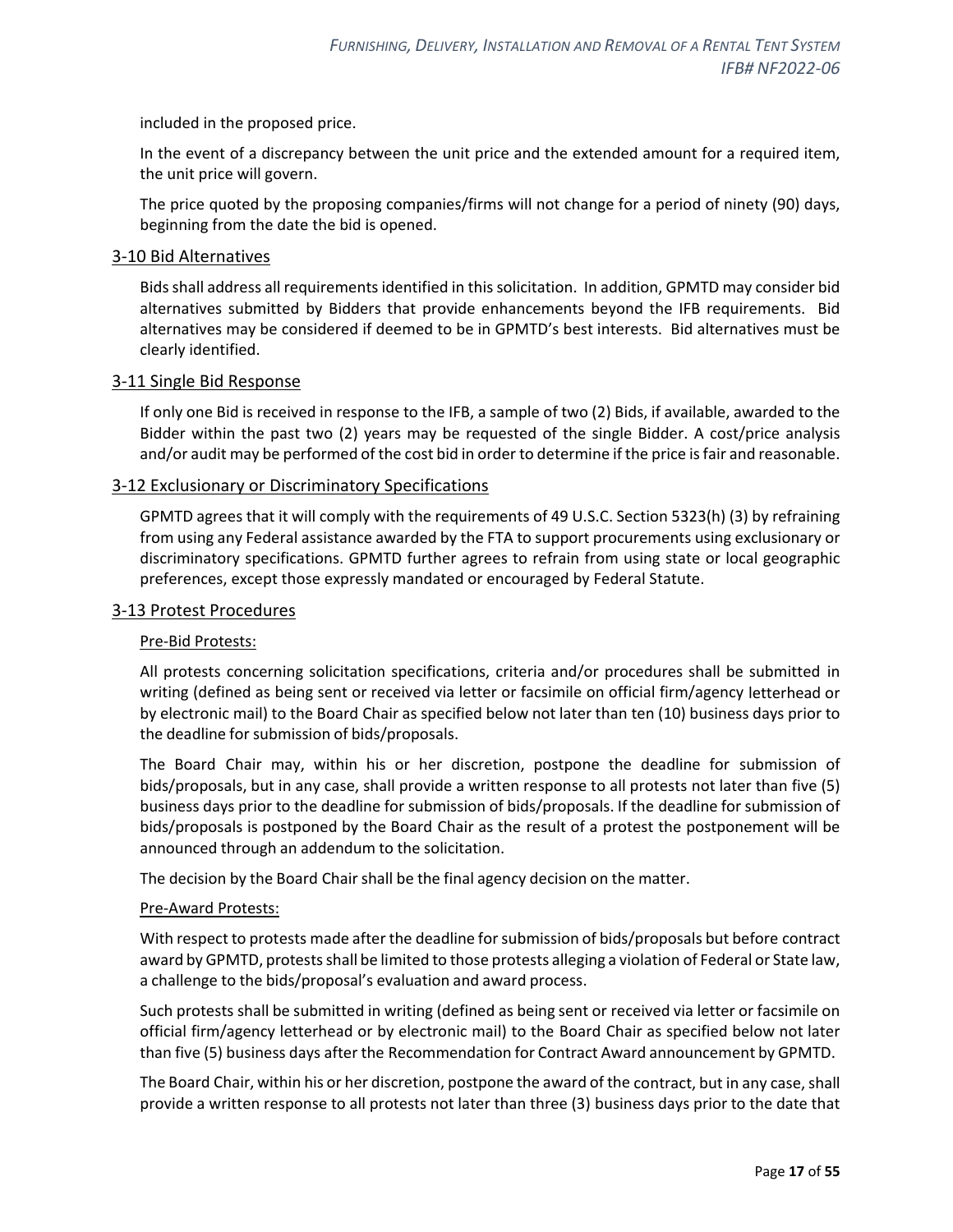GPMTD shall announce the contract award.

The decision by the Board Chair shall be the final agency decision on the matter.

#### Requirements for Protests:

All protests must be submitted to GPMTD in writing (defined as being sent or received via letter or facsimile on official firm/agency letterhead or by electronic mail), with sufficient documentation, evidence and legal authority to demonstrate that the Protestor is entitled to the relief requested. The protest must be certified as being true and correct to the best knowledge and information of the Protestor and be signed by the Protestor. The protest must also include a mailing address to which a response should be sent.

Protests received after the deadlines for receipt of protests specified above are subject to denial without any requirement for review or action by GPMTD.

All protests must be directed in writing (defined as being sent or received via letter or facsimile on official firm/agency letterhead or by electronic mail) to the Board Chair at the address shown in the solicitation documents.

#### Protest Response:

The Board Chair shall issue written responses to all protests received by the required protest response dates. All protest responses shall be transmitted by first-class U.S. Postal Service to the address indicated in the protest letter.

For convenience, GPMTD will also send a copy of the response to a protest to the Protester by facsimile and/or electronic mail if a facsimile number and/or electronic mail address are indicated in the protest letter. The protest response transmitted by U.S. Postal Service shall be the official GPMTD response to the protest and GPMTD will not be responsible for the failure of the Protester to receive the protest response by either facsimile or electronic mail.

#### <span id="page-17-0"></span>3-14 Insurance Requirements

Contractor shall not commence work until all insurance required under this section has been obtained and the proper insurance verification has been provided to GPMTD.

#### <span id="page-17-1"></span>3-14.1 General Requirements

All insurance policies shall be written with a company or companies licensed to conduct business within the State of Illinois and holding a current Best's Key Rating of A- VII or better. Contractor agrees to name GPMTD as additional insureds on General, Business Automobile and Excess or Umbrella liability policies by endorsement to the policies. Insurance policies shall be endorsed to give GPMTD 30 day's written notice (10 days in case of Workers Compensation) of cancellation for any reason, non-renewal or material change in coverage or limits. In case of non-payment of premium by Contractor, GPMTD retains the rights but is not obligated to pay any premiums and deduct such amounts from any payments due to the Contractor.

There shall be no exclusions for punitive damages in the General or Business Automobile policies.

Complete, certified copies of all insurance policies applicable to this agreement will be sent to GPMTD within 60 days of each inception or anniversary date, so that these insurance policies may be reviewed by GPMTD. Until copies of policies are received, Evidence of Coverage in the form of an original Certificate of Insurance shall be submitted to GPMTD. The Contractor also agrees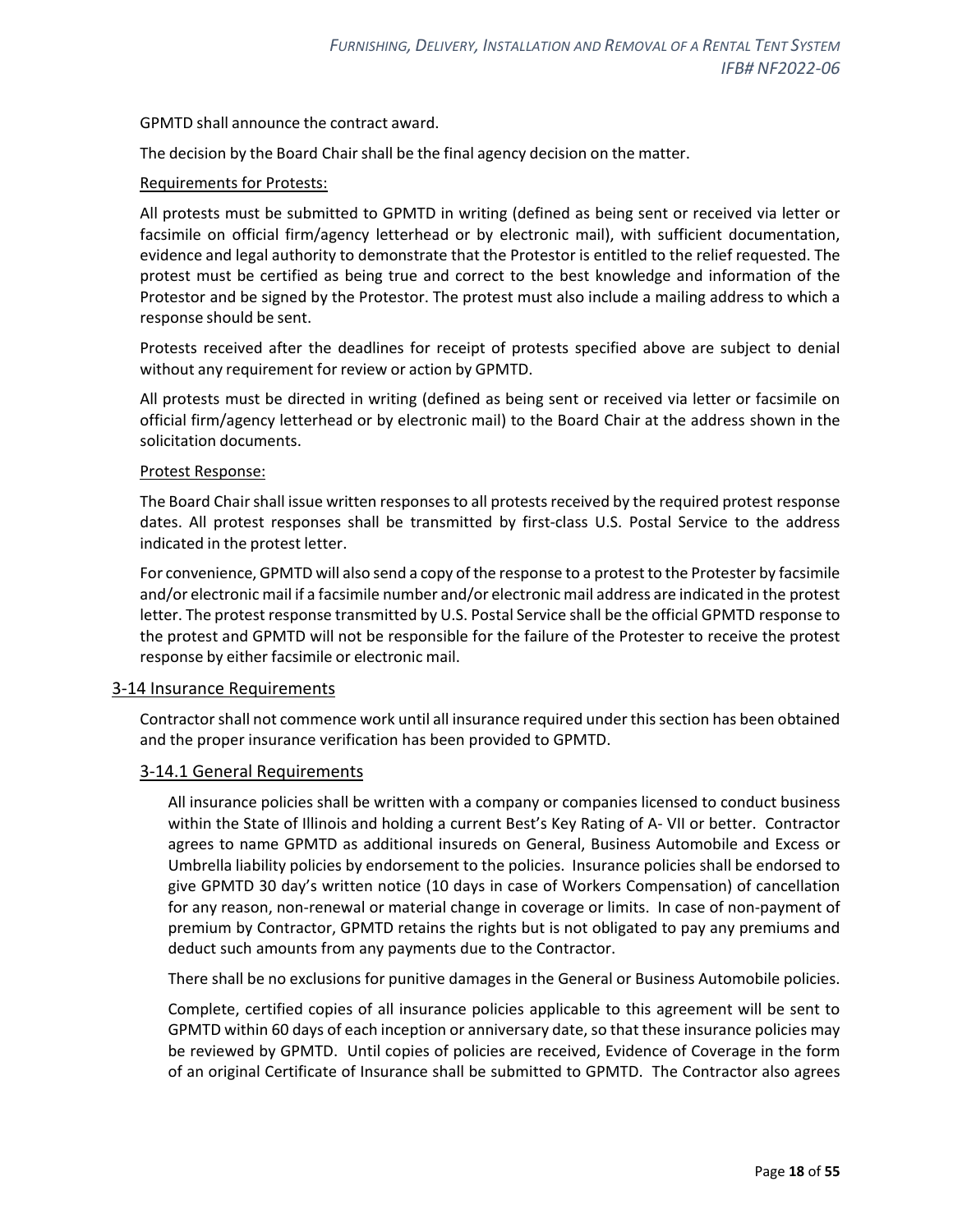to have deficiencies in the insurance policies amended as per the directions of GPMTD or its representative.

Failure to provide the required insurance shall not relieve the Subcontractor of any liability the Prime contractor shall have under this agreement or at law.

Subcontractor's Liability Any portion of the Work to be performed for Contractor by a Subcontractor shall be performed pursuant to an appropriate written subcontract between Contractor and Subcontractor. No subcontract shall relieve Contractor of its obligations under this agreement. Contractor shall remain responsible for all subcontracted Work, and Contractor shall be as fully liable to Owner for the acts and omissions of its Subcontractors, their agents, representatives, and persons directly or indirectly employed by them as it is for the acts and omissions of Contractor's own employees. Any subcontracts between Contractor and Subcontractor will obligate the Subcontractor to the Owner to the same extent as Contractor is obligated to the Owner. The Owner is a third-party beneficiary of such Subcontractor or Subcontractors and in that regard will have the same rights against the Subcontractor as the Contractor would have against the Subcontractor. Such subcontracts will specifically require that the Subcontractor will comply with the insurance provisions of this agreement for the benefit of the Owner, to the same extent that the Contractor is obligated to do so.

#### <span id="page-18-0"></span>3-14.2 Required Coverages

Contractor and each of its Subcontractors shall adhere to the following provisions and in those respects shall maintain the following minimum insurance coverage. When the term "Each" is used it refers to the "Contractor" and any Subcontractors hired or engaged by the "Contractor" both separately and collectively.

A. **Commercial General Liability** (Occurrence Form), Each shall carry Commercial General Liability Insurance on ISO form CG 2010 (10 01) and CG 2037 (10 01) (or a substitute form providing equivalent coverage) which is in a form satisfactory to Owner. Either singly or in combination with Excess or Umbrella Liability Insurance policy **covering all operations** with the following limits:

| Each Occurrence (Bodily Injury, Property Damage)  | \$1,000,000 |
|---------------------------------------------------|-------------|
| Personal and Advertising Injury Limit             | \$1,000,000 |
| General Aggregate Limit                           | \$1,000,000 |
| Products and Completed Operations Aggregate Limit | \$1,000,000 |
| Fire Damage Limit                                 | \$50,000    |
| Medical Payments - Any One Person                 | \$5,000     |
| Coverage shall include:                           |             |

- Premises/Operations, Independent Contractors, Personal Injury (with Employment Exclusion deleted), Broad Form Property Damage Endorsement, Blanket Contractual Liability (must expressly cover the indemnity provision of this Contract)
- B. **Business Automobile Policy** either singly or in combination with Excess or Umbrella Liability Insurance policy **covering all operations** with the following limits:

| Owned, Hired or Non-Owned (Per Accident)     | \$1,000,000              |
|----------------------------------------------|--------------------------|
| Medical Payments (Each Person)               | \$5.000                  |
| Comprehensive (\$5,000 Deductible - Maximum) | Actual Cash Value        |
| Collision (\$5,000 Deductible - Maximum)     | <b>Actual Cash Value</b> |
|                                              |                          |

In the case of policies that list specific vehicles or specific drivers, proof of coverage is required to be provided to GPMTD for each vehicle or driver before it can be used in service. The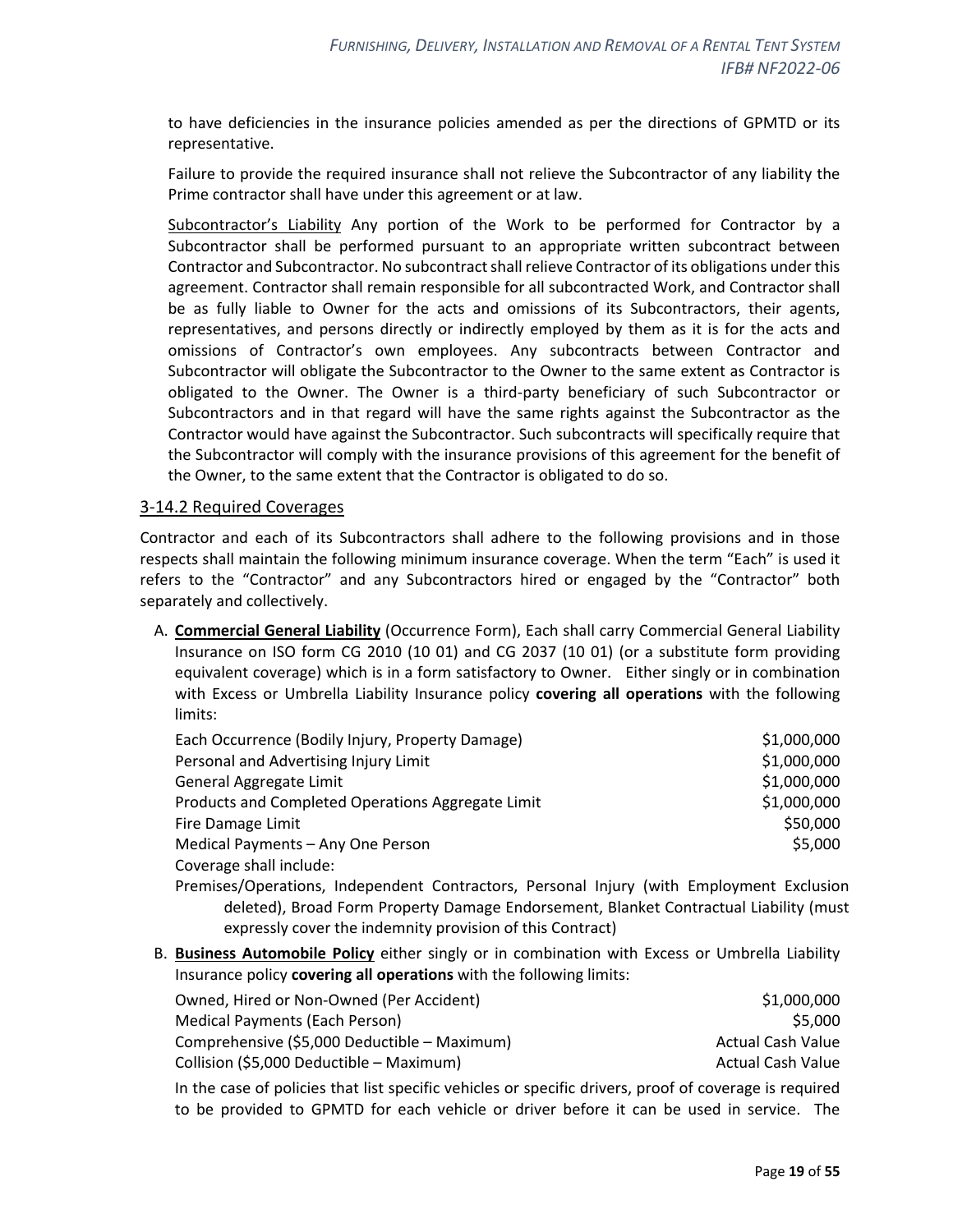Contractor will be fully responsible for all physical damage deductibles to GPMTD owned vehicles. In addition, Contractor will be fully responsible for all rental costs and other costs associated with any vehicles that replace any vehicle that sustains any type of physical damage.

- C. **Umbrella Policy** The required coverage's may be in any combination of primary, excess and umbrella policies. Any excess or umbrella policy must provide excess coverage over underlying insurance on a following-form basis such that when any loss covered by the primary policy exceeds the limits under the primary policy, the excess or umbrella policy becomes effective to cover such loss. This policy should apply to the Commercial General Liability and Motor Vehicle Coverage. Minimum amount \$5,000,000 per occurrence or claim, which may be adjusted dependent on the scope and scale of the project
- D. **Other Insurance Provisions** The insurance policies are to contain, or be endorsed to contain, the following provisions:
	- a. The District, its officers, officials, employees, and volunteers are to be covered as additional insureds on the CGL policy with respect to liability arising out of work or operations performed by or on behalf of the Contractor including materials, parts, or equipment furnished in connection with such work or operations and automobiles owned, leased, hired, or borrowed by or on behalf of the Contractor. General liability coverage can be provided in the form of an endorsement to the Contractor's insurance (at least as broad as ISO Form CG 20 10, CG 11 85 or both CG 20 10, CG 20 26, CG 20 33, or CG 20 38; and CG 20 37 forms if later revisions used).
	- b. For any claims related to this project, the Contractor's insurance coverage shall be primary insurance coverage at least as broad as ISO CG 20 01 04 13 as respects the District, its officers, officials, employees, and volunteers. Any insurance or self-insurance maintained by the District, its officers, officials, employees, or volunteers shall be excess of the Contractor's insurance and shall not contribute with it. Contractor shall procure and maintain for the duration of the contract, and for 2 years thereafter, insurance against claims for injuries to persons or damages to property which may arise from or in connection with the performance of the work hereunder by the Contractor, his agents, representatives, employees, or subcontractors.

#### E. **Workers Compensation**

| Part A                                   | Statutory   |
|------------------------------------------|-------------|
| Part B – Employers Liability             |             |
| Bodily Injury by Accident                | \$1,000,000 |
| Bodily Injury by Disease (Policy Limit)  | \$1,000,000 |
| Bodily Injury by Disease (Each Employee) | \$1,000,000 |

All States and Voluntary Compensation endorsements shall be included in the Workers Compensation policy. Workers Compensation shall be provided to all employees of the Contractor.

Workers Compensation Waiver To the fullest extent permitted by law, Contractor expressly (a) waives the benefits, for itself and all subcontractors of the provisions of any applicable workers compensation law limiting the tort or other liability of any employer on account of injuries to the employer's employees, and expressly (b) assumes proportionate liability in that regard. Contractor also waives any rights and/or claims for subrogation and/or reimbursement by lien or otherwise for itself, and all Subcontractors to recover from GPMTD any amounts paid under any applicable workers compensation law by Contractor, any Subcontractor or their respective workers' compensation insurers.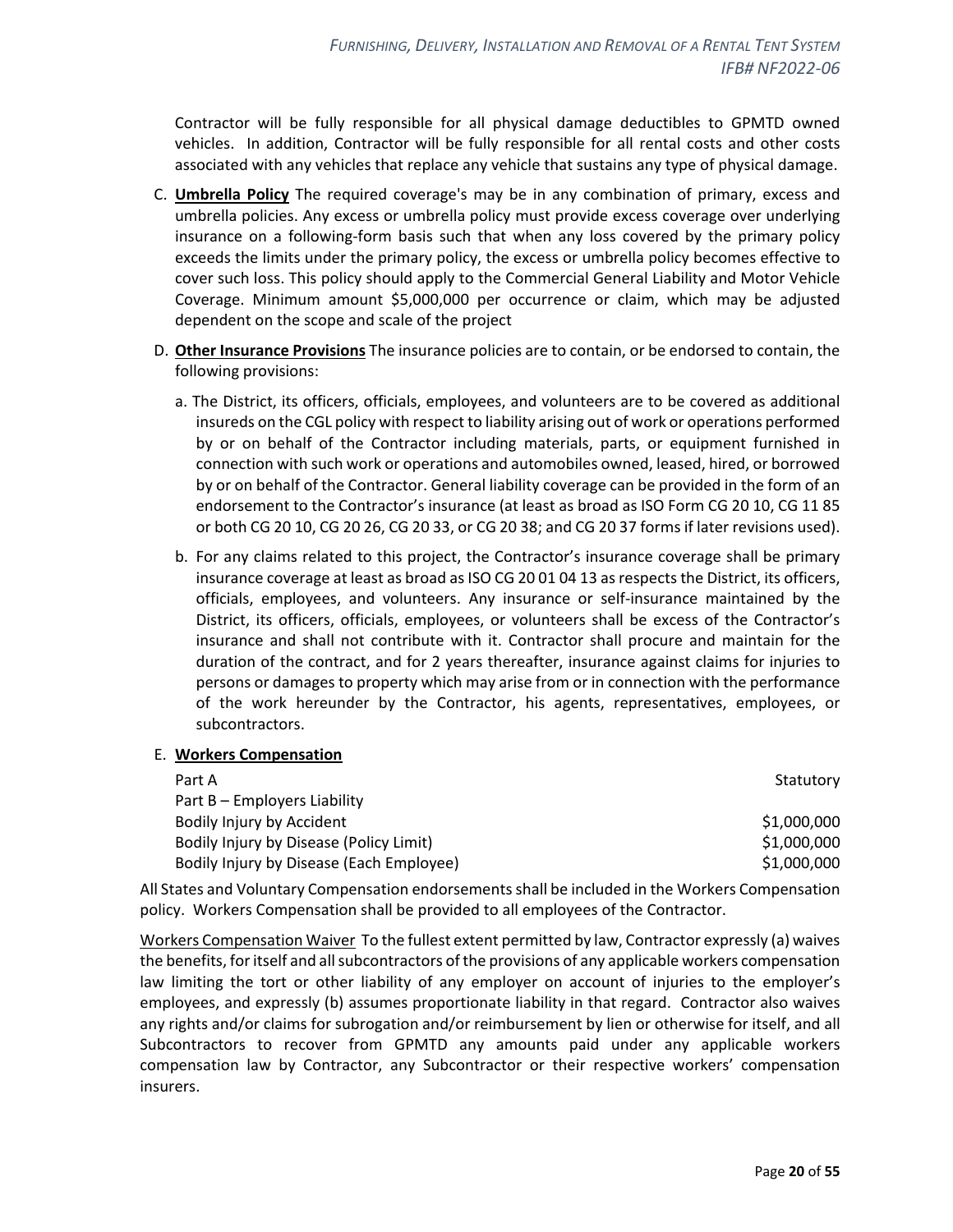## <span id="page-20-0"></span>SECTION 4 – BID EVALUATION & CONTRACT AWARD

#### <span id="page-20-1"></span>4-1 General

GPMTD shall evaluate bid (price) information and award the contract to the lowest responsive and responsible bidder(s) that is in the best interest of the GPMTD.

#### <span id="page-20-2"></span>4-2 Eligibility for Award

The initial step in the bid review process and the purpose is to gauge the responsiveness of the Bidder. The bids will be evaluated according to the following criteria:

- The completeness of the bid,
- The Bidder meets the Scope of Work specifications,
- The Bidder has submitted bid on or before the required due date and time,
- The required forms, certifications, and deliverables have been submitted.

Failure to meet any or all of the above criteria will result in a nonresponsive bid and said bid will be rejected in its entirety.

In order to qualify as a Responsible Bidder, in addition to the other requirements herein provided, a Bidder must be prepared to prove to the satisfaction of the GPMTD that it has the integrity, skill, and experience to faithfully perform the conditions of the Contract and that it has the necessary financial resources to provide the services in a satisfactory manner and within the time specified.

To be considered skilled and experienced, the Bidder must show, among other requirements of the GPMTD, that it has satisfactorily supplied services of the same general type and scope as that which is called for in the IFB.

The Bidder shall maintain at all times, the necessary licenses, permits or certifications required and may be required to furnish evidence of the same.

#### <span id="page-20-3"></span>4-3 Contract Award

Contract award, if any, will be made by GPMTD to the responsible Bidder whose bid best meets the requirements of the IFB, and will be the most advantageous to GPMTD with respect to operational plan, quality, and other factors as evaluated by GPMTD. GPMTD shall have no obligations until a Contract is signed between the Bidder and GPMTD.

Contract award will occur when GPMTD signs the Contract or issues a purchase order. No other act of GPMTD shall constitute Contract award. The Contract will establish the Contract value and incorporate the terms of this document but will not be the authorization for Contractor to proceed.

#### <span id="page-20-4"></span>4-4 Execution of Contract and Notice to Proceed

The Bidder to whom GPMTD intends to award the Contract shall sign the Contract and return it to GPMTD. Upon authorization by GPMTD's Board of Trustees, or designee, the Contract will be countersigned. Upon receipt by GPMTD of any required documentation and submittals by the Bidder, a Notice to Proceed may be issued, if appropriate.

#### <span id="page-20-5"></span>4-5 Public Disclosure of Bids

GPMTD is subject to the Illinois Freedom of Information Act. Therefore, the contents of this IFB and the Contractor's bid submitted in response to this IFB shall be considered public documents and are subject to the Illinois FOIA statutes. As such, all bids submitted to GPMTD will be available for inspection and copying by the public after the selection process has been concluded. There are,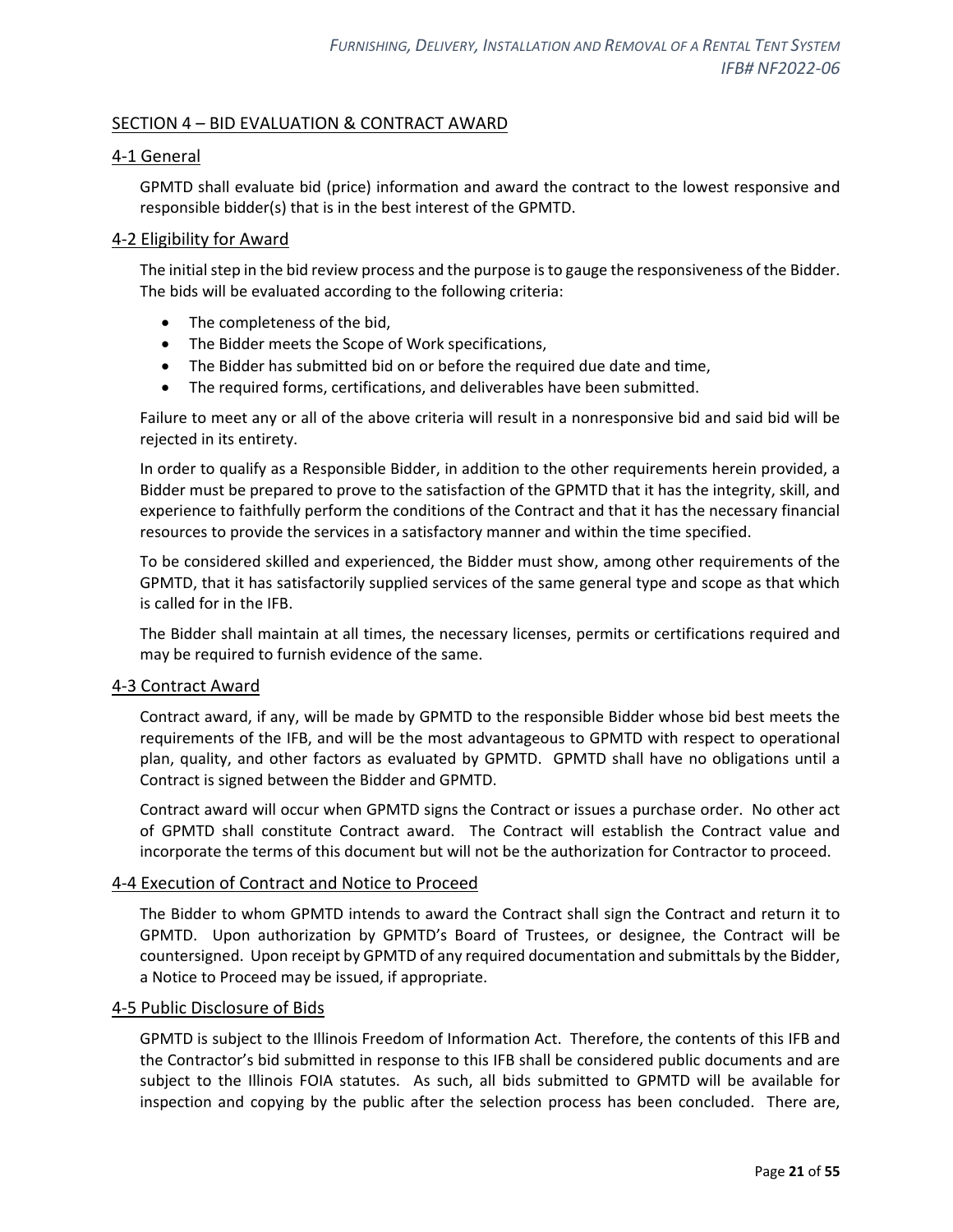however, various items that may be exempt under public disclosure laws. If any proprietary, privileged, or confidential information or data is included in the Contractor's bid, each page that contains this information or data should be marked as such (e.g., "Proprietary," "Confidential," "Business Secret," or "Competition Sensitive") in order to indicate your claims to an exemption provided in the Illinois FOIA. It is GPMTD's sole right and responsibility, however, to make the determination whether these items are exempt or not exempt under the Illinois FOIA statutes.

All data, documentation and innovations developed as a result of these contractual services shall become the property of GPMTD.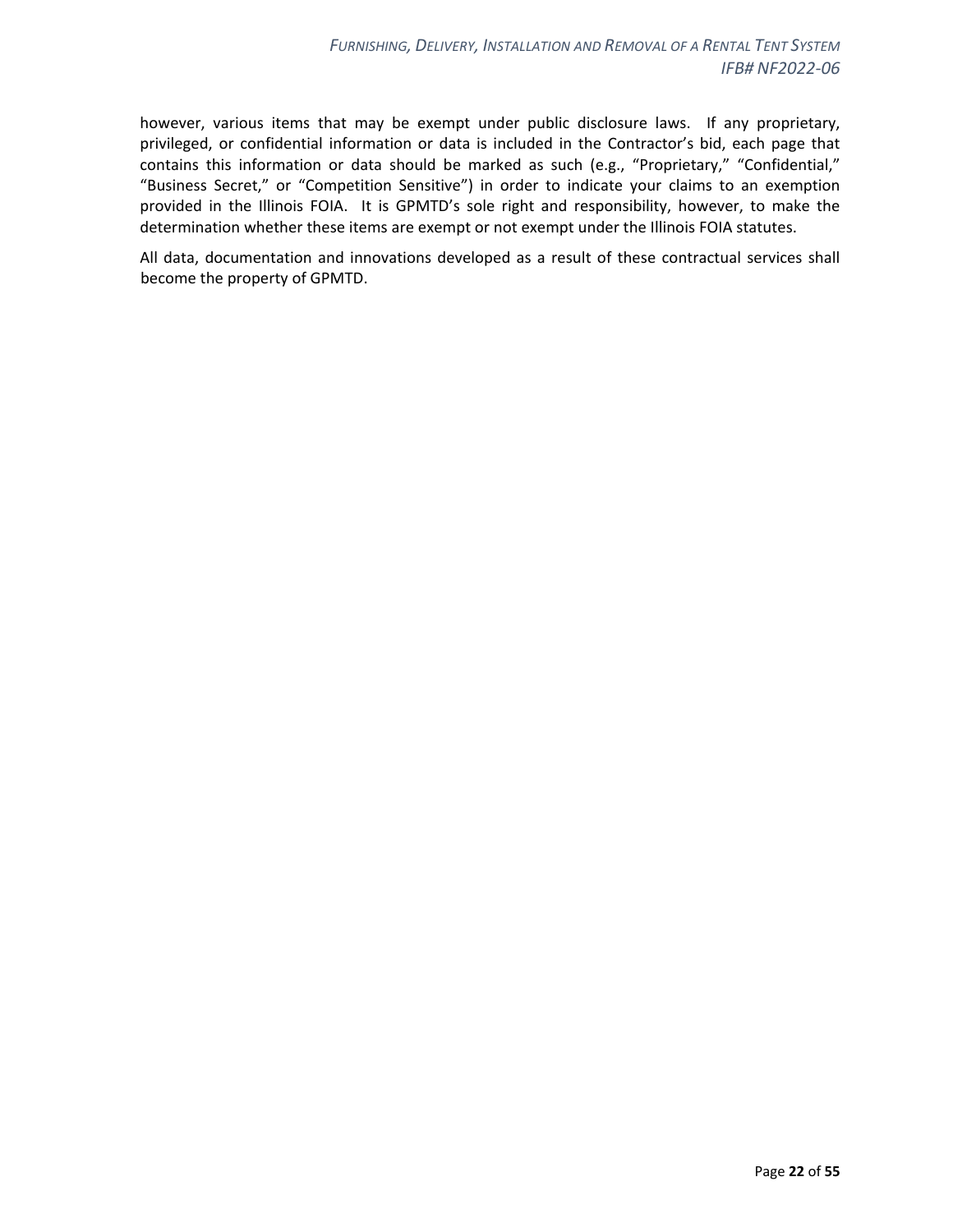## <span id="page-22-0"></span>SECTION 5 – STANDARD CONTRACTUAL TERMS & CONDITIONS

## <span id="page-22-1"></span>5-1 Administration

This Contract is between GPMTD and the Contractor who will be responsible for providing the goods and/or performing the services described herein. GPMTD is not party to defining the division of work between the Contractor and its Subcontractors, if any, and the Specifications and/or Scope of Services has not been written with this intent.

Contractor represents that it has or will obtain all duly licensed and qualified personnel and equipment required to perform hereunder. Contractor's performance under this Contract may be monitored and reviewed by a Procurement Administrator appointed by GPMTD. Reports and data required to be provided by Contractor shall be delivered to the Procurement Administrator. Questions by Contractor regarding interpretation of the terms, provisions, and requirements of this Contract shall be addressed to the Procurement Administrator for response.

#### <span id="page-22-2"></span>5-2 Notification of Delay

Contractor will notify GPMTD's Procurement Administrator as soon as Contractor has, or should have, knowledge that an event has occurred which will delay delivery or start-up of services. Within five days, Contractor will confirm such notice in writing furnishing as many details as is available.

#### <span id="page-22-3"></span>5-3 Request for Extension

Contractor agrees to supply, as soon as such data are available, any reasonable proofs that are required by GPMTD's Procurement Administrator to make a decision of any request for extension. GPMTD's Procurement Administrator will examine the request and any documents supplied by Contractor and will determine if Contractor is entitled to an extension and the duration of such extension. GPMTD's Procurement Administrator will notify Contractor of the decision in writing. It is expressly understood and agreed that Contractor will not be entitled to damages or compensation and will not be reimbursed for losses on account of delays resulting from any cause under this provision.

#### <span id="page-22-4"></span>5-4 Contract Changes

Any proposed change in the contract including a change in the scope of work will be submitted to GPMTD for its prior written approval and GPMTD will make the change by a Change Order if agreed upon by both parties in writing. Each written Change Order will expressly include any change in the Contract price or delivery schedule. No oral order or conduct by GPMTD will constitute a Change Order unless confirmed in writing by GPMTD.

#### <span id="page-22-5"></span>5-5 Instructions by Unauthorized Third Persons

In accordance with subsection 5-4, Contract Changes, of the solicitation, GPMTD's General Manager or his/her authorized representative are the only persons authorized to make changes within the general scope of the Contract.

Any instructions, written or oral, given to Contractor by someone other than GPMTD's General Manager or his/her authorized representative, which are considered to be a change in the Contract, will not be considered as an authorized Contract change. Any action on the part of Contractor taken in compliance with such instructions will not be grounds for subsequent payment or other consideration in compliance with the unauthorized change.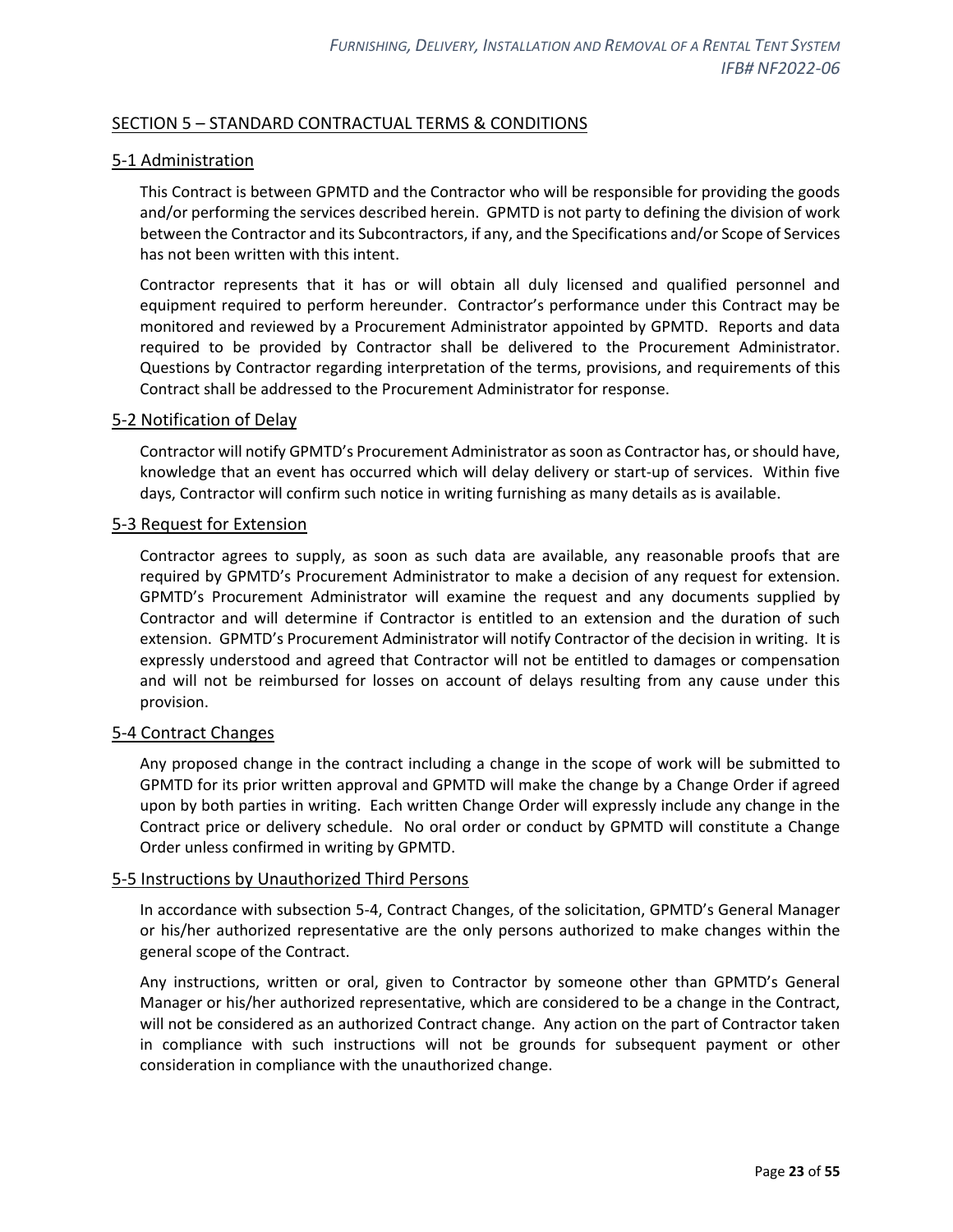## <span id="page-23-0"></span>5-6 Cost or Price Analysis

GPMTD reserves the right to conduct a cost or price analysis for any purchase. GPMTD may be required to perform a cost analysis when competition is lacking for any purchase. Sole source procurements which result in a single Bid being received will be subject to a cost analysis which will include the appropriate verification of cost data, the evaluation of specific elements of costs and the projection of data to determine the effect on Bid prices. GPMTD may require a Pre-Award Audit and potential Contractors shall be prepared to submit data relevant to the proposed work which will allow GPMTD to sufficiently determine that the proposed price is fair, reasonable, and in accordance with Federal, State and local regulations. Procurements resulting in a single Bid will be treated as a negotiated procurement and GPMTD reserves the right to negotiate with the single Bidder to achieve a fair and reasonable price. If a negotiated price cannot be agreed upon by both parties, GPMTD reserves the right to reject the single Bid. Contract change orders or modifications will be subject to a cost analysis.

## <span id="page-23-1"></span>5-7 Lack of Funds

If expected or actual funding is withdrawn, reduced, or limited in any way prior to the expiration date set forth in this Contract or in any amendment hereto, GPMTD may, upon written notice to Contractor, terminate this Contract in whole or in part. Such termination shall be in accordance with GPMTD's rights to terminate for convenience or default.

#### <span id="page-23-2"></span>5-8 Force Majeure

The timely receipt of GPMTD's requirements is essential. If the requirements are not received on time in accordance with the delivery schedule, GPMTD may cancel the unfilled portion of the contract for cause, purchase substitute requirements elsewhere, and recover from Contractor any increased costs, thereby incurred together with all resulting incidental and consequential damages. GPMTD may also terminate for cause, purchase substitute requirements elsewhere and recover costs and damages for breach of Contractor obligations.

The Contractor shall be entitled to a reasonable extension of time from GPMTD for the delays caused by damage to Contractor's and/or GPMTD's property caused by fire, lightning, earthquakes, tornadoes, and other extreme weather conditions or acts of nature, power failures, riots, acts of civil or military authorities of competent jurisdiction, strikes, lockouts, and any other industrial, civil or public disturbances beyond the control of the Contractor and its subcontractors causing the inability to perform the requirements of this Contract. Any delay other than ones mentioned above shall constitute a breach of Contractor's contractual obligations.

#### <span id="page-23-3"></span>5-9 Taxes, Licenses, Laws, and Certificate Requirements

Contractor shall maintain and be liable for all taxes, fees, licenses, and costs as may be required by federal, state, and local laws, rules, and regulations for the conduct of business by Contractor and any subcontractors and shall secure and at all times maintain any and all such valid licenses and permits as may be required to provide the services or supplies under this Contract. If for any reason, Contractor's required licenses or certificates are terminated, suspended, revoked, lapsed, or in any manner modified from their status at the time this Contract becomes effective, Contractor shall immediately notify GPMTD in writing of such condition.

Contractor will give all notices and comply with all federal, state, local and GPMTD laws, ordinances, rules, regulations, standards, and orders of any public authority bearing on the performance of the Contract, including, but not limited to, the laws referred to in these General Provisions of the Contract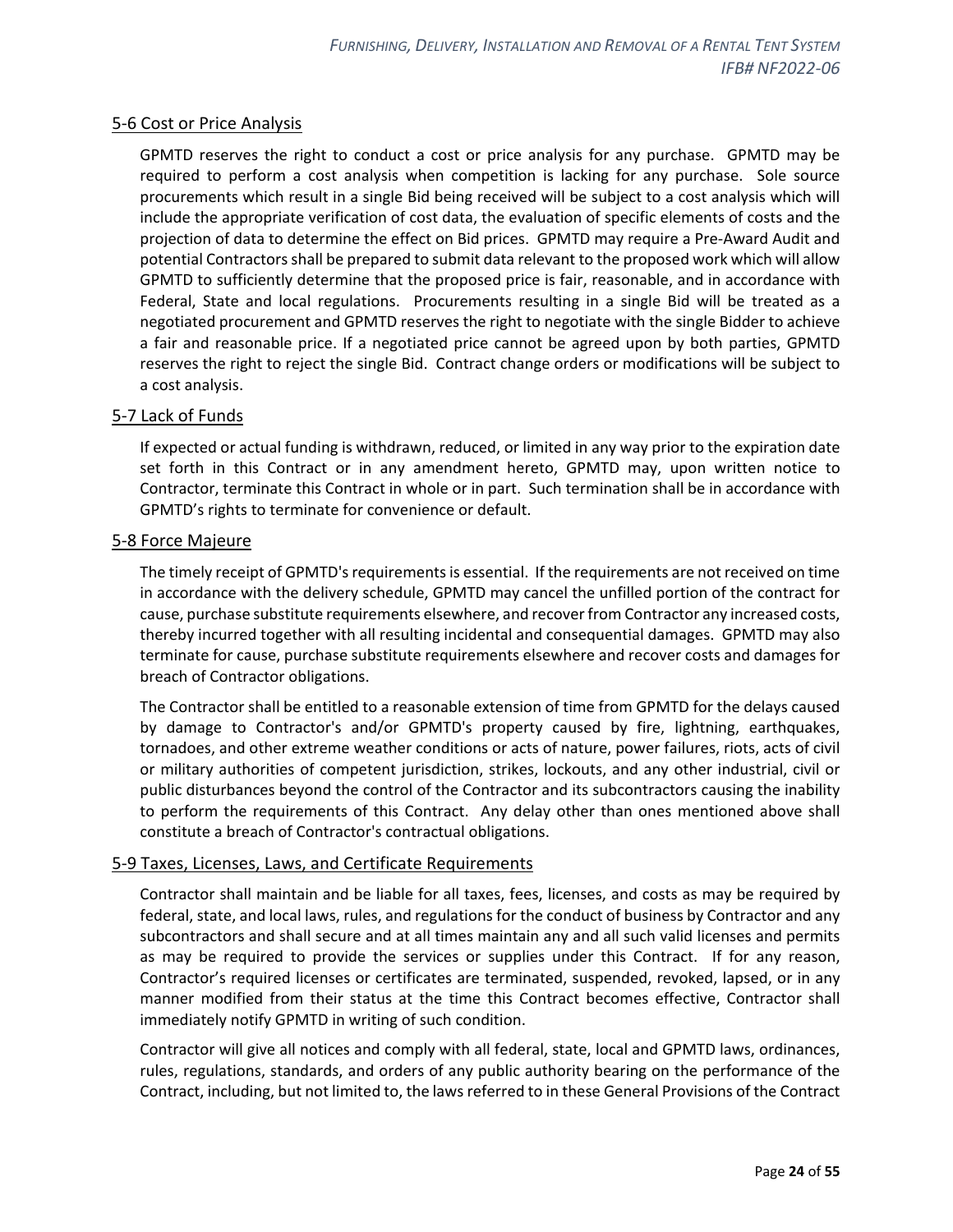and the other Contract Documents. If the Contract Documents are at variance therewith in any respect, any necessary changes shall be adjusted by appropriate modification. Omission of any applicable laws, ordinances, rules, regulations, standards or orders by GPMTD in the Contract Documents shall be construed as an oversight and shall not relieve the Contractor from his obligations to meet such fully and completely. Upon request, Contractor shall furnish to GPMTD certificates of compliance with all such laws, orders and regulations. Contractor shall be responsible for obtaining all necessary permits and licenses required for performance under the Contract.

Applicable provisions of all federal, state, and local laws, and of all ordinances, rules, and regulations shall govern any and all claims and disputes which may arise between person(s) submitting a Bid response hereto and GPMTD, by and through its officers, employees and authorized representatives, or any other persons, natural and otherwise, and lack of knowledge by any Contractor shall not constitute a cognizable defense against the legal effect thereof.

#### <span id="page-24-0"></span>5-10 Defective Work, Materials or Services

When and as often as GPMTD determines that the work, materials, or services furnished under the Contract are not fully and completely in accordance with any requirement of the Contract, it may give notice and description of such non-compliance to Contractor. Within seven (7) calendar days of receiving such written notification, Contractor must supply GPMTD with a written detailed plan which indicates the time and methods needed to bring the work, materials, or services within acceptable limits of the Contract. GPMTD may reject or accept this plan at its discretion. In the event this plan is rejected, the work, materials, or services will be deemed not accepted and returned to Contractor at Contractor's expense. This procedure to remedy defects is not intended to limit or preclude any other remedies available to GPMTD by law, including those available under the Uniform Commercial Code.

#### <span id="page-24-1"></span>5-11 Indemnification and Hold Harmless

To the fullest extent permitted by law, Contractor agrees to indemnify, and hold harmless, and upon request, defend GPMTD, its officers, directors, Board Members, employees, agents, representatives, volunteers, subsidiaries, successors, and assigns ("Indemnitees"), from any claim, liability, damage, expense, suit or demand (including, without limitation, reasonable attorneys' fees and court costs) for any losses, damages, injuries, or death to any persons including Contractor's employees or any Subcontractor's employees, or for damage or loss to any third-party property, arising out of or in any manner related to, based upon, or in connection with any operations, performance, breach, course or Scope of Work, act, omissions, or presence upon, use, or other encountering of any property, facilities, personnel, vehicles, equipment, or operation of GPMTD by or involving GPMTD, Contractor or any of their employees, agents, representatives, facilities, vehicles, materials, equipment, or Subcontractors (regardless of tier) or anyone directly or indirectly employed by any of them, in any connection with the Work performed by or on behalf of Contractor, regardless of whether the Contractor is a party to any lawsuit. In that regard, this obligation to indemnify includes, without limitation, claims against GPMTD for GPMTD's own negligence or fault.

#### <span id="page-24-2"></span>5-12 Applicable Law and Forum

All work done pursuant to any contract resulting from this IFB will be governed by and construed according to the regulations of the Federal Transit Administration and the laws of the State of Illinois. Further, the successful Bidder shall abide by all federal, state, and local laws, codes, and ordinances governing any areas(s) in which a service is rendered and shall have all required permits, licenses, agreements, tariffs, bonding, and insurance required by same. No claims for additional payment shall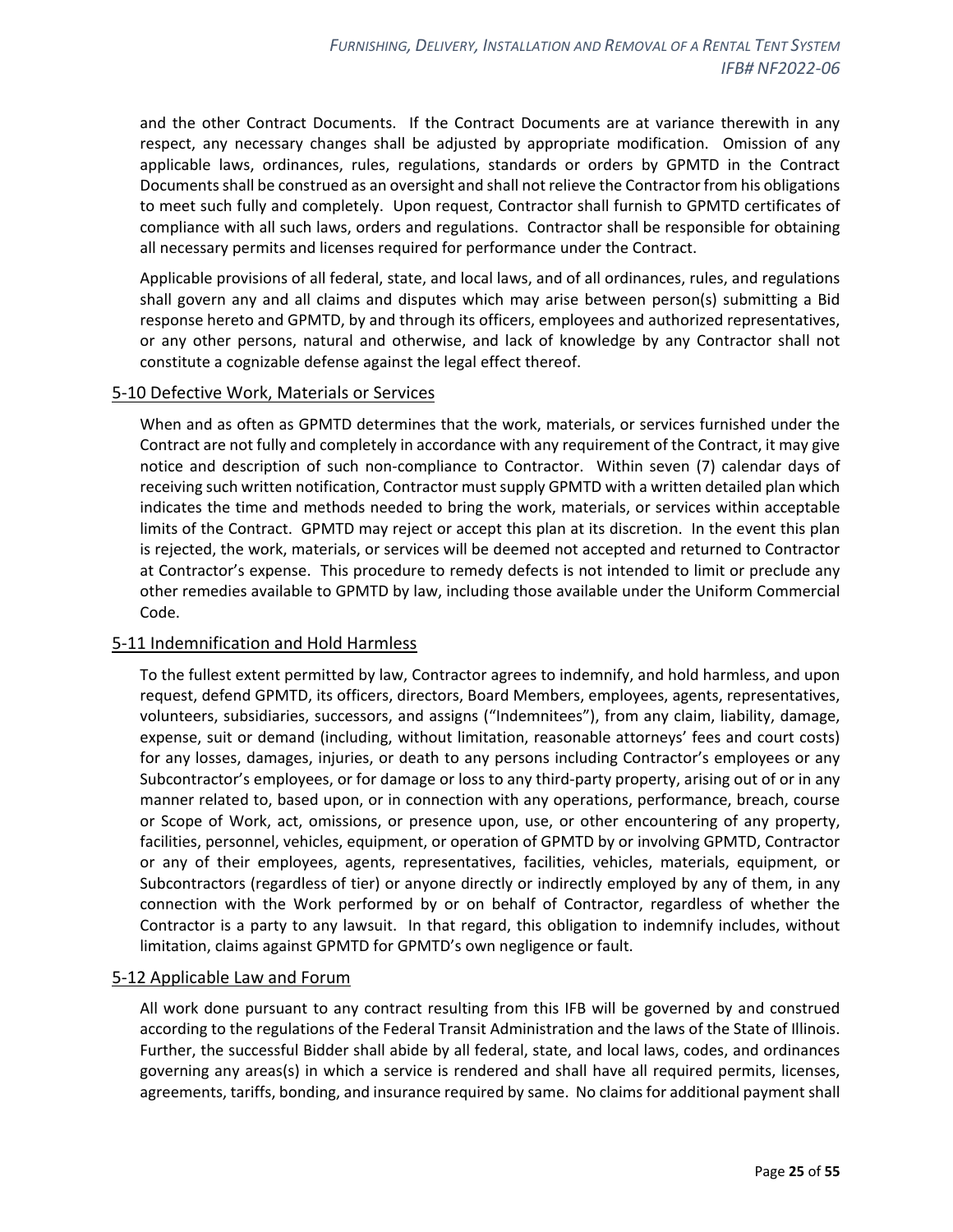be approved for changes required to comply with any such requirements. Any actions arising here from shall be filed in the County of Peoria, Illinois and the Federal Transit Administration if applicable.

## <span id="page-25-0"></span>5-13 Attorney Fees

In the event either party shall engage the services of an attorney or other professional due to the default of the other party, the defaulting (non-prevailing) party shall pay all legal costs and fees, including attorney's fees, incurred by the non-defaulting (prevailing) party in enforcing its rights.

## <span id="page-25-1"></span>5-14 State Officials and Employees Ethics Act

Greater Peoria Mass Transit District has adopted a policy to adopt the State Officials and Employees Ethics Act. These policies shall apply to GPMTD employees involved in procurement. It is a breach of ethical standards for any GPMTD employee to participate directly or indirectly in a procurement when the employee knows:

- The employee, or any member of the employee's immediate family, has a financial interest pertaining to the procurement;
- A business or organization in which the employee, or any member of the employee's immediate family, has a financial interest pertaining to the procurement; or
- Any other person, business or organization with whom the employee or any member of employee's immediate family is negotiating or has an arrangement concerning prospective employment is involved in the procurement. In addition, any persons acting as members of an evaluation committee for any procurement shall, for the purposes of the procurement, be bound by conditions of this Section. Throughout the bid/proposal evaluation process and subsequent contract negotiations, offerors shall not discuss or seek specific information about this procurement, including but not limited to, the contents of submissions, the evaluation process or the contract negotiations, with members of any evaluation committee, the Board of Trustees, or other Greater Peoria Mass Transit District employees other than the designated procurement officer.

#### <span id="page-25-2"></span>5-15 Conflicts of Interest and Non-Competitive Practices

- A. Conflict of Interest Contractor by entering into this Contract with GPMTD to perform or provide work, services, or materials, has thereby covenanted that it has no direct or indirect pecuniary or proprietary interest, and that it shall not acquire any interest, which conflicts in any manner or degree with the work, services, or materials required to be performed and/or provided under this Contract and that it shall not employ any person or agent having any such interest. In the event that Contractor or its agents, employees or representative's hereafter acquires such a conflict of interest, is shall immediately disclose such interest to GPMTD and take action immediately to eliminate the conflict or to withdraw from this Contract, as GPMTD may require.
- B. Contingent Fees and Gratuities Contractor, by entering into this Contract with GPMTD to perform or provide work, services, or materials, has thereby covenanted:
	- 1. No person or selling agency except bona fide employees or designated agents or representatives of Contractor has been or will be employed or retained to solicit or secure this Contract with an agreement or understanding that a commission, percentage, brokerage, or contingent fee would be paid; and
	- 2. No gratuities, in the form of entertainment, gifts, or otherwise, were offered or given by Contractor or any of its agents, employees, or representatives, to any official, member or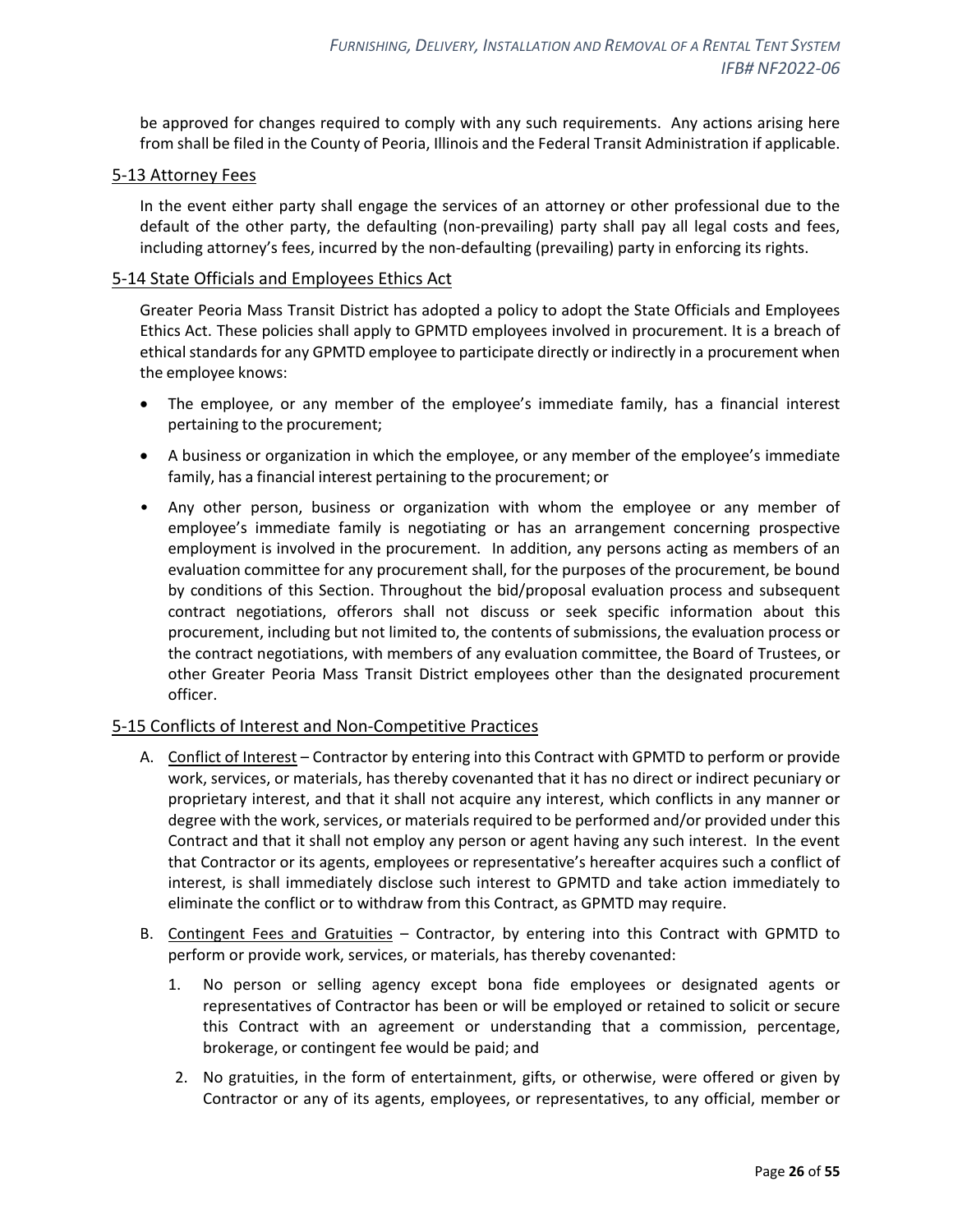employee of GPMTD or other governmental agency with a view toward securing this Contract or securing favorable treatment with respect to the awarding or amending, or the making of any determination with respect to the performance of this Contract.

#### <span id="page-26-0"></span>5-16 Conflicts of Interest – Current and Former Employees

GPMTD seeks to eliminate and avoid actual or perceived conflicts of interest and unethical conduct by current and former GPMTD employees in transactions with GPMTD. Consistent with this policy, no current or former GPMTD employee may contract with, influence, advocate, advise, or consult with a third party about a GPMTD transaction, or assist with the preparation of Bids submitted to GPMTD while employed by GPMTD or within one (1) year after leaving GPMTD's employment, if he/she participated in determining the work to be done or process to be followed while a GPMTD employee.

Furthermore, no member, officer, or employee of GPMTD during their tenure or for two (2) years thereafter will have any financial interests, direct or indirect, in this Contract or the proceeds thereof.

#### <span id="page-26-1"></span>5-17 Other Public Agency Orders

Other federal, state, county, and local entities may utilize the terms and conditions established by this Contract. GPMTD does not accept any responsibility or involvement in the purchase orders or contracts issued by other agencies.

#### <span id="page-26-2"></span>5-18 Severability

Whenever possible, each provision of this Contract shall be interpreted to be effective and valid under applicable law. If any provision is found to be invalid, illegal, or unenforceable, then such provision or portion thereof shall be modified to the extent necessary to render it legal, valid, and enforceable and have the intent and economic effect as close as possible to the invalid, illegal, and unenforceable provision.

#### <span id="page-26-3"></span>5-19 Non-waiver of Breach

No action or failure to act by GPMTD shall constitute a waiver of any right or duty afforded to GPMTD under the Contract; nor shall any such action or failure to act by GPMTD constitute an approval of, or acquiescence in, any breach hereunder, except as may be specifically stated by GPMTD in writing.

#### <span id="page-26-4"></span>5-20 Use of GPMTD's Name in Contractor Advertising or Public Relations

GPMTD reserves the right to review and approve all GPMTD-related copy prior to publication. Contractor will not allow GPMTD-related copy to be published in Contractor's advertisements or public relations programs until submitting GPMTD-related copy and receiving prior written approval from GPMTD's General Manager or his/her authorized representative. Contractor will agree that published information on GPMTD or its program will be factual, and in no way imply that GPMTD endorses Contractor's firm, service, or product.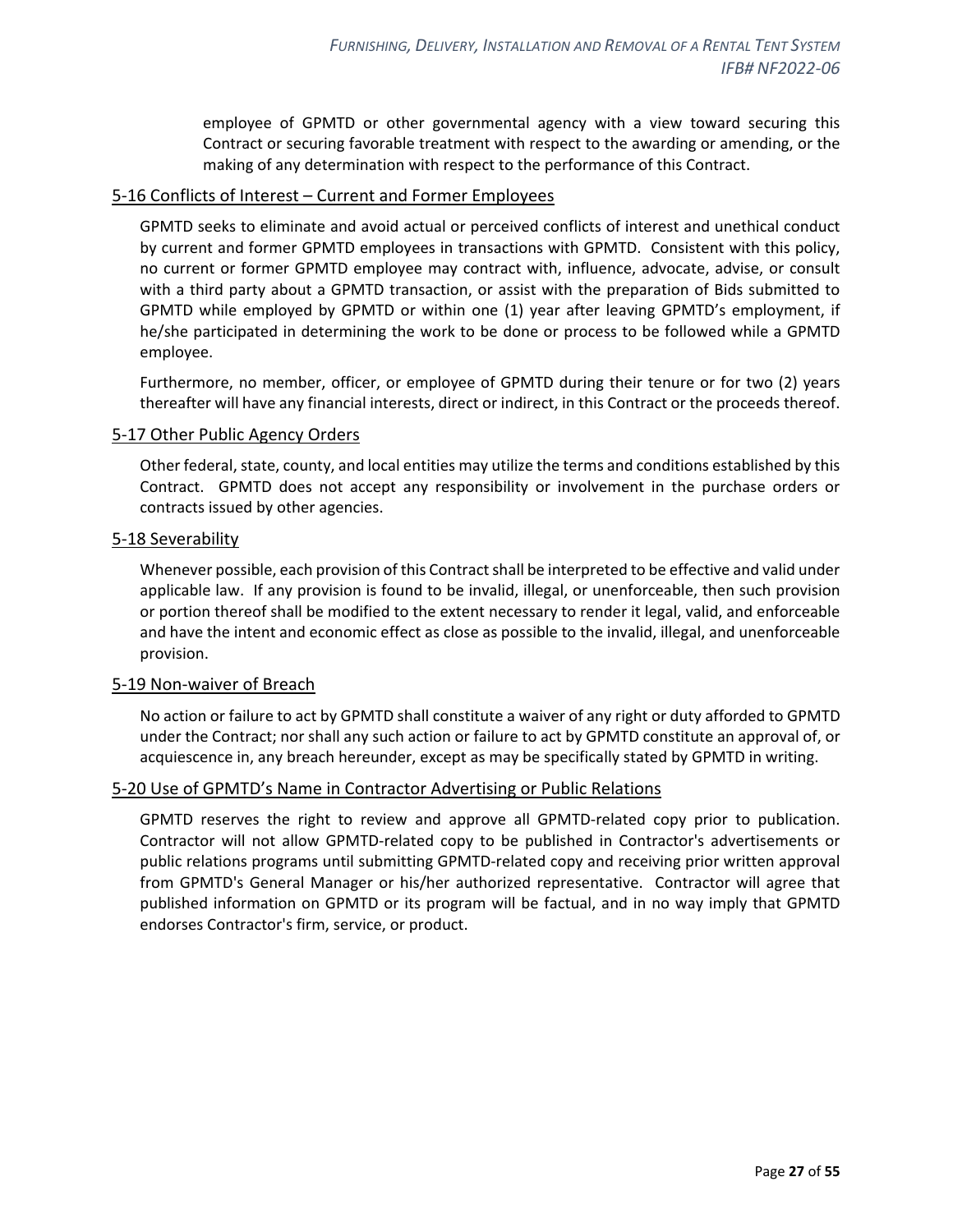## <span id="page-27-0"></span>SECTION 6 – SPECIFIC CONTRACTUAL TERMS & CONDITIONS

## <span id="page-27-1"></span>6-1 Contract

Any Contract resulting from this solicitation will be structured as a firm, fixed price contract. The Contract(s) issued by GPMTD may reflect agreed to modification of Contract terms, funding, or other matters subject to subsection 5-4, Contract Changes.

#### <span id="page-27-2"></span>6-2 Contract Documents and Precedence

The documents constituting the Contract between GPMTD and Contractor are intended to be complementary so that what is required by any one of them shall be as binding as if called for by all of them. In the event of any conflicting provisions or requirements within the several parts of the Contract Documents, the following order of precedence shall be applied:

- 1) Any required federal, state or local regulations that may not be altered by GPMTD;
- 2) Contract;
- 3) Purchase Order;
- 4) Contract amendments;
- 5) Results of negotiations;
- 6) Solicitation and all issued addenda and approved equals;
- 7) Any optional federal regulations elected by GPMTD as expressly set forth herein;
- 8) Clarifications of and amendments to Contractor's bid as accepted by GPMTD; and
- 9) Contractor's bid and Attachments, and all clarifications and amendments issued prior to contract award.

#### <span id="page-27-3"></span>6-3 Contract Term

The term of the Contract arising from this IFB shall start with the issuance of a notice to proceed from GPMTD and be effective on a month to month basis.

#### <span id="page-27-4"></span>6-4 Payment Procedures

Payments for services rendered and expenses incurred shall be made after presentation of Contractor's invoices based on tire miles provided by GPMTD. Such invoices shall be computed in accordance with the fee schedule agreed to by GPMTD and Contractor, and incorporated into the final contract, and are due and payable within thirty (30) days of receipt of a correct invoice as agreed upon by GPMTD. Contractor also agrees to supply, with each invoice, additional information as may be requested by GPMTD.

Invoices should clearly identify the GPMTD purchase order number and any prompt payment discount offered to GPMTD for paying within ten (10) days of receipt. GPMTD may, at any time, conduct an audit of any and/or all records kept by the Contractor for this project. Any overpayment uncovered in such an audit may be charged against the Contractor's future invoices. GPMTD may withhold payment for services it believes were improper, failed to meet with project specifications, or are otherwise questionable. Invoices should be submitted to:

> Accounts-payable@ridecitylink.org or

Greater Peoria Mass Transit District Accounts Payable 2105 NE Jefferson Street Peoria, IL 61603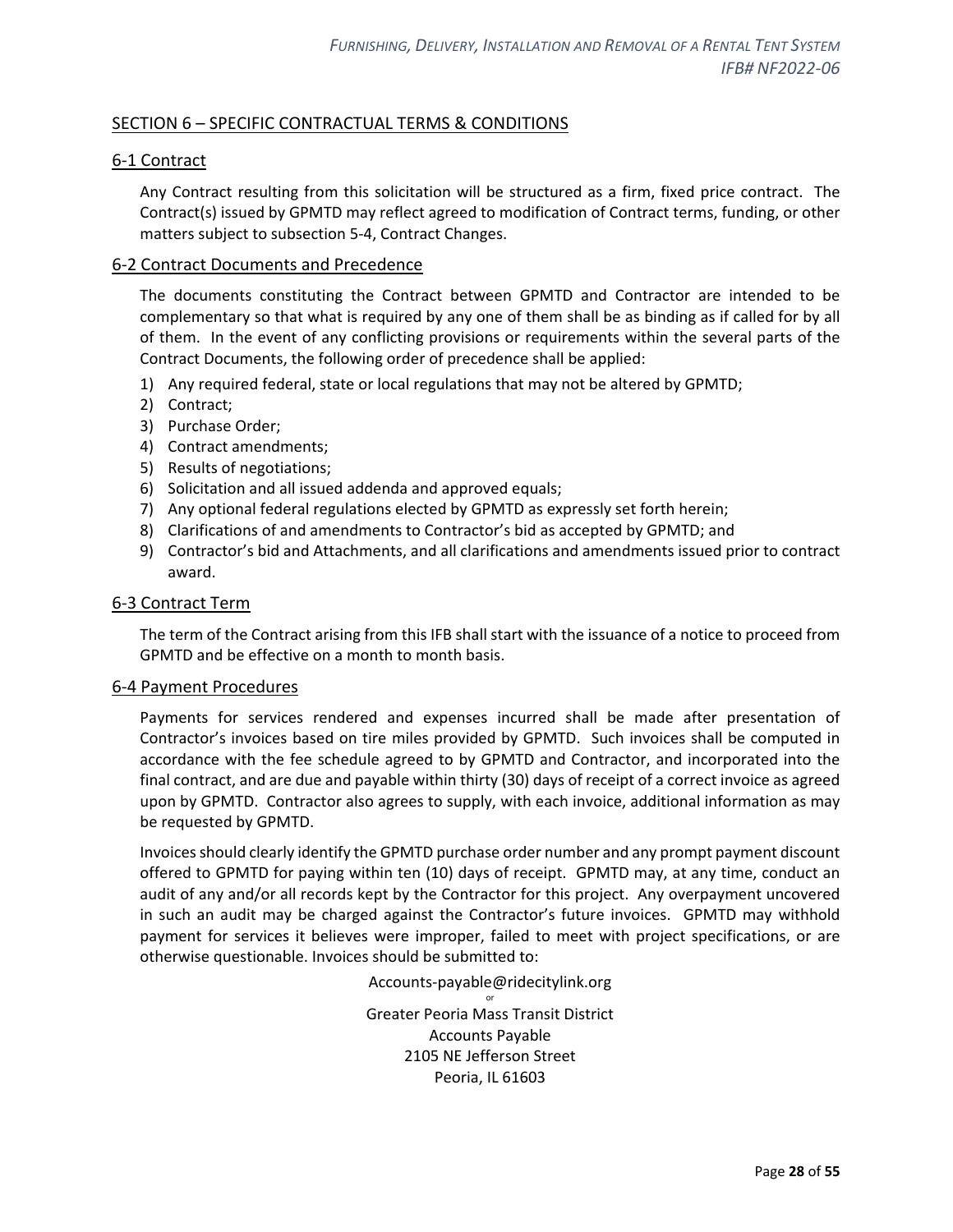#### <span id="page-28-0"></span>6-5 Advance Payment Prohibited

No advance payment shall be made for the work furnished by Contractor pursuant to this Contract.

#### <span id="page-28-1"></span>6-6 Prompt Payment to Subcontractors

The Contractor is required to pay each first tier Subcontractor for all work that the Subcontractor has performed to the satisfaction of the GPMTD, no later than thirty (30) calendar days after the Contractor has received payment from the GPMTD for that work, and each tier of Subcontractors must likewise pay the next lower tier of Subcontractors within thirty (30) calendar days after receiving payment. If this Contract provides for retainage, the Contractor must remit to each first-tier Subcontractor its share of any retainage within thirty (30) days after receipt of such retainage from GPMTD, and each tier of Subcontractors must likewise remit retainage to the next lower tier of Subcontractors within thirty (30) calendar days after receiving payment. If this Contract does not provide for retainage, then neither Contractor nor any Subcontractor may withhold retainage from a Subcontractor. The requirements of this paragraph must be stated in all of the Contractor's subcontracts.

A delay in or postponement of payment to a Subcontractor requires good cause and prior written approval by GPMTD's General Manager or his/her authorized representative. The Contractor is required to include, in each subcontract, a clause requiring the use of appropriate arbitration mechanisms to resolve all payment disputes.

GPMTD will not pay the Contractor for work performed unless and until the Contractor ensures that each Subcontractor has been promptly paid under all previous payment requests, as evidenced by the filing with the GPMTD of lien waivers (if applicable), canceled checks (if requested}, and the Contractor's sworn statement that it has complied with the prompt payment requirements. The Contractor must submit a prompt payment affidavit, (form to be provided by GPMTD) which identifies each Subcontractor (both DBE and non-DBE) and the date and amount of the last payment to such Subcontractor, with every payment request filed with GPMTD, except for the first payment request.

Failure to comply with these prompt payment requirements is a breach of the Contract which may lead to any remedies permitted under law, including, but not limited to, Contractor debarment. In addition, Contractor's failure to promptly pay its Subcontractors is subject to the provisions of 50 ILCS 505/9.

#### <span id="page-28-2"></span>6-7 Price Adjustments

Price adjustments either upward or downward may be negotiated only at the time of renewal unless GPMTD requests a contract modification.

#### <span id="page-28-3"></span>6-8 Shipping Charges

All prices shall include freight FOB to the designated delivery point. GPMTD shall reject requests for additional compensation for freight charges.

#### <span id="page-28-4"></span>6-9 Delivery Points

This Contract requires all goods and/or services and supervision necessary to furnish the goods and services as set forth herein to be made to any authorized GPMTD-related facility and will be determined at the time of order at the sole discretion of GPMTD.

#### <span id="page-28-5"></span>6-10 Summary Report

Contractor shall, if requested, submit to GPMTD a quarterly report of services provided to GPMTD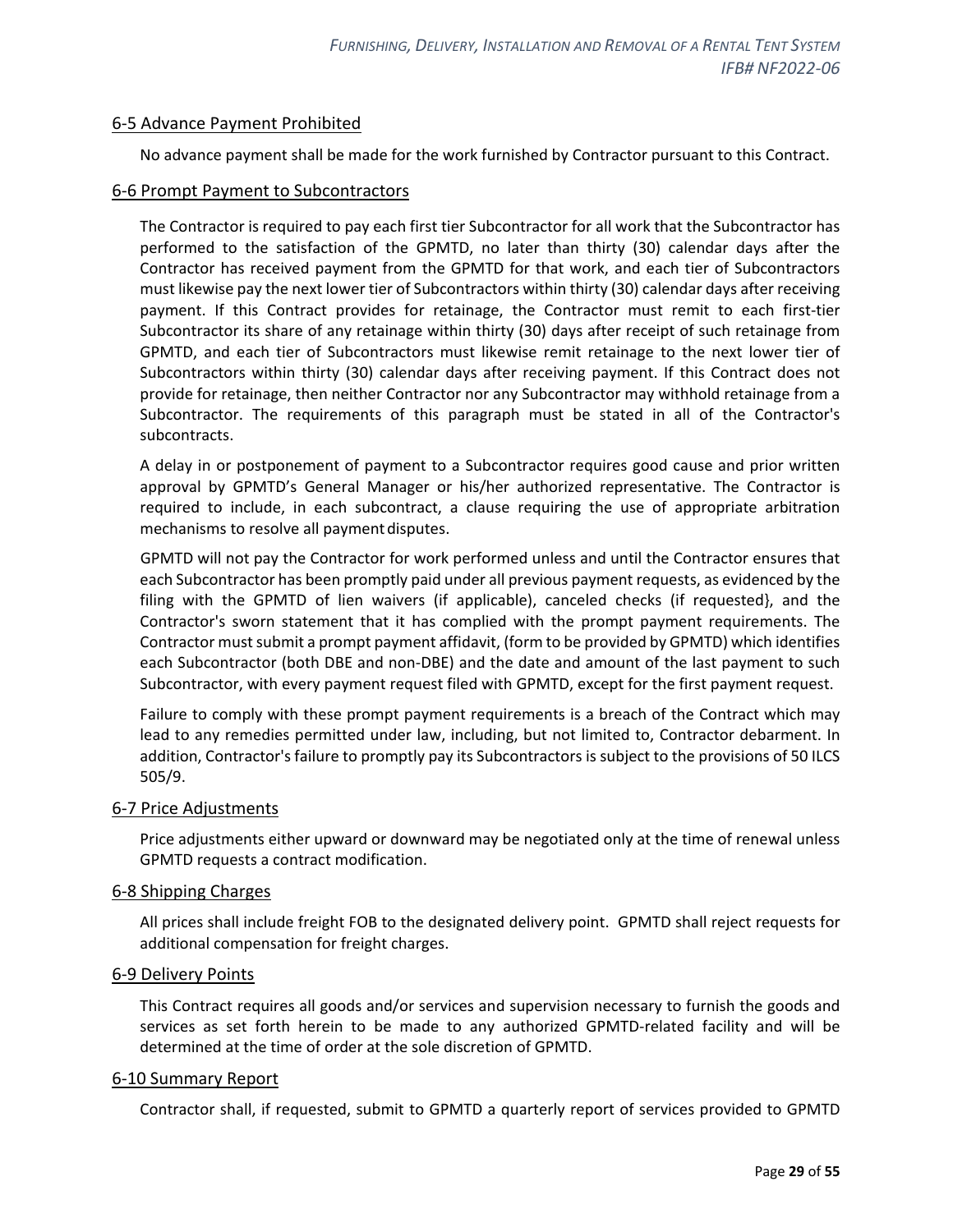under this Contract. The report, in a format acceptable to GPMTD, shall identify by item the amount of work completed, the status of the project in relation to the schedule, and any other information that may be relevant to project oversight.

#### <span id="page-29-0"></span>6-11 Warranty Provisions

- A. No Waiver of Warranties and Contract Rights: Conducting of tests and inspections, review of Scope of Work or plans, payment for a work, or acceptance or final acceptance of the work by GPMTD shall not constitute a waiver of any rights under this Contract or in law. The termination of this Contract shall in no way relieve Contractor from its warranty/guarantee responsibility.
- B. Warranty: Contractor warrants that the work performed under this Contract shall be free from defects in material and workmanship and shall conform to all requirements of this Contract. Any work corrected shall be subject to this subsection to the same extent as the work initially provided.
- C. Warranty Applicable to Third Party Suppliers, Vendors, Distributors, and Subcontractors: Contractor shall ensure that the warranty requirements of this Contract are enforceable through and against Contractor's suppliers, vendors, distributors, and subcontractors. Contractor is responsible for liability and expense caused by any inconsistencies or differences between the warranties extended to GPMTD by Contractor and those extended to Contractor by its suppliers, vendors, distributors, and subcontractors. Such inconsistency or difference shall not excuse Contractor's full compliance with its obligations under this Contract. Contractor shall cooperate with GPMTD in facilitating warranty related work by such suppliers, vendors, distributors, and subcontractors.

## <span id="page-29-1"></span>6-12 Express Warranties for Services

Contractor warrants that the services shall in all material respects conform to the requirements of this Contract. Contractor warrants that qualified professional personnel with in-depth knowledge shall perform the services in a timely and professional manner; and that the services shall conform to the standards generally observed in the industry for similar services. Contractor warrants that the services shall be in compliance with all applicable laws, rules, and regulations.

#### <span id="page-29-2"></span>6-13 Warranty Remedies

If at any time before Final Acceptance of any work covered by this Contract, Contractor or GPMTD discovers one or more material defects or errors in the work of any other aspect in which the work materially fails to meet the provisions of the warranty requirements herein, Contractor shall, at its own expense and within thirty (30) days of notification of the defect by GPMTD, correct the defect, error, or nonconformity.

Notice Required – GPMTD shall give written notice of any defect to Contractor. If Contractor has not corrected the defect within thirty (30) days after receiving the written notice, GPMTD, in its sole discretion, may correct the defect itself. In the case of an emergency where GPMTD believes delay could cause serious injury, loss, or damage, GPMTD may waive the written notice and correct the defect. In either case, GPMTD shall charge-back the cost for such warranty repair to Contractor.

Contractor is responsible for all costs of repair or replacement in order to restore the work to the applicable Contract requirements or scope of work, including shipping charges, for work found defective before Final Acceptance, regardless of who actually corrects the defect.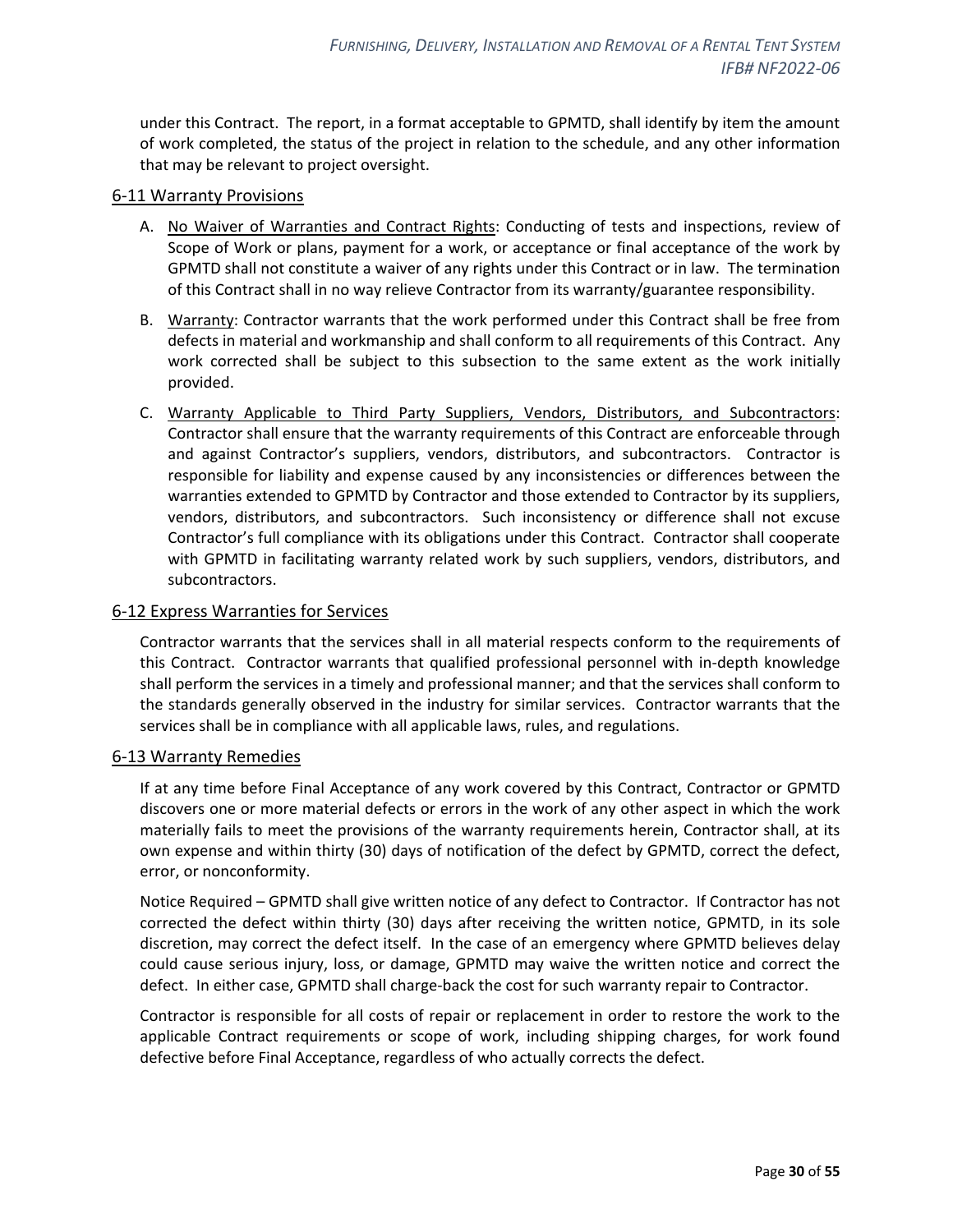## <span id="page-30-0"></span>6-14 Independent Status of Contractor

In the performance of this Contract, the parties shall be acting in their individual, corporate, or governmental capacities and not as agents, employees, partners, joint ventures, or associates of one another. The parties intend that an independent contractor relationship shall be created by this Contract. The employees or agents of one party shall not be deemed or construed to be the employees or agents of the other party for any purpose whatsoever. Contractor shall not make any claim or right, privilege or benefit, which would accrue to an employee.

## <span id="page-30-1"></span>6-15 Notices

Any notice which is required to be given hereunder shall be deemed sufficiently given or rendered if such notice is in writing and is delivered personally or sent by certified mail, postage prepaid, return receipt requested, or by a national overnight courier service to the following addresses:

> Greater Peoria Mass Transit District Procurement 2105 NE Jefferson Avenue Peoria, IL 61603

Any notice given hereunder by personal delivery or express mail shall be deemed delivered when received. Any properly addressed notice given herein by certified mail shall be deemed delivered when the return receipt therefore is signed, or refusal to accept the mailing by the addressee is noted thereon by the postal authorities. Either party may, at any time, change its address for the above purposes by sending a notice to the other party stating the change and setting forth the new address.

## <span id="page-30-2"></span>6-16 Non-Disclosure of Data

Data provided by GPMTD either before or after Contract award shall only be used for its intended purpose. Bidders, vendors, Contractors, and subcontractors shall not utilize or distribute the GPMTD data in any form without the prior express written approval of GPMTD.

#### <span id="page-30-3"></span>6-17 Non-Disclosure Obligation

While providing the work required under this Contract, Contractor might encounter licensed technology, software, documentation, drawings, schematics, manuals, data, or other materials marked "Confidential," "Proprietary," or "Business Secret." Contractor shall, with regard to such information and material received or used in performance of this Contract, employ practices no less that those used for the protection of Contractor's own confidential information.

The Contract imposes no obligation upon Contractor with respect to confidential information which Contractor can establish that: a) was in the possession of, or was rightfully known by Contractor without an obligation to maintain its confidentiality prior to receipt from GPMTD or a third party; b) is or becomes generally known to the public without violation of this Contract; c) is obtained by Contractor in good faith from a third party having the right to disclose it without an obligation of confidentiality; or, d) is independently developed by Contractor without the participation of individuals who have had access to GPMTD's or the third party's confidential information. Contractor may disclose confidential information if so, required by law, provided that Contractor notifies GPMTD that the third party of such requirement prior to disclosure.

#### <span id="page-30-4"></span>6-18 Public Disclosure Requests

Contracts shall be considered public documents and, with exceptions provided under public disclosure laws, will be available for inspection and copying by the public.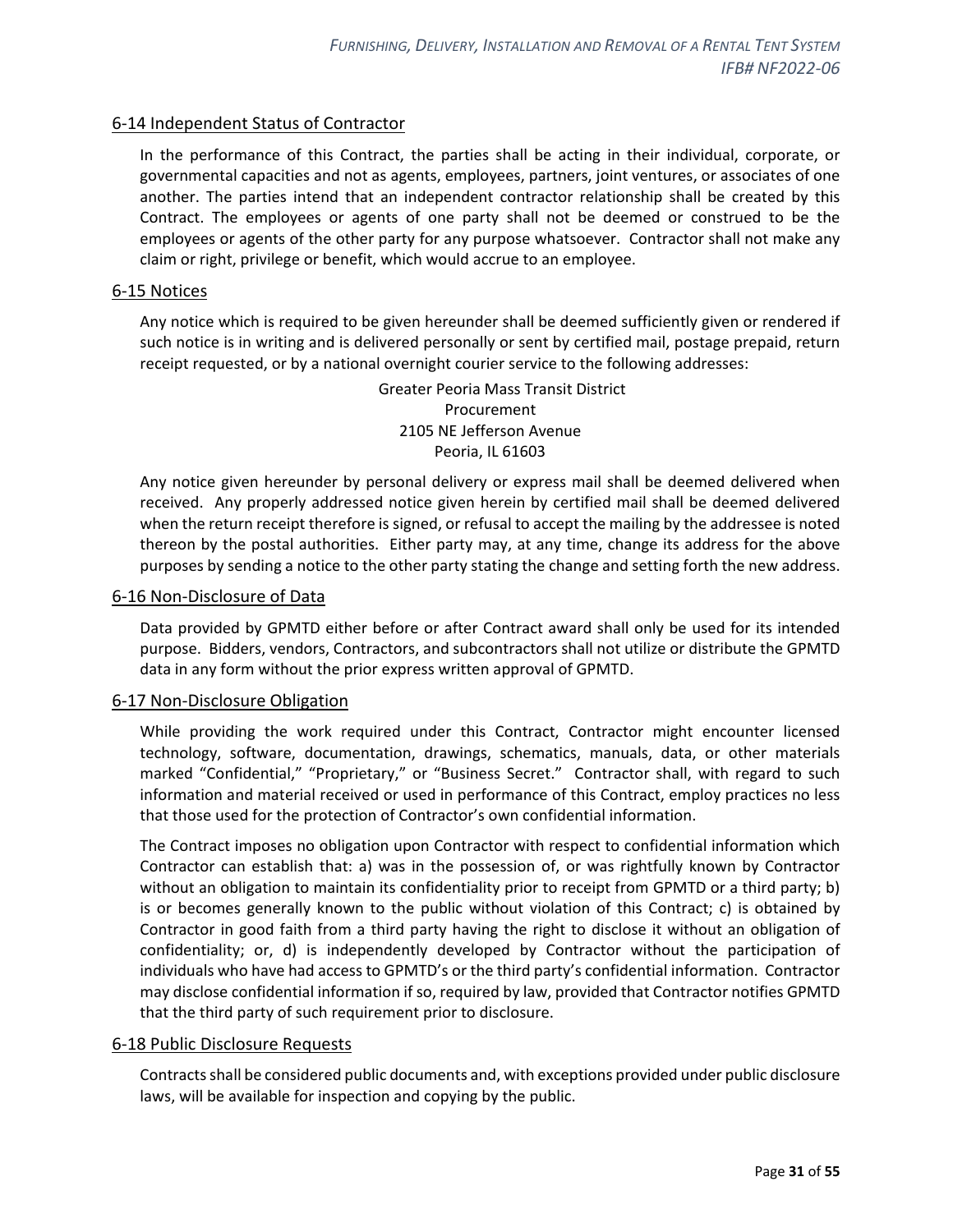If a Contractor considers any portion of any documents which may be delivered to GPMTD pursuant to this Contract to be protected under the law, Contractor shall clearly identify each such item with words such as "Confidential," "Proprietary," or "Business Secret." If a request is made for disclosure of any such document, GPMTD will determine whether the document should be made available under the law. If the document or parts thereof are determined by GPMTD to be exempt from public disclosure, GPMTD will not release the exempted document. If the document is not exempt from public disclosure law, GPMTD will notify Contractor of the request and allow Contractor five (5) days to take whatever action it deems necessary to protect its interests. If Contractor fails or neglects to take such action within said period, GPMTD will release the document deemed subject to disclosure. By signing a Contract, Contractor assents to the procedure outlined in this paragraph and shall have no claim against GPMTD on account of actions taken under such procedure.

#### <span id="page-31-0"></span>6-19 Ownership of Data

Subject to the rights granted Contractor pursuant to this Agreement, all right, title and interest in and to the data collected and developed during the performance of this contract shall at all times remain the sole and exclusive property of GPMTD. Contractor shall surrender all such data to GPMTD prior to submitting an invoice for final payment.

## <span id="page-31-1"></span>6-20 Patents and Royalties

Contractor is responsible for paying all license fees, royalties, or the costs of defending claims for the infringement of any intellectual property that may be used in performing this Contract. Before final payment is made on this Contract, Contractor shall, if requested by GPMTD, furnish acceptable proof of a proper release from all such fees or claims.

#### <span id="page-31-2"></span>6-21 Changed Requirements

New federal, state, and local laws, regulations, ordinances, rules, policies, and administrative practices may be established after the date this Contract is established and may apply to this Contract. To achieve compliance with changing requirements, Contractor agrees to accept all changed requirements that apply to this Contract and require subcontractors to comply with revised requirements as well. Changed requirements will be implemented through subsection 5-4, Contract Changes/ Change Order Procedure.

#### <span id="page-31-3"></span>6-22 Counterparts

This Contract may be signed in two (2) counterparts, each of which shall be deemed an original and which shall together constitute one (1) Contract.

#### <span id="page-31-4"></span>6-23 Contractual Relationships

No contractual relationship will be recognized under the Contract other than the contractual relationship between GPMTD and the Prime Contractor.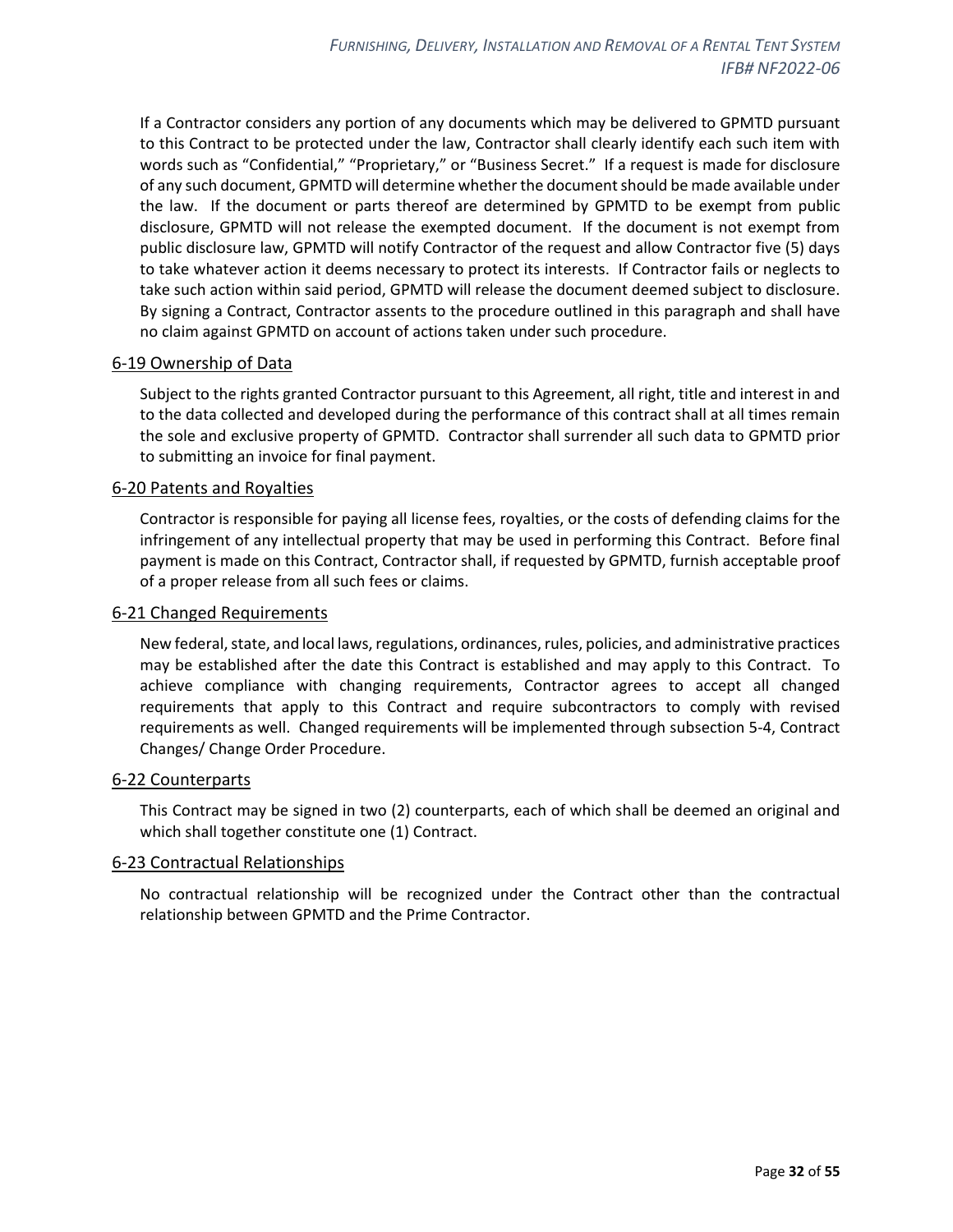## <span id="page-32-0"></span>SECTION 7 - STATE OF ILLINOIS CONTRACT REQUIREMENTS

#### <span id="page-32-1"></span>7-1 Access to Records and Reports

The following access to records requirements apply to this Contract:

- 1. Where the Purchaser is not a State but a local government and is the FTA Recipient or a subgrantee of the FTA Recipient in accordance with 49 C. F. R. 18.36(i), the Contractor agrees to provide the Purchaser, the FTA Administrator, the Comptroller General of the United States or any of their authorized representatives access to any books, documents, papers and records of the Contractor which are directly pertinent to this contract for the purposes of making audits, examinations, excerpts and transcriptions. Contractor also agrees, pursuant to 49 C. F. R. 633.17 to provide the FTA Administrator or his authorized representatives including any PMO Contractor access to Contractor's records and construction sites pertaining to a major capital project, defined at 49 U.S.C. 5302(a)1, which is receiving federal financial assistance through the programs described at 49 U.S.C. 5307, 5309 or 5311.
- 2. Where the Purchaser is a State and is the FTA Recipient or a sub-grantee of the FTA Recipient in accordance with 49 C.F.R. 633.17, Contractor agrees to provide the Purchaser, the FTA Administrator or his authorized representatives, including any PMO Contractor, access to the Contractor's records and construction sites pertaining to a major capital project, defined at 49 U.S.C. 5302(a)1, which is receiving federal financial assistance through the programs described at 49 U.S.C. 5307, 5309 or 5311. By definition, a major capital project excludes contracts of less than the simplified acquisition threshold currently set at \$100,000.
- 3. Where the Purchaser enters into a negotiated contract for other than a small purchase or under the simplified acquisition threshold and is an institution of higher education, a hospital or other non-profit organization and is the FTA Recipient or a sub-grantee of the FTA Recipient in accordance with 49 C.F.R. 19.48, Contractor agrees to provide the Purchaser, FTA Administrator, the Comptroller General of the United States or any of their duly authorized representatives with access to any books, documents, papers and record of the Contractor which are directly pertinent to this contract for the purposes of making audits, examinations, excerpts and transcriptions.
- 4. Where any Purchaser which is the FTA Recipient or a sub-grantee of the FTA Recipient in accordance with 49 U.S.C. 5325(a) enters into a contract for a capital project or improvement (defined at 49 U.S.C. 5302(a)1) through other than competitive bidding, the Contractor shall make available records related to the contract to the Purchaser, the Secretary of Transportation and the Comptroller General or any authorized officer or employee of any of them for the purposes of conducting an audit and inspection.
- 5. The Contractor agrees to permit any of the foregoing parties to reproduce by any means whatsoever or to copy excerpts and transcriptions as reasonably needed.
- 6. The Contractor agrees to maintain all books, records, accounts and reports required under this contract for a period of not less than three years after the date of termination or expiration of this contract, except in the event of litigation or settlement of claims arising from the performance of this contract, in which case Contractor agrees to maintain same until the Purchaser, the FTA Administrator, the Comptroller General, or any of their duly authorized representatives, have disposed of all such litigation, appeals, claims or exceptions related thereto. Reference 49 CFR 18.39(i)(11).
- 7. FTA does not require the inclusion of these requirements in subcontracts.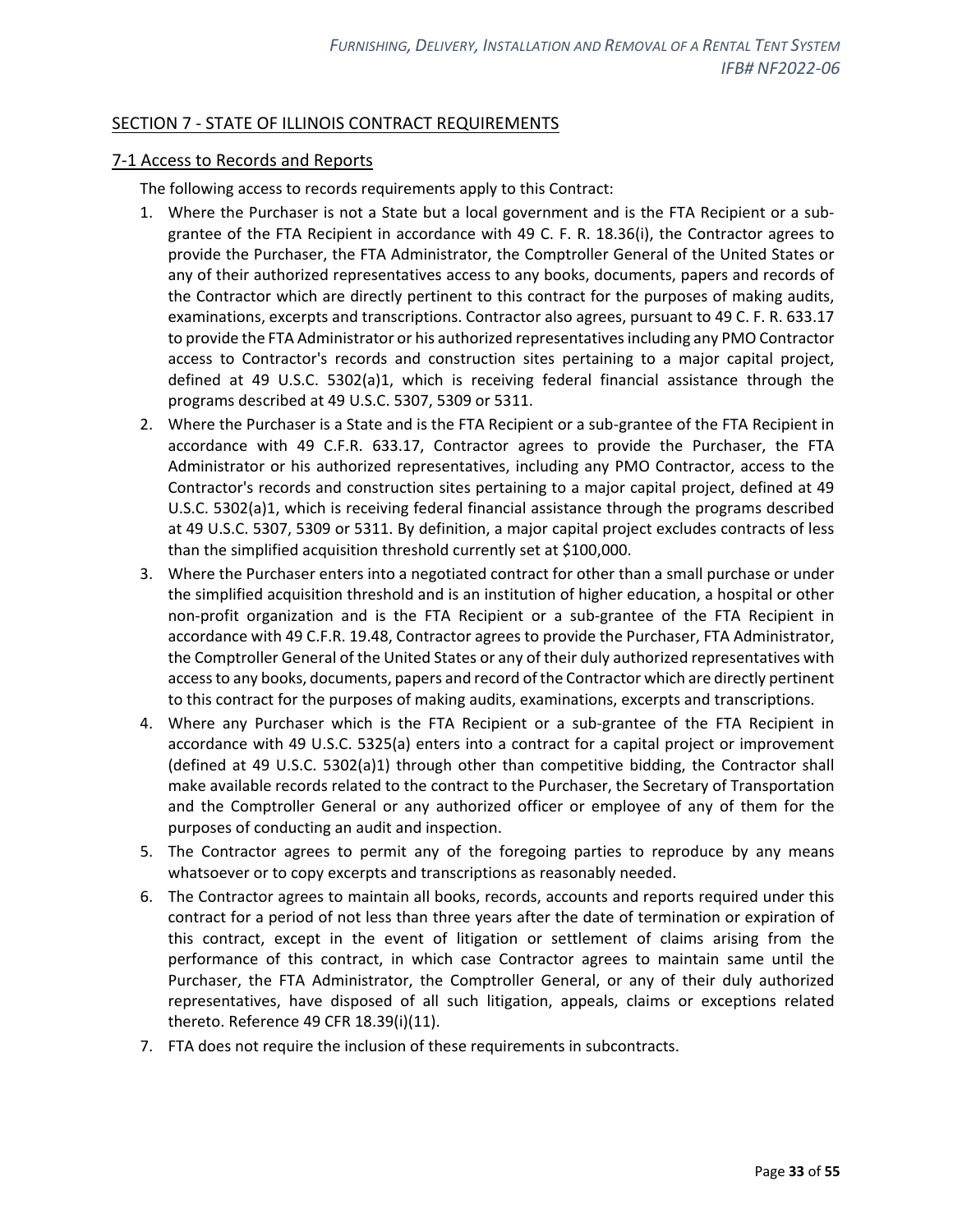## <span id="page-33-0"></span>7-2 Termination Provisions

- 1. **Termination for Convenience (General Provision)** The GPMTD may terminate this contract, in whole or in part, at any time by written notice to the Contractor when it is in the Government's best interest. The Contractor shall be paid its costs on work performed up to the time of termination. GPMTD will not be responsible for lost profits or contract closeout cost, if this contract is terminated for convenience. The Contractor shall promptly submit its termination claim to GPMTD to be paid the Contractor. If the Contractor has any property in its possession belonging to the GPMTD, the Contractor will account for the same, and dispose of it in the manner the GPMTD directs.
- 2. **Termination for Default [Breach or Cause] (General Provision)** If the Contractor does not deliver supplies in accordance with the contract delivery schedule, or, if the contract is for services, the Contractor fails to perform in the manner called for in the contract, or if the Contractor fails to comply with any other provisions of the contract, the GPMTD may terminate this contract for default. Termination shall be affected by serving a notice of termination on the contractor setting forth the manner in which the Contractor is in default. The contractor will only be paid the contract price for supplies delivered and accepted, or services performed in accordance with the manner of performance set forth in the contract.

If it is later determined by the GPMTD that the Contractor had an excusable reason for not performing, such as a strike, fire, or flood, events which are not the fault of or are beyond the control of the Contractor, the GPMTD, after setting up a new delivery of performance schedule, may allow the Contractor to continue work, or treat the termination as a termination for convenience.

3. **Opportunity to Cure (General Provision)** The GPMTD in its sole discretion may, in the case of a termination for breach or default, allow the Contractor 10 business days in which to cure the defect. In such case, the notice of termination will state the time period in which cure is permitted and other appropriate conditions

If Contractor fails to remedy to GPMTD's satisfaction the breach or default of any of the terms, covenants, or conditions of this Contract within ten (10) days after receipt by Contractor of written notice from GPMTD setting forth the nature of said breach or default, GPMTD shall have the right to terminate the Contract without any further obligation to Contractor. Any such termination for default shall not in any way operate to preclude GPMTD from also pursuing all available remedies against Contractor and its sureties for said breach or default.

- 4. **Waiver of Remediesfor any Breach** In the event that GPMTD elects to waive its remedies for any breach by Contractor of any covenant, term or condition of this Contract, such waiver by GPMTD shall not limit GPMTD's remedies for any succeeding breach of that or of any other term, covenant, or condition of this Contract.
- 5. **Termination for Convenience or Default (Cost-Type Contracts)** The GPMTD may terminate this contract, or any portion of it, by serving a notice or termination on the Contractor. The notice shall state whether the termination is for convenience of the GPMTD or for the default of the Contractor. If the termination is for default, the notice shall state the manner in which the contractor has failed to perform the requirements of the contract. The Contractor shall account for any property in its possession paid for from funds received from the GPMTD, or property supplied to the Contractor by the GPMTD. If the termination is for default, the GPMTD may fix the fee, if the contract provides for a fee, to be paid the contractor in proportion to the value, if any, of work performed up to the time of termination. The Contractor shall promptly submit its termination claim to the GPMTD and the parties shall negotiate the termination settlement to be paid the Contractor.

If the termination is for the convenience of the GPMTD, the Contractor shall be paid a fee, if the contract provided for payment of a fee, in proportion to the work performed up to the time of termination.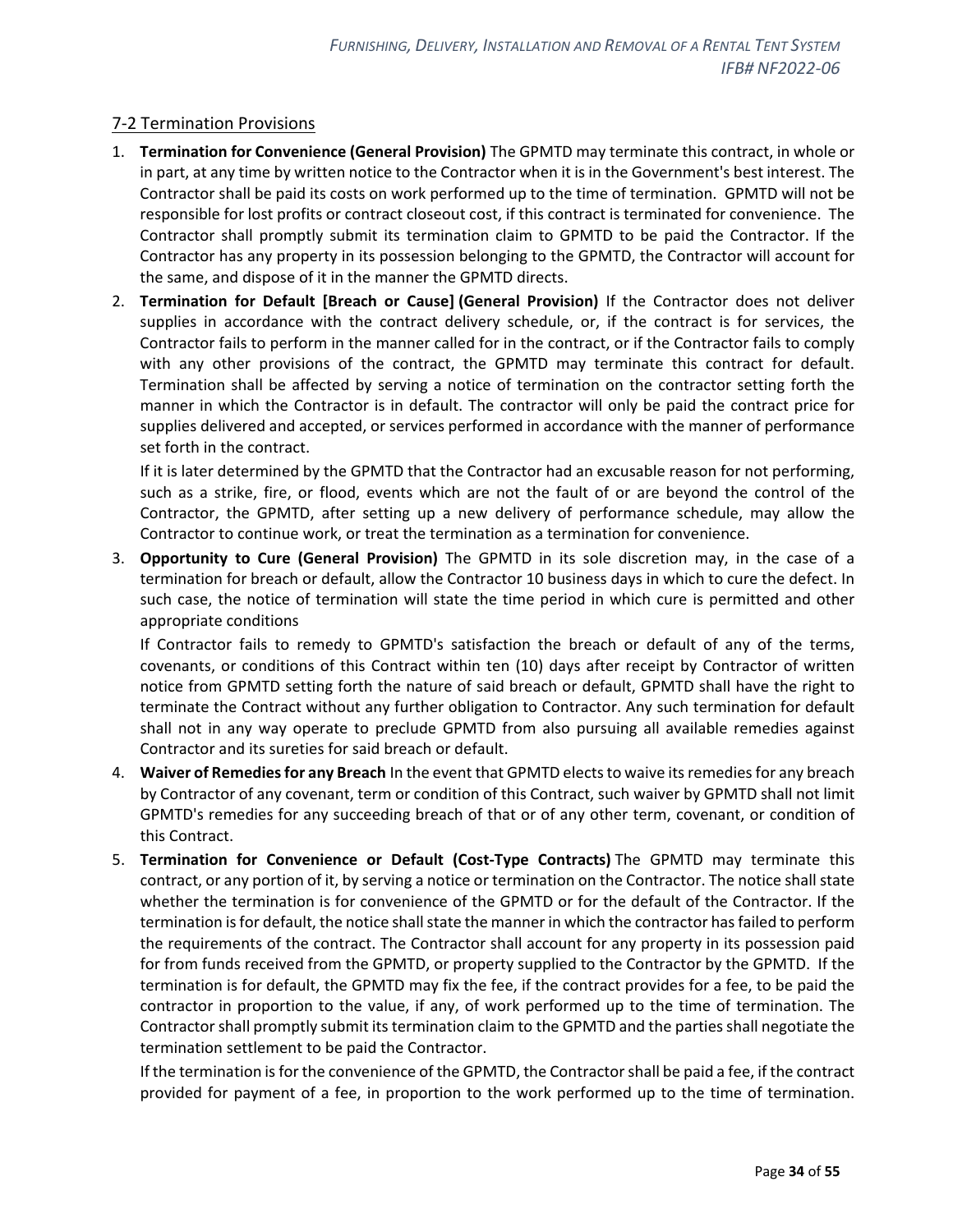GPMTD will not be responsible for lost profits or contract closeout cost, if this contract is terminated for convenience.

## <span id="page-34-0"></span>7-3 Disclosure of Lobbying Activities

Byrd Anti-Lobbying Amendment, 31 U.S.C. 1352, as amended by the Lobbying Disclosure Act of 1995, P.L. 104-65 [to be codified at 2 U.S.C. § 1601, et seq.] - Contractors who apply or bid for an award of \$100,000 or more shall file the certification required by 49 CFR part 20, "New Restrictions on Lobbying." Each tier certifies to the tier above that it will not and has not used Federal appropriated funds to pay any person or organization for influencing or attempting to influence an officer or employee of any agency, a member of Congress, officer or employee of Congress, or an employee of a member of Congress in connection with obtaining any Federal contract, grant or any other award covered by 31 U.S.C. 1352. Each tier shall also disclose the name of any registrant under the Lobbying Disclosure Act of 1995 who has made lobbying contacts on its behalf with non-Federal funds with respect to that Federal contract, grant or award covered by 31 U.S.C. 1352. Such disclosures are forwarded from tier to tier up to the recipient.

#### <span id="page-34-1"></span>7-4 Certified Payrolls

The GPMTD shall obtain from the contractor and each subcontractor a certified copy of each weekly payroll within seven days after the regular payroll date. Following a review by the GPMTD for compliance with state and federal labor laws, the payroll copy shall be retained at the project site for later review by the authorized representative of the State of Illinois.

#### <span id="page-34-2"></span>7-5 Financial Assistance

This contract is subject to financial assistance contracts between the GPMTD and the United States Department of Transportation.

#### <span id="page-34-3"></span>7-6 Interest of Members of in Congress

No member of or delegate to the Illinois General Assembly shall be admitted to any share or part of this contract or to any benefit arising therefrom.

#### <span id="page-34-4"></span>7-7 Prohibited Interests

No member, or officer, or employee of the GPMTD or a local public body with financial interest or control in this contract during his tenure or for one year thereafter shall have any interest, direct or indirect, in this contract or the proceeds thereof.

#### <span id="page-34-5"></span>7-8 Contract Changes

Any proposed change in this contract shall be submitted to the GPMTD in writing for its prior approval.

#### <span id="page-34-6"></span>7-9 Subcontracts

The contractor shall not enter into any sub-contracts or agreements or start any work by the work forces of the contractor or use any materials from the stores, of the contractor, with respect to this contract, without the prior concurrence of the Illinois Department of Transportation. All such subcontracts, agreements, and force work and materials shall be handled as prescribed for third-party contracts, agreements and force-account work by the IDOT manual for Public Transportation Capital Improvement Grants. All request for concurrence shall be submitted to the GPMTD for approval prior to submittal to IDOT.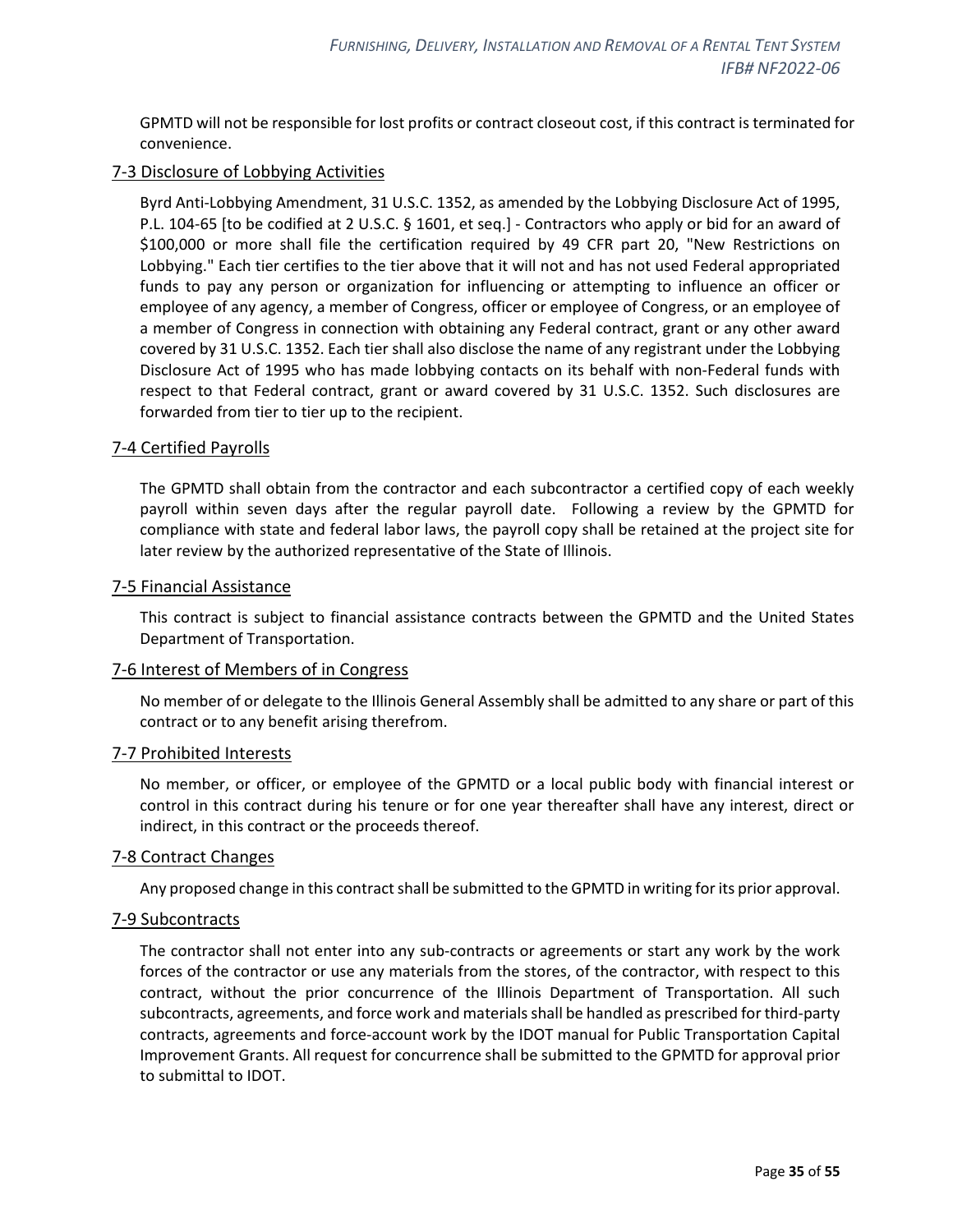## <span id="page-35-0"></span>7-10 Vendor Registration with Illinois Department of Human Rights

Vendor must provide proof of Registration with the Illinois Department of Human Rights.

#### <span id="page-35-1"></span>7-11 Assignment

Assignment of any portion of the work by Subcontract must be approved in advance by the GPMTD.

Contractor shall not assign any interest, obligation, or benefit under or in this Contract or transfer any interest in the same, whether by assignment or notation, without the prior written consent of GPMTD. If an assignment is approved, this Contract shall be binding upon and inure to the benefit of the successors of Contractor. This provision shall not prevent Contractor from pledging any proceeds from this Contract as security to a lender. An assignment may be conditioned upon the posting of bonds, securities and the like by the assignee and the assignee must assume the written Contract and be responsible for the obligations and liabilities of Contractor, known and unknown, under this Contract and applicable law.

GPMTD may assign its rights and obligations under the Contract to any successor to the rights and functions of GPMTD or to any governmental agency to the extent required by applicable laws or governmental regulations, or to the extent GPMTD deems necessary or advisable under the circumstances.

#### <span id="page-35-2"></span>7-12 Retention of Records

The contractor shall maintain records to show actual time devoted and cost incurred for a minimum of three (3) years after the completion of the contract.

#### <span id="page-35-3"></span>7-13 Ownership of Records

The GPMTD shall retain ownership of all plans, specifications, and related documents

#### <span id="page-35-4"></span>7-14 Government Inspection

"Representatives of the State of Illinois shall have access to the site of construction and shall have the right to inspect all project works."

#### <span id="page-35-5"></span>7-15 Equal Employment Opportunity

The Contractor will be required to comply with all applicable Equal Employment Opportunity laws and regulations.

In the event of the Contractor's non-compliance with the provisions of this Equal Employment Opportunity Clause, the Illinois Human Rights Act and Regulations of the Illinois Department of Human Rights ("Department"), the Contractor may be declared ineligible for future contracts or subcontracts with the State of Illinois or any of its political subdivisions or municipal corporations, and the Contract may be cancelled or voided in whole or in part, and such other sanctions or penalties may be imposed or remedies invoked as provided by statute or regulation. During the performance of this Contract, the Contractor agrees as follows:

1. That it will not discriminate against any employee or applicant for employment because of race, color, religion, sex, national origin, ancestry, age, physical or mental handicap unrelated to ability, or an unfavorable discharge from the military service; and further that it will examine all job classifications to determine if minority persons or women are underutilized and will take appropriate affirmative action to rectify such underutilization.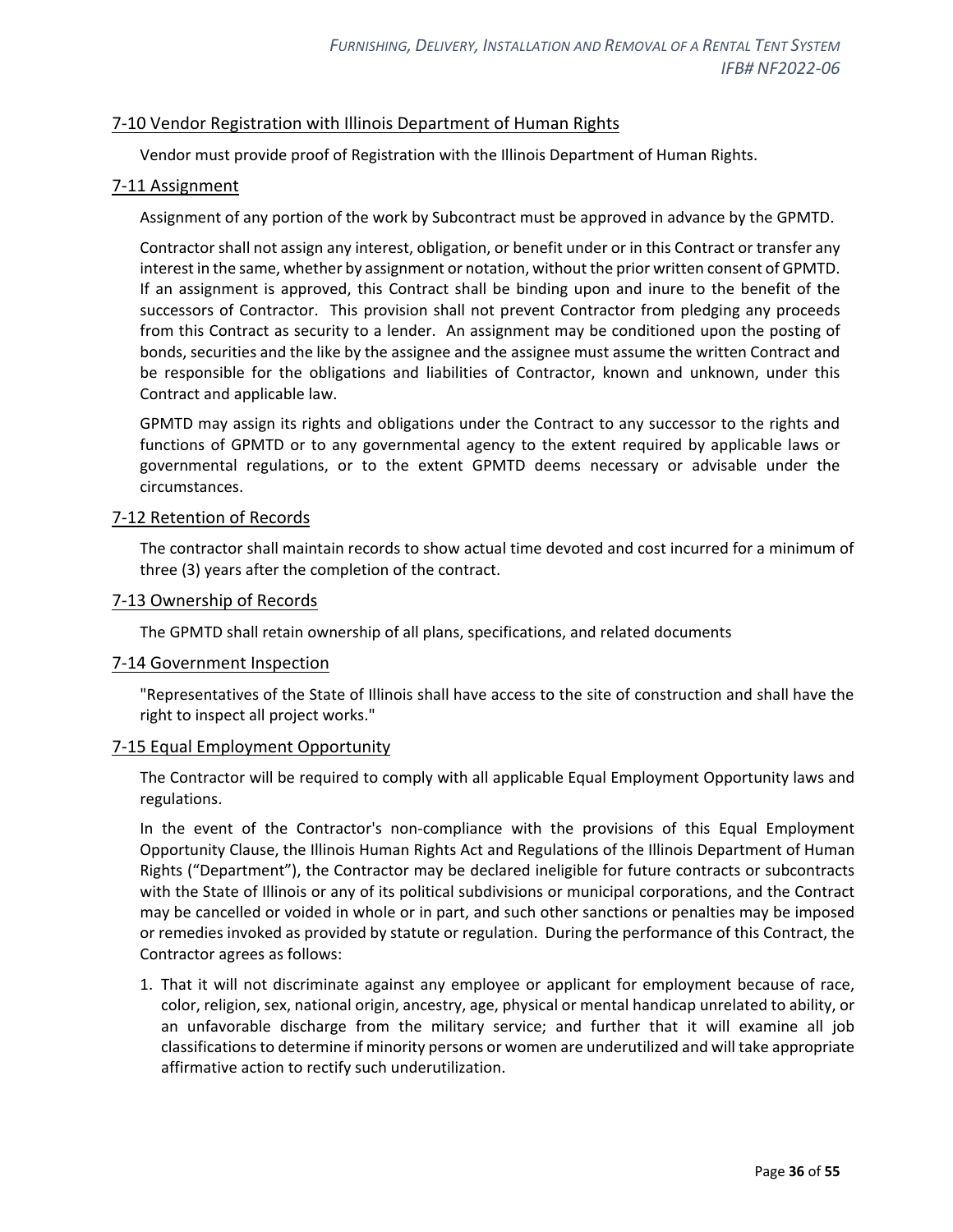- 2. That, if it hires additional employees in order to perform this Contract or any portion thereof, it will determine the availability (in accordance with the Department's Rules and Regulations) of minorities and women in the area(s) from which it may reasonably recruit and it will hire for each job classification for which employees are hired in such a way that minorities and women are not underutilized.
- 3. That, in all solicitations or advertisements for employees placed by it or on its behalf, it will state that all applicants will be afforded equal opportunity without discrimination because of race, color, religion, sex, national origin or ancestry, age, physical or mental handicap unrelated to ability, or an unfavorable discharge from military service.
- 4. That it will send to each labor organization or representative of workers with which it has or is bound by a collective bargaining or other agreement or understanding, a notice advising such labor organizations or representative of the Contractor's obligations under the Illinois Human Rights Act and the Department's Rules and Regulations. If any such labor organization or representative fails or refuses to cooperate with the Contractor in its efforts to comply with such Act and Rules and Regulations, the Contractor will promptly notify the Department and the contracting agency and will recruit employees from other sources when necessary to fulfill its obligations thereunder.
- 5. That it will submit reports as required by the Department's Rules and Regulations, furnish all relevant information as may from time to time be requested by the Department or the contracting agency, and in all respects comply with the Illinois Human Rights Act and the Department's Rules and Regulations.
- 6. That it will permit access to all relevant books, records, accounts and work sites by personnel of the contracting agency and the Department for purposes of investigation to ascertain compliance with the Illinois Human Rights Act and the Department's Rules and Regulations.
- 7. That it will include, verbatim or by reference, the provisions of this ITEM in every subcontract it awards under which any portion of the Contract obligations are undertaken or assumed, so that such provisions will be binding upon such subcontractor. In the same manner as with other provisions of this Contract, the Contractor will be liable for compliance with applicable provisions of this clause by such subcontractors; and further it will promptly notify the contracting agency and the Department in the event the subcontractor fails or refuses to comply therewith. In addition, the Contractor will not utilize any subcontractor declared by the Illinois Human Rights Commission to be ineligible for contracts or subcontracts with the State of Illinois or any of its political subdivisions or municipal corporations.

#### <span id="page-36-0"></span>7-16 Prime Contractor Participation

"The prime contractor shall perform on the site, with his own staff, work equivalent to at least 10 percent of the total amount of construction work at the site. Only pay items of the construction contract will be used in computing the total amount of construction at the work site." (The grantee may increase this minimum amount of prime contractor participation depending upon the degree of specialization required to perform this work.)

#### <span id="page-36-1"></span>7-17 Warranty of Construction

For a period of one year from the date of completion, as evidenced by the date of final acceptance of the work, the Contractor warrants that work performed under this contract conforms to the contract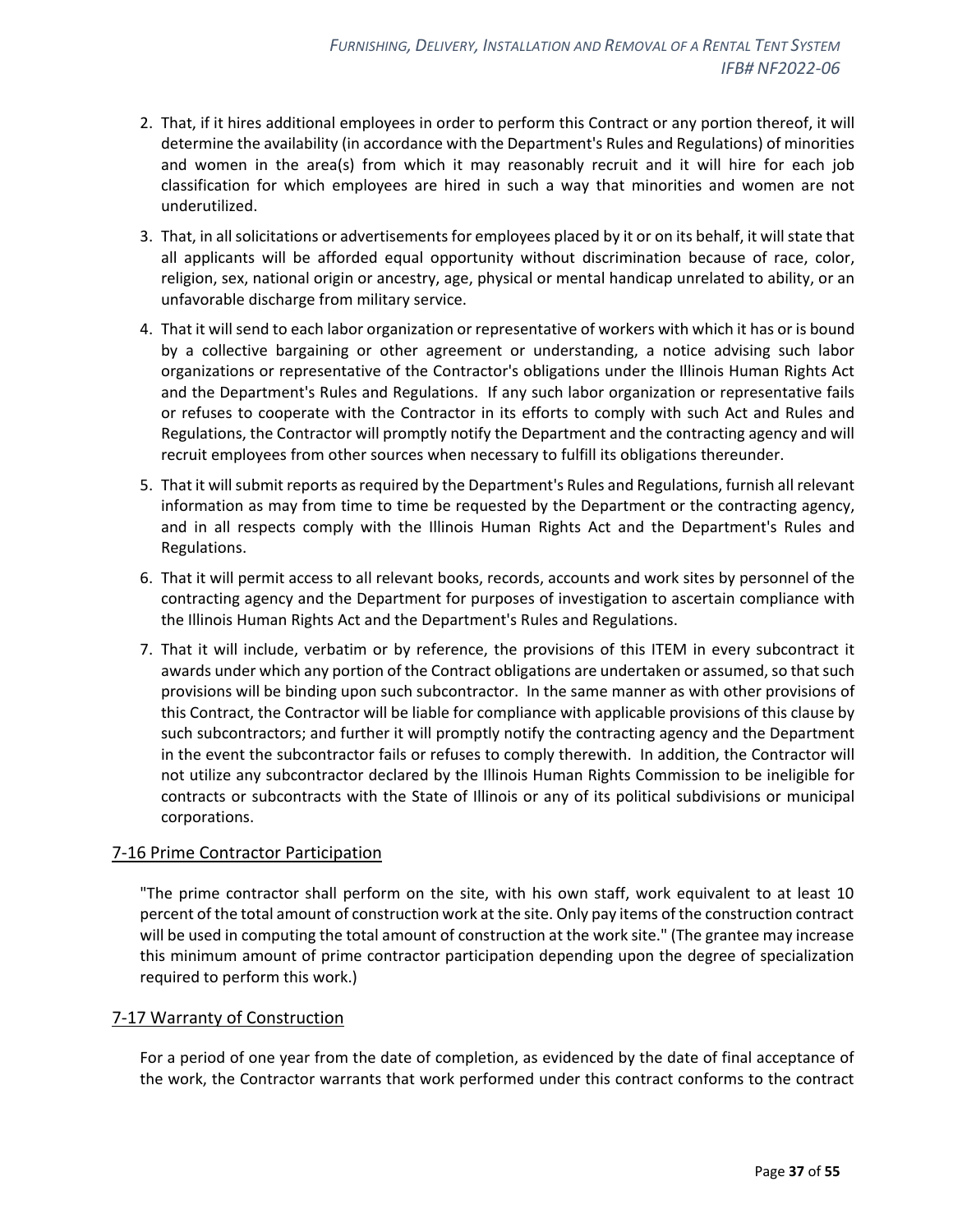requirements and is free of any defect of equipment, material or workmanship performed by the Contractor or any of his subcontractors or suppliers.

Under this warranty, the Contractor shall remedy at his own expense any such failure to conform or any such defect. Nothing in the above intends or implies that this warranty shall apply to work which has been abused or neglected by the GPMTD.

#### <span id="page-37-0"></span>7-18 Davis-Bacon and Copeland Anti-Kickback Acts

(1) **Minimum wages** - (i) All laborers and mechanics employed or working upon the site of the work (or under the United States Housing Act of 1937 or under the Housing Act of 1949 in the construction or development of the project), will be paid unconditionally and not less often than once a week, and without subsequent deduction or rebate on any account (except such payroll deductions as are permitted by regulations issued by the Secretary of Labor under the Copeland Act (29 CFR part 3)), the full amount of wages and bona fide fringe benefits (or cash equivalents thereof) due at time of payment computed at rates not less than those contained in the wage determination of the Secretary of Labor which is attached hereto and made a part hereof, regardless of any contractual relationship which may be alleged to exist between the contractor and such laborers and mechanics.

Contributions made or costs reasonably anticipated for bona fide fringe benefits under section 1(b)(2) of the Davis-Bacon Act on behalf of laborers or mechanics are considered wages paid to such laborers or mechanics, subject to the provisions of paragraph (1)(iv) of this section; also, regular contributions made or costs incurred for more than a weekly period (but not less often than quarterly) under plans, funds, or programs which cover the particular weekly period, are deemed to be constructively made or incurred during such weekly period. Such laborers and mechanics shall be paid the appropriate wage rate and fringe benefits on the wage determination for the classification of work actually performed, without regard to skill, except as provided in 29 CFR Part 5.5(a)(4). Laborers or mechanics performing work in more than one classification may be compensated at the rate specified for each classification for the time actually worked therein: Provided, That the employer's payroll records accurately set forth the time spent in each classification in which work is performed. The wage determination (including any additional classifications and wage rates conformed under paragraph (1)(ii) of this section) and the Davis-Bacon poster (WH-1321) shall be posted at all times by the contractor and its subcontractors at the site of the work in a prominent and accessible place where it can be easily seen by the workers.

(ii)(A) The contracting officer shall require that any class of laborers or mechanics, including helpers, which is not listed in the wage determination and which is to be employed under the contract shall be classified in conformance with the wage determination. The contracting officer shall approve an additional classification and wage rate and fringe benefits therefore only when the following criteria have been met:

- 1. Except with respect to helpers as defined as 29 CFR  $5.2(n)(4)$ , the work to be performed by the classification requested is not performed by a classification in the wage determination; and
- 2. The classification is utilized in the area by the construction industry; and
- 3. The proposed wage rate, including any bona fide fringe benefits, bears a reasonable relationship to the wage rates contained in the wage determination; and
- 4. With respect to helpers as defined in 29 CFR 5.2(n)(4), such a classification prevails in the area in which the work is performed.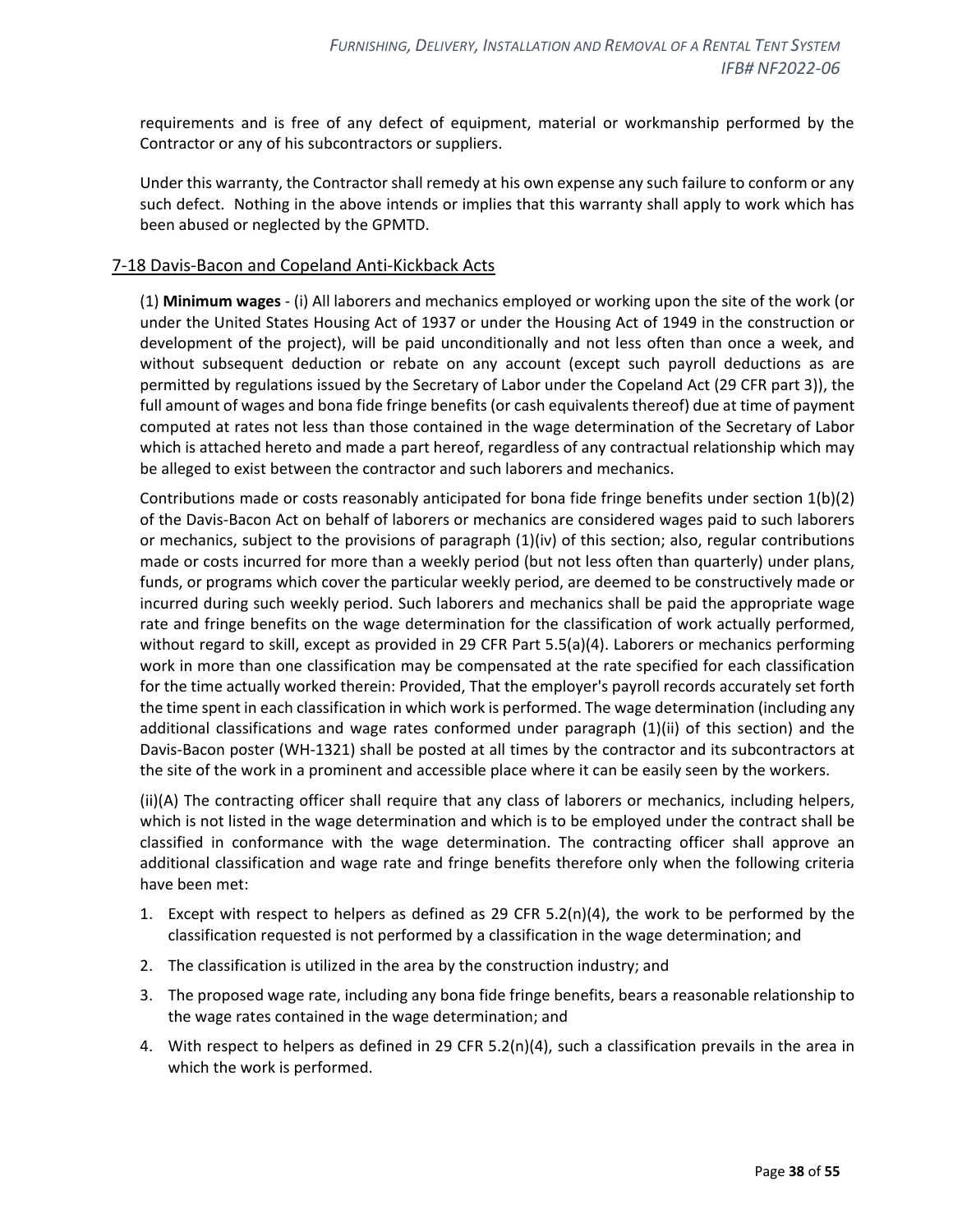(B) If the contractor and the laborers and mechanics to be employed in the classification (if known), or their representatives, and the contracting officer agree on the classification and wage rate (including the amount designated for fringe benefits where appropriate), a report of the action taken shall be sent by the contracting officer to the Administrator of the Wage and Hour Division, Employment Standards Administration, U.S. Department of Labor, Washington, DC 20210. The Administrator, or an authorized representative, will approve, modify, or disapprove every additional classification action within 30 days of receipt and so advise the contracting officer or will notify the contracting officer within the 30-day period that additional time is necessary.

(C) In the event the contractor, the laborers or mechanics to be employed in the classification or their representatives, and the contracting officer do not agree on the proposed classification and wage rate (including the amount designated for fringe benefits, where appropriate), the contracting officer shall refer the questions, including the views of all interested parties and the recommendation of the contracting officer, to the Administrator for determination. The Administrator, or an authorized representative, will issue a determination within 30 days of receipt and so advise the contracting officer or will notify the contracting officer within the 30-day period that additional time is necessary.

(D) The wage rate (including fringe benefits where appropriate) determined pursuant to paragraphs  $(a)(1)(ii)$  (B) or (C) of this section, shall be paid to all workers performing work in the classification under this contract from the first day on which work is performed in the classification.

(iii) Whenever the minimum wage rate prescribed in the contract for a class of laborers or mechanics includes a fringe benefit which is not expressed as an hourly rate, the contractor shall either pay the benefit as stated in the wage determination or shall pay another bona fide fringe benefit or an hourly cash equivalent thereof.

(iv) If the contractor does not make payments to a trustee or other third person, the contractor may consider as part of the wages of any laborer or mechanic the amount of any costs reasonably anticipated in providing bona fide fringe benefits under a plan or program, Provided, That the Secretary of Labor has found, upon the written request of the contractor, that the applicable standards of the Davis-Bacon Act have been met. The Secretary of Labor may require the contractor to set aside in a separate account asset for the meeting of obligations under the plan or program.

(v)(A) The contracting officer shall require that any class of laborers or mechanics which is not listed in the wage determination and which is to be employed under the contract shall be classified in conformance with the wage determination. The contracting officer shall approve an additional classification and wage rate and fringe benefits therefor only when the following criteria have been met:

- 1. The work to be performed by the classification requested is not performed by a classification in the wage determination; and
- 2. The classification is utilized in the area by the construction industry; and
- 3. The proposed wage rate, including any bona fide fringe benefits, bears a reasonable relationship to the wage rates contained in the wage determination.

(B) If the contractor and the laborers and mechanics to be employed in the classification (if known), or their representatives, and the contracting officer agree on the classification and wage rate (including the amount designated for fringe benefits where appropriate), a report of the action taken shall be sent by the contracting officer to the Administrator of the Wage and Hour Division, Employment Standards Administration, Washington, DC 20210. The Administrator, or an authorized representative, will approve, modify, or disapprove every additional classification action within 30 days of receipt and so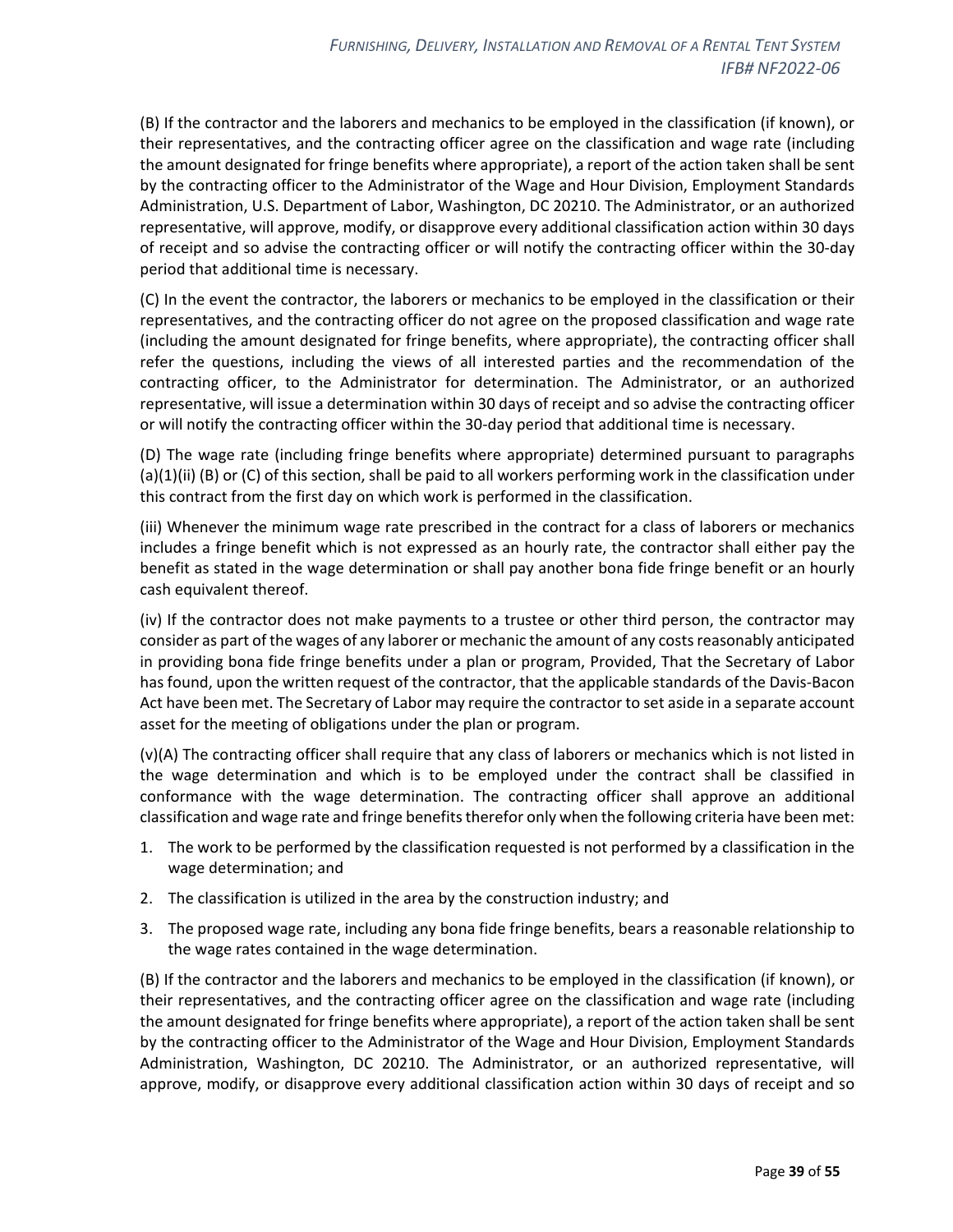advise the contracting officer or will notify the contracting officer within the 30-day period that additional time is necessary.

(C) In the event the contractor, the laborers or mechanics to be employed in the classification or their representatives, and the contracting officer do not agree on the proposed classification and wage rate (including the amount designated for fringe benefits, where appropriate), the contracting officer shall refer the questions, including the views of all interested parties and the recommendation of the contracting officer, to the Administrator for determination. The Administrator, or an authorized representative, will issue a determination with 30 days of receipt and so advise the contracting officer or will notify the contracting officer within the 30-day period that additional time is necessary.

(D) The wage rate (including fringe benefits where appropriate) determined pursuant to paragraphs  $(a)(1)(v)$  (B) or (C) of this section, shall be paid to all workers performing work in the classification under this contract from the first day on which work is performed in the classification.

(2) **Withholding** - The Greater Peoria Mass Transit District shall upon its own action or upon written request of an authorized representative of the Department of Labor withhold or cause to be withheld from the contractor under this contract or any other Federal contract with the same prime contractor, or any other federally-assisted contract subject to Davis-Bacon prevailing wage requirements, which is held by the same prime contractor, so much of the accrued payments or advances as may be considered necessary to pay laborers and mechanics, including apprentices, trainees, and helpers, employed by the contractor or any subcontractor the full amount of wages required by the contract. In the event of failure to pay any laborer or mechanic, including any apprentice, trainee, or helper, employed or working on the site of the work (or under the United States Housing Act of 1937 or under the Housing Act of 1949 in the construction or development of the project), all or part of the wages required by the contract, the [ *insert name of grantee* ] may, after written notice to the contractor, sponsor, applicant, or owner, take such action as may be necessary to cause the suspension of any further payment, advance, or guarantee of funds until such violations have ceased.

(3) **Payrolls and basic records** - (i) Payrolls and basic records relating thereto shall be maintained by the contractor during the course of the work and preserved for a period of three years thereafter for all laborers and mechanics working at the site of the work (or under the United States Housing Act of 1937, or under the Housing Act of 1949, in the construction or development of the project). Such records shall contain the name, address, and social security number of each such worker, his or her correct classification, hourly rates of wages paid (including rates of contributions or costs anticipated for bona fide fringe benefits or cash equivalents thereof of the types described in section 1(b)(2)(B) of the Davis-Bacon Act), daily and weekly number of hours worked, deductions made and actual wages paid. Whenever the Secretary of Labor has found under 29 CFR 5.5(a)(1)(iv) that the wages of any laborer or mechanic include the amount of any costs reasonably anticipated in providing benefits under a plan or program described in section 1(b)(2)(B) of the Davis-Bacon Act, the contractor shall maintain records which show that the commitment to provide such benefits is enforceable, that the plan or program is financially responsible, and that the plan or program has been communicated in writing to the laborers or mechanics affected, and records which show the costs anticipated or the actual cost incurred in providing such benefits. Contractors employing apprentices or trainees under approved programs shall maintain written evidence of the registration of apprenticeship programs and certification of trainee programs, the registration of the apprentices and trainees, and the ratios and wage rates prescribed in the applicable programs.

(A) The contractor shall submit weekly for each week in which any contract work is performed a copy of all payrolls to the GPMTD for transmission to the Federal Transit Administration. The payrolls submitted shall set out accurately and completely all of the information required to be maintained under section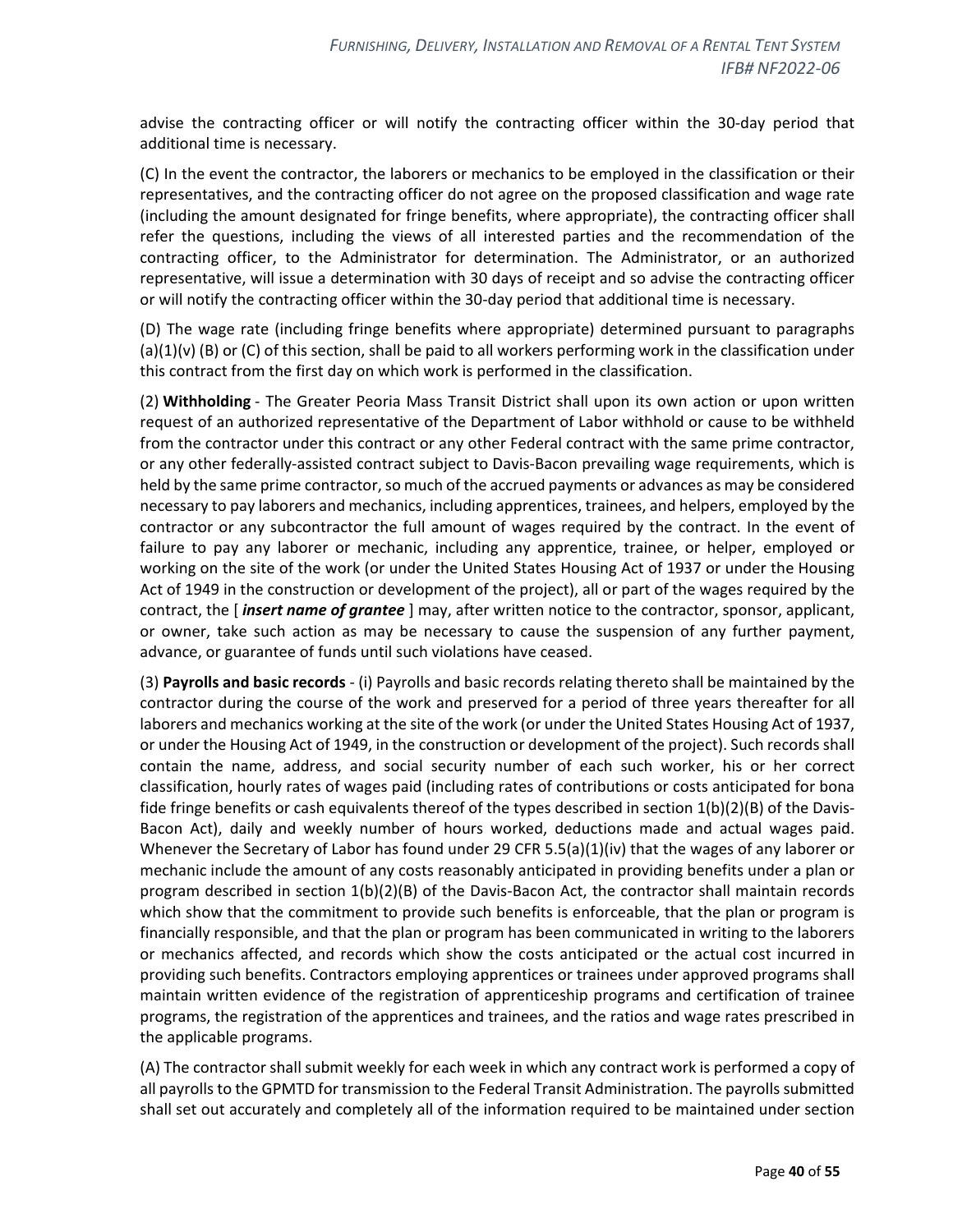5.5(a)(3)(i) of Regulations, 29 CFR part 5. This information may be submitted in any form desired. Optional Form WH-347 is available for this purpose and may be purchased from the Superintendent of Documents (Federal Stock Number 029-005-00014-1), U.S. Government Printing Office, Washington, DC 20402. The prime contractor is responsible for the submission of copies of payrolls by all subcontractors.

(B) Each payroll submitted shall be accompanied by a "Statement of Compliance," signed by the contractor or subcontractor or his or her agent who pays or supervises the payment of the persons employed under the contract and shall certify the following:

- 1. That the payroll for the payroll period contains the information required to be maintained under section 5.5(a)(3)(i) of Regulations, 29 CFR part 5 and that such information is correct and complete;
- 2. That each laborer or mechanic (including each helper, apprentice, and trainee) employed on the contract during the payroll period has been paid the full weekly wages earned, without rebate, either directly or indirectly, and that no deductions have been made either directly or indirectly from the full wages earned, other than permissible deductions as set forth in Regulations, 29 CFR part 3;
- 3. That each laborer or mechanic has been paid not less than the applicable wage rates and fringe benefits or cash equivalents for the classification of work performed, as specified in the applicable wage determination incorporated into the contract.

(C) The weekly submission of a properly executed certification set forth on the reverse side of Optional Form WH-347 shall satisfy the requirement for submission of the "Statement of Compliance" required by paragraph (a)(3)(ii)(B) of this section.

(D) The falsification of any of the above certifications may subject the contractor or subcontractor to civil or criminal prosecution under section 1001 of title 18 and section 231 of title 31 of the United States Code.

(iii) The contractor or subcontractor shall make the records required under paragraph (a)(3)(i) of this section available for inspection, copying, or transcription by authorized representatives of the Federal Transit Administration or the Department of Labor, and shall permit such representatives to interview employees during working hours on the job. If the contractor or subcontractor fails to submit the required records or to make them available, the Federal agency may, after written notice to the contractor, sponsor, applicant, or owner, take such action as may be necessary to cause the suspension of any further payment, advance, or guarantee of funds. Furthermore, failure to submit the required records upon request or to make such records available may be grounds for debarment action pursuant to 29 CFR 5.12.

(4) **Apprentices and trainees** - (i) *Apprentices* - Apprentices will be permitted to work at less than the predetermined rate for the work they performed when they are employed pursuant to and individually registered in a bona fide apprenticeship program registered with the U.S. Department of Labor, Employment and Training Administration, Bureau of Apprenticeship and Training, or with a State Apprenticeship Agency recognized by the Bureau, or if a person is employed in his or her first 90 days of probationary employment as an apprentice in such an apprenticeship program, who is not individually registered in the program, but who has been certified by the Bureau of Apprenticeship and Training or a State Apprenticeship Agency (where appropriate) to be eligible for probationary employment as an apprentice. The allowable ratio of apprentices to journeymen on the job site in any craft classification shall not be greater than the ratio permitted to the contractor as to the entire work force under the registered program. Any worker listed on a payroll at an apprentice wage rate, who is not registered or otherwise employed as stated above, shall be paid not less than the applicable wage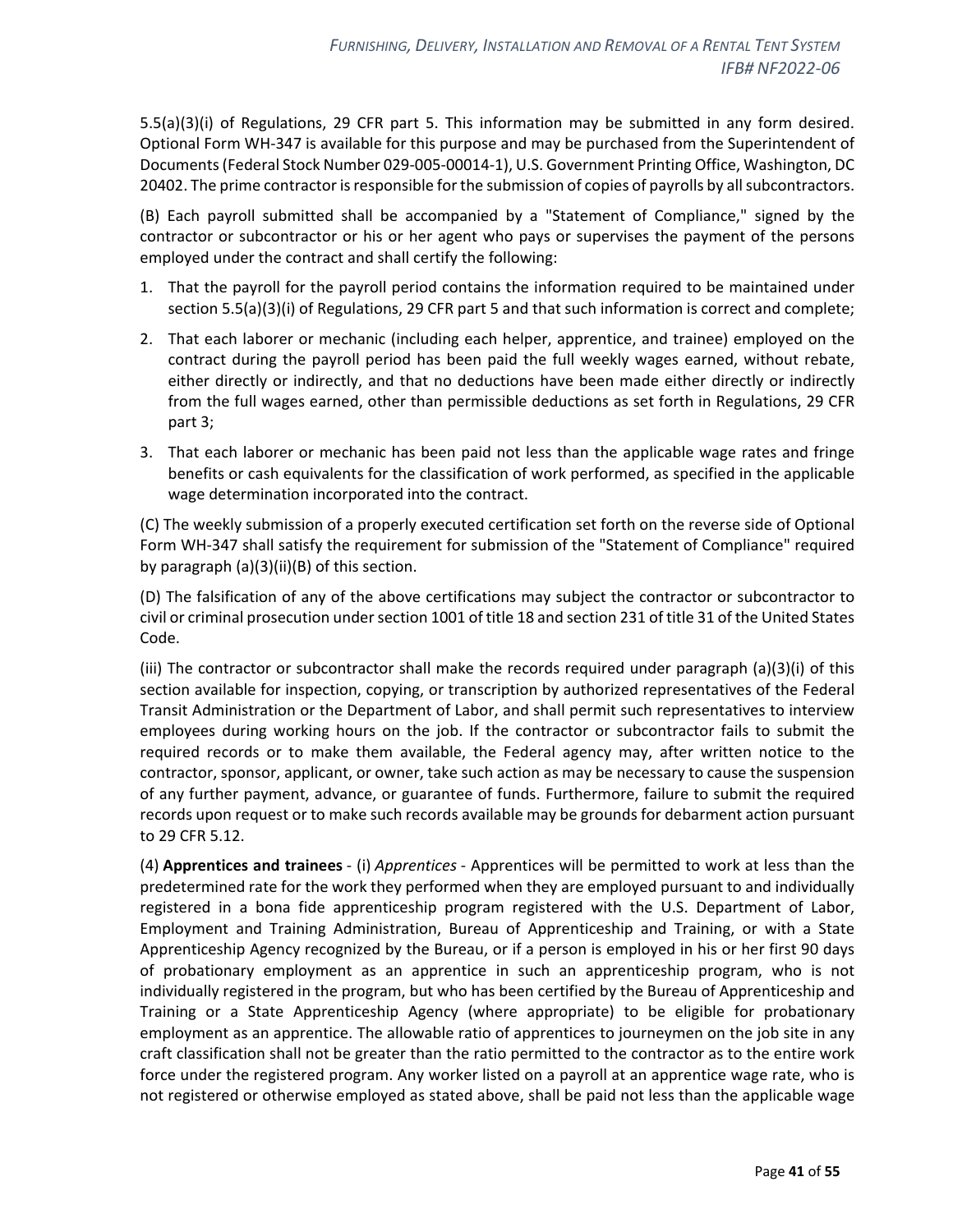rate on the wage determination for the classification of work actually performed. In addition, any apprentice performing work on the job site in excess of the ratio permitted under the registered program shall be paid not less than the applicable wage rate on the wage determination for the work actually performed. Where a contractor is performing construction on a project in a locality other than that in which its program is registered, the ratios and wage rates (expressed in percentages of the journeyman's hourly rate) specified in the contractor's or subcontractor's registered program shall be observed. Every apprentice must be paid at not less than the rate specified in the registered program for the apprentice's level of progress, expressed as a percentage of the journeymen hourly rate specified in the applicable wage determination. Apprentices shall be paid fringe benefits in accordance with the provisions of the apprenticeship program. If the apprenticeship program does not specify fringe benefits, apprentices must be paid the full amount of fringe benefits listed on the wage determination for the applicable classification. If the Administrator of the Wage and Hour Division of the U.S. Department of Labor determines that a different practice prevails for the applicable apprentice classification, fringes shall be paid in accordance with that determination. In the event the Bureau of Apprenticeship and Training, or a State Apprenticeship Agency recognized by the Bureau, withdraws approval of an apprenticeship program, the contractor will no longer be permitted to utilize apprentices at less than the applicable predetermined rate for the work performed until an acceptable program is approved.

(ii) *Trainees* - Except as provided in 29 CFR 5.16, trainees will not be permitted to work at less than the predetermined rate for the work performed unless they are employed pursuant to and individually registered in a program which has received prior approval, evidenced by formal certification by the U.S. Department of Labor, Employment and Training Administration. The ratio of trainees to journeymen on the job site shall not be greater than permitted under the plan approved by the Employment and Training Administration. Every trainee must be paid at not less than the rate specified in the approved program for the trainee's level of progress, expressed as a percentage of the journeyman hourly rate specified in the applicable wage determination. Trainees shall be paid fringe benefits in accordance with the provisions of the trainee program. If the trainee program does not mention fringe benefits, trainees shall be paid the full amount of fringe benefits listed on the wage determination unless the Administrator of the Wage and Hour Division determines that there is an apprenticeship program associated with the corresponding journeyman wage rate on the wage determination which provides for less than full fringe benefits for apprentices. Any employee listed on the payroll at a trainee rate who is not registered and participating in a training plan approved by the Employment and Training Administration shall be paid not less than the applicable wage rate on the wage determination for the classification of work actually performed. In addition, any trainee performing work on the job site in excess of the ratio permitted under the registered program shall be paid not less than the applicable wage rate on the wage determination for the work actually performed. In the event the Employment and Training Administration withdraws approval of a training program, the contractor will no longer be permitted to utilize trainees at less than the applicable predetermined rate for the work performed until an acceptable program is approved.

(iii) *Equal employment opportunity* - The utilization of apprentices, trainees and journeymen under this part shall be in conformity with the equal employment opportunity requirements of Executive Order 11246, as amended, and 29 CFR part 30.

(5) **Compliance with Copeland Act requirements** - The contractor shall comply with the requirements of 29 CFR part 3, which are incorporated by reference in this contract.

(6) **Subcontracts** - The contractor or subcontractor shall insert in any subcontracts the clauses contained in 29 CFR 5.5(a)(1) through (10) and such other clauses as the Federal Transit Administration may by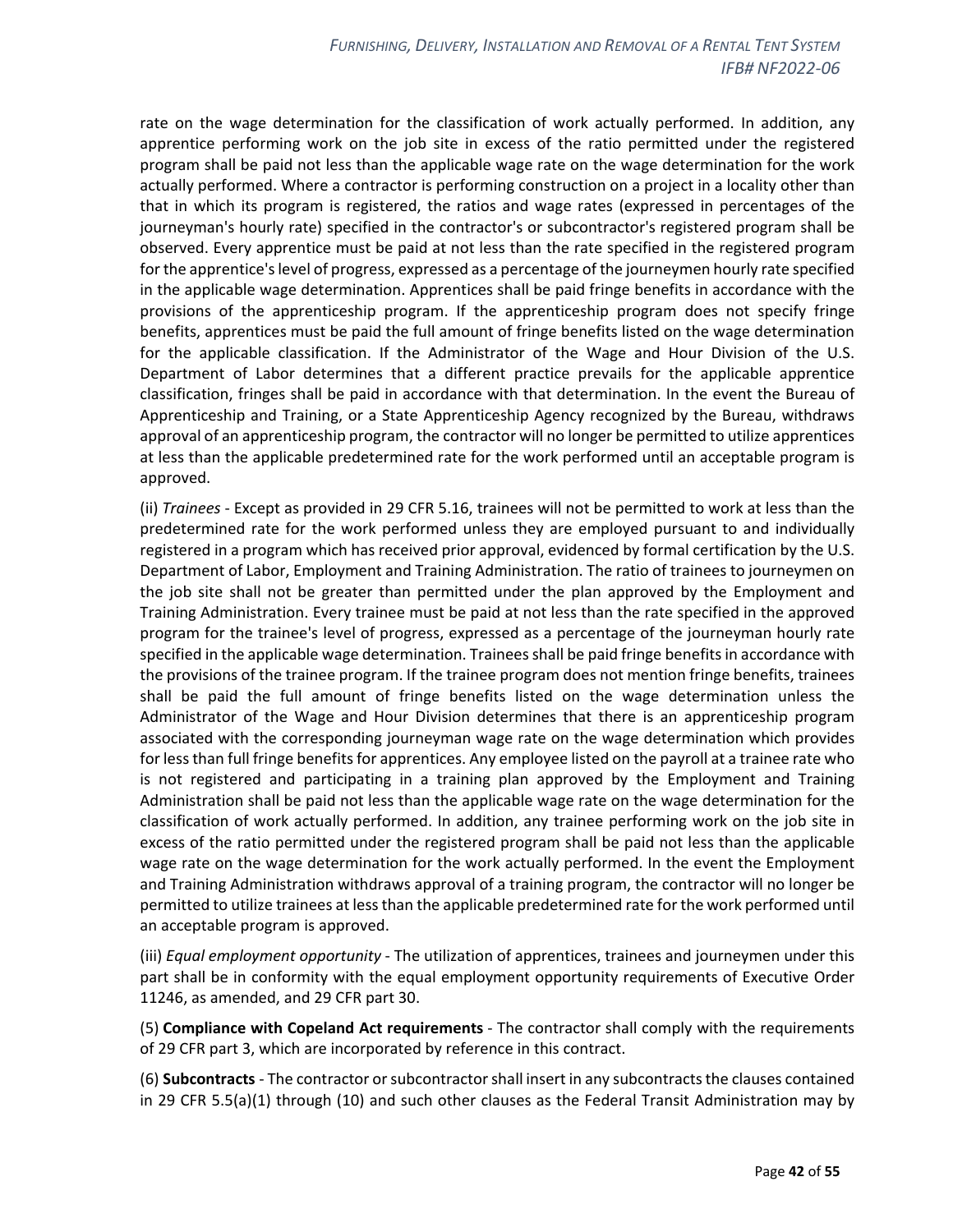appropriate instructions require, and also a clause requiring the subcontractors to include these clauses in any lower tier subcontracts. The prime contractor shall be responsible for the compliance by any subcontractor or lower tier subcontractor with all the contract clauses in 29 CFR 5.5.

(7) **Contract termination: debarment** - A breach of the contract clauses in 29 CFR 5.5 may be grounds for termination of the contract, and for debarment as a contractor and a subcontractor as provided in 29 CFR 5.12.

(8) **Compliance with Davis-Bacon and Related Act requirements** - All rulings and interpretations of the Davis-Bacon and Related Acts contained in 29 CFR parts 1, 3, and 5 are herein incorporated by reference in this contract.

(9) **Disputes concerning labor standards** - Disputes arising out of the labor standards provisions of this contract shall not be subject to the general disputes clause of this contract. Such disputes shall be resolved in accordance with the procedures of the Department of Labor set forth in 29 CFR parts 5, 6, and 7. Disputes within the meaning of this clause include disputes between the contractor (or any of its subcontractors) and the contracting agency, the U.S. Department of Labor, or the employees or their representatives.

(10) **Certification of eligibility** - (i) By entering into this contract, the contractor certifies that neither it (nor he or she) nor any person or firm who has an interest in the contractor's firm is a person or firm ineligible to be awarded Government contracts by virtue of section 3(a) of the Davis-Bacon Act or 29 CFR 5.12(a)(1).

(ii) No part of this contract shall be subcontracted to any person or firm ineligible for award of a Government contract by virtue of section 3(a) of the Davis-Bacon Act or 29 CFR 5.12(a)(1).

(iii) The penalty for making false statements is prescribed in the U.S. Criminal Code, 18 U.S.C. 1001.

## <span id="page-42-0"></span>7-19 Contract Work Hours and Safety Standards

The records to be maintained under this clause shall be made available by the Contractor or Subcontractor for inspection, copying, or transcription by authorized representatives of the FTA, US Department of Transportation, or the Department of Labor, and the Contractor or Sub-contractor will permit such representatives to interview employees during working hours on the job.

- 1. **Overtime requirements** No contractor or subcontractor contracting for any part of the contract work which may require or involve the employment of laborers or mechanics shall require or permit any such laborer or mechanic in any workweek in which he or she is employed on such work to work in excess of forty hours in such workweek unless such laborer or mechanic receives compensation at a rate not less than one and one-half times the basic rate of pay for all hours worked in excess of forty hours in such workweek.
- 2. **Violation; liability for unpaid wages; liquidated damages** In the event of any violation of the clause set forth in paragraph (1) of this section the contractor and any subcontractor responsible therefor shall be liable for the unpaid wages. In addition, such contractor and subcontractor shall be liable to the United States for liquidated damages. Such liquidated damages shall be computed with respect to each individual laborer or mechanic, including watchmen and guards, employed in violation of the clause set forth in paragraph (1) of this section, in the sum of \$10 for each calendar day on which such individual was required or permitted to work in excess of the standard workweek of forty hours without payment of the overtime wages required by the clause set forth in paragraph (1) of this section.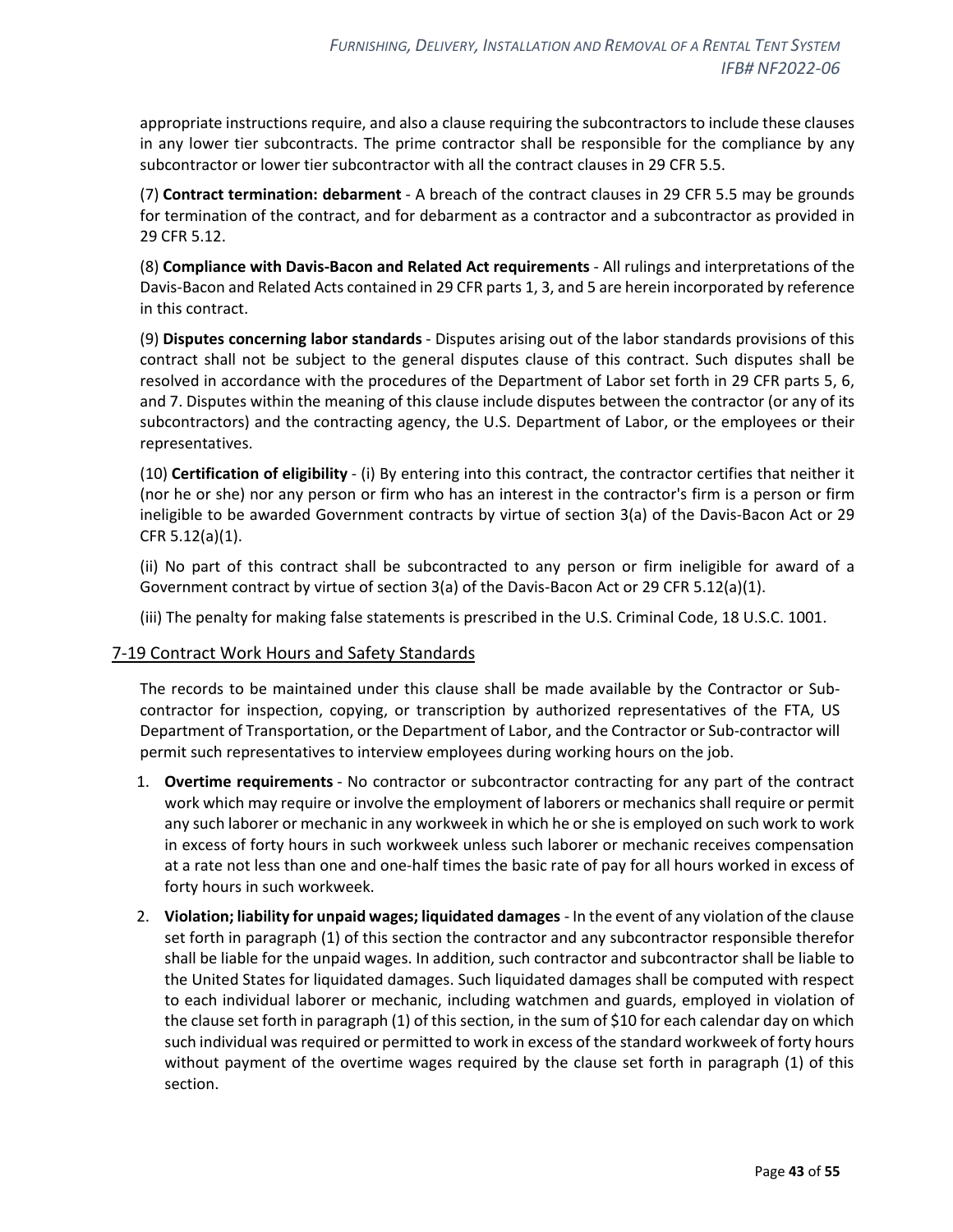- 3. **Withholding for unpaid wages and liquidated damages** The (write in the name of the grantee) shall upon its own action or upon written request of an authorized representative of the Department of Labor withhold or cause to be withheld, from any moneys payable on account of work performed by the contractor or subcontractor under any such contract or any other Federal contract with the same prime contractor, or any other federally-assisted contract subject to the Contract Work Hours and Safety Standards Act, which is held by the same prime contractor, such sums as may be determined to be necessary to satisfy any liabilities of such contractor or subcontractor for unpaid wages and liquidated damages as provided in the clause set forth in paragraph (2) of this section.
- 4. **Subcontracts** The contractor or subcontractor shall insert in any subcontracts the clauses set forth in paragraphs (1) through (4) of this section and also a clause requiring the subcontractors to include these clauses in any lower tier subcontracts. The prime contractor shall be responsible for compliance by any subcontractor or lower tier subcontractor with the clauses set forth in paragraphs (1) through (4) of this section.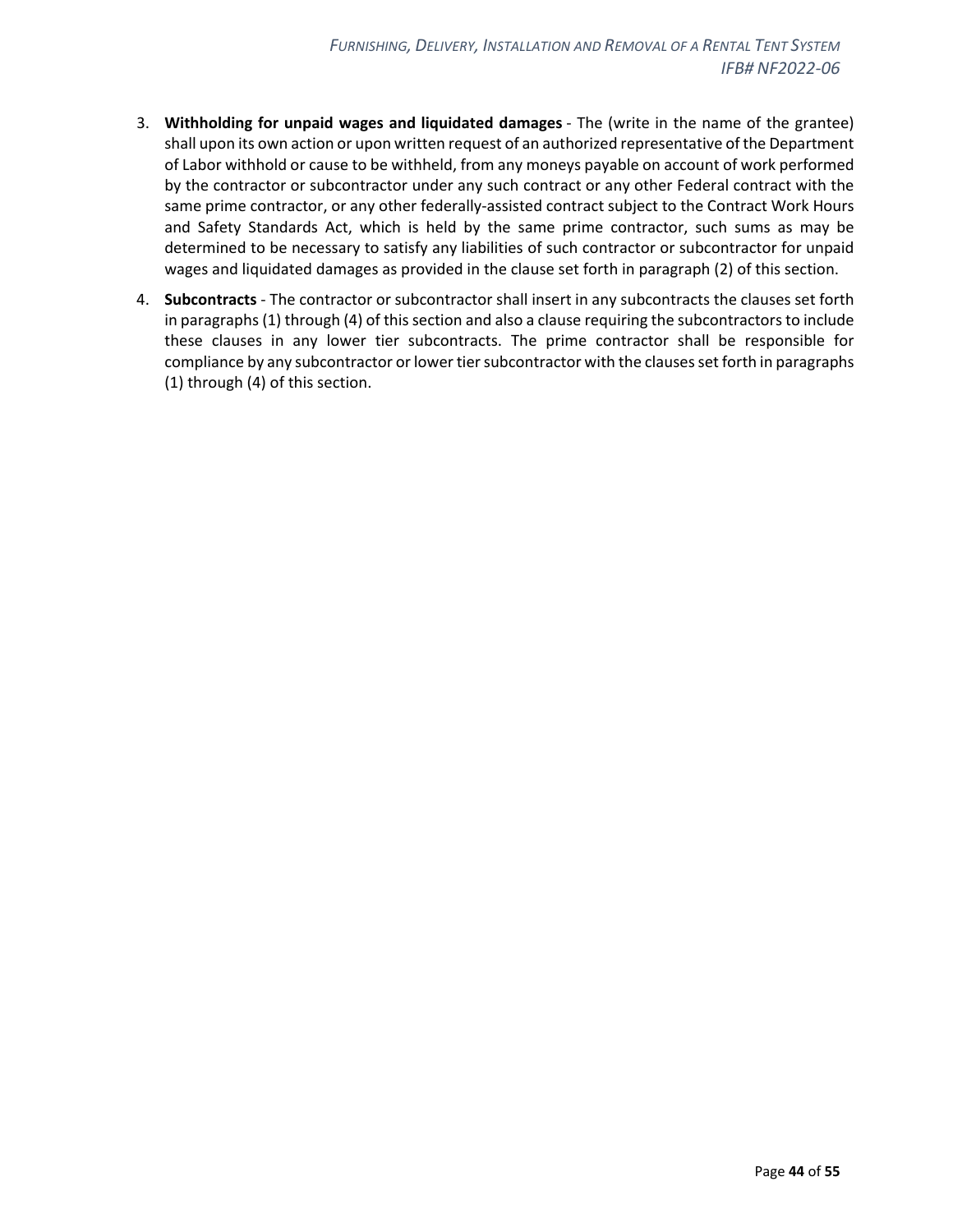## **ATTACHMENT A – Vendor Checklist**

(Verification that all necessary documents are included)

<span id="page-44-0"></span>This form must be completed and returned with the technical bid. Failure to return this form may be cause for considering your bid non-responsive.

|                                                               | Vendor<br>Check-Off | <b>GPMTD</b><br>Check-Off |
|---------------------------------------------------------------|---------------------|---------------------------|
| Cover Letter                                                  |                     |                           |
| Invitation for Bid Cover Page                                 |                     |                           |
| Attachment A: Vendor Checklist                                |                     |                           |
| Attachment B: Bid Affidavit                                   |                     |                           |
| Attachment C: Addendum Page                                   |                     |                           |
| Attachment D: Request for Clarification / Approved Equals     |                     |                           |
| Attachment E: Affidavit of Non-Collusion                      |                     |                           |
| Attachment F: Indemnity and Insurance Requirements            |                     |                           |
| Attachment G: Firm Data Sheet                                 |                     |                           |
| Attachment H: Prompt Payment Affidavit                        |                     |                           |
| Attachment I: Lobbying Certification                          |                     |                           |
| Attachment J: Certificate of Compliance with Prevailing Wages |                     |                           |
| Attachment K: Bid Pricing Form                                |                     |                           |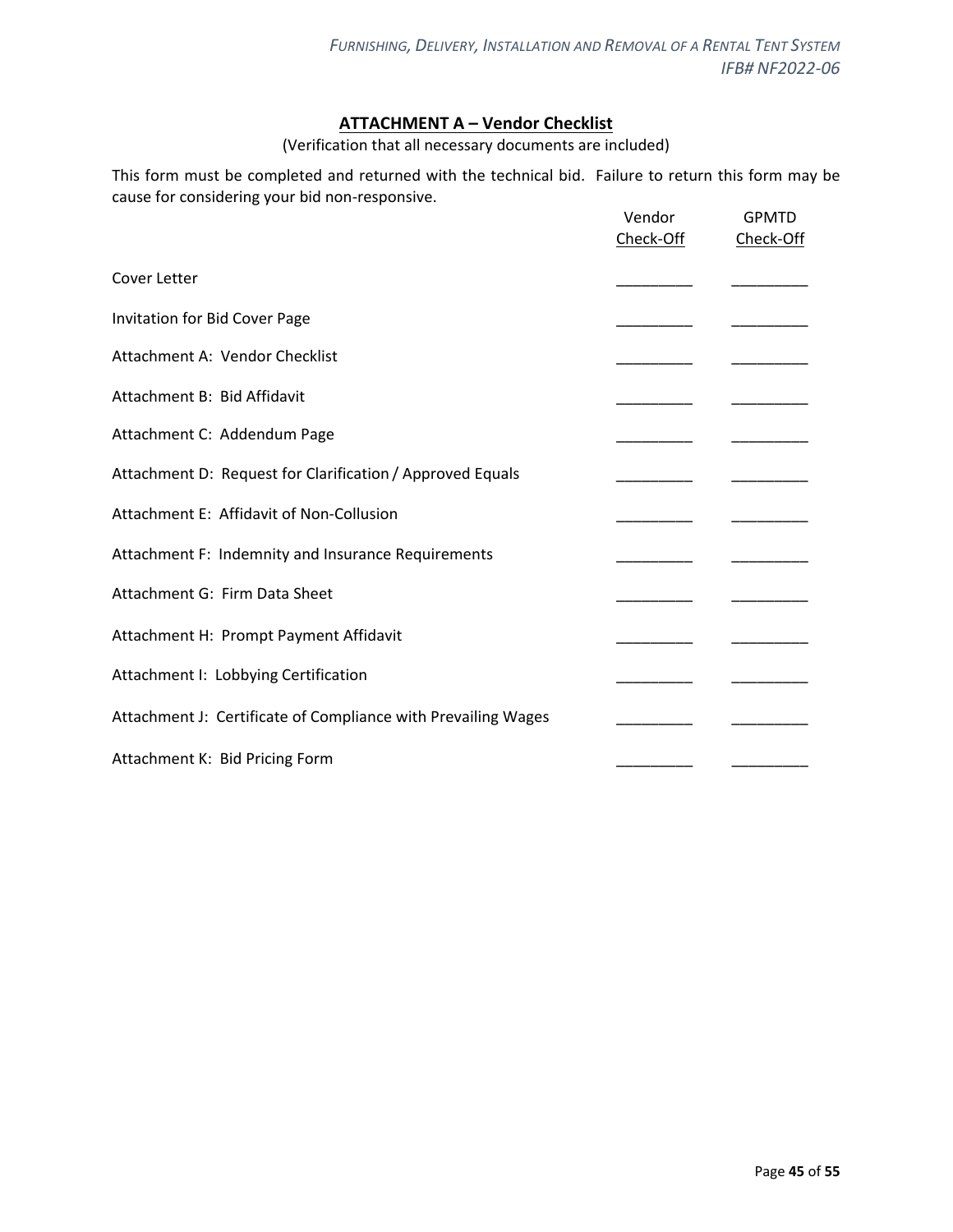## **ATTACHMENT B – Bid Affidavit**

<span id="page-45-0"></span>The undersigned hereby declares that he/she has carefully read and examined the Advertisement, the Scope and Terms, the Specifications, Warranty, and Quality Assurance Requirements, with all supporting certificates and affidavits, for the provision of services specified at the prices stated in the fee bid.

| Company Name: Law Company Name: Law Company Name: Law Company Name: Law Company Name: Law Company Name: Law Co |
|----------------------------------------------------------------------------------------------------------------|
| Subscribed and sworn to before me this _____ day of _______________, 20_____                                   |
|                                                                                                                |
|                                                                                                                |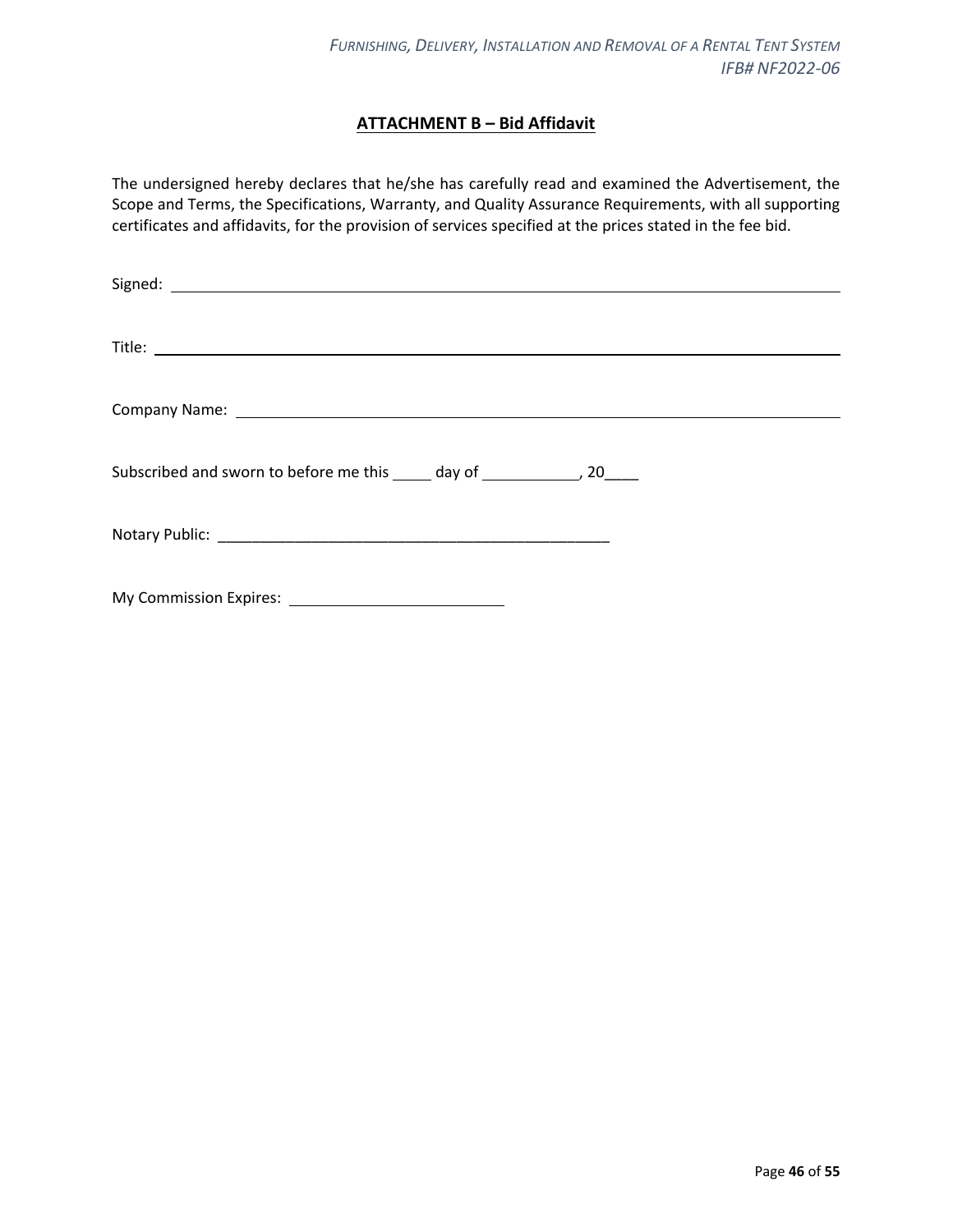## **ATTACHMENT C – Addendum Page**

<span id="page-46-0"></span>The undersigned acknowledges receipt of the following addenda to this IFB. (Include the number and date for each entry.)

| Addendum Number         |                                |
|-------------------------|--------------------------------|
| Addendum Number _______ | Dated ________________________ |
| Addendum Number _______ | Dated _______________________  |
| Addendum Number         | Dated ________________________ |
| Addendum Number _______ | Dated ______________________   |
| Addendum Number _______ |                                |
| Addendum Number _______ | Dated _______________________  |

Failure to acknowledge the receipt of all addenda may cause the bid to be considered non-responsive to this Invitation for Bid, which will require rejection of the bid.

Signature

Title

l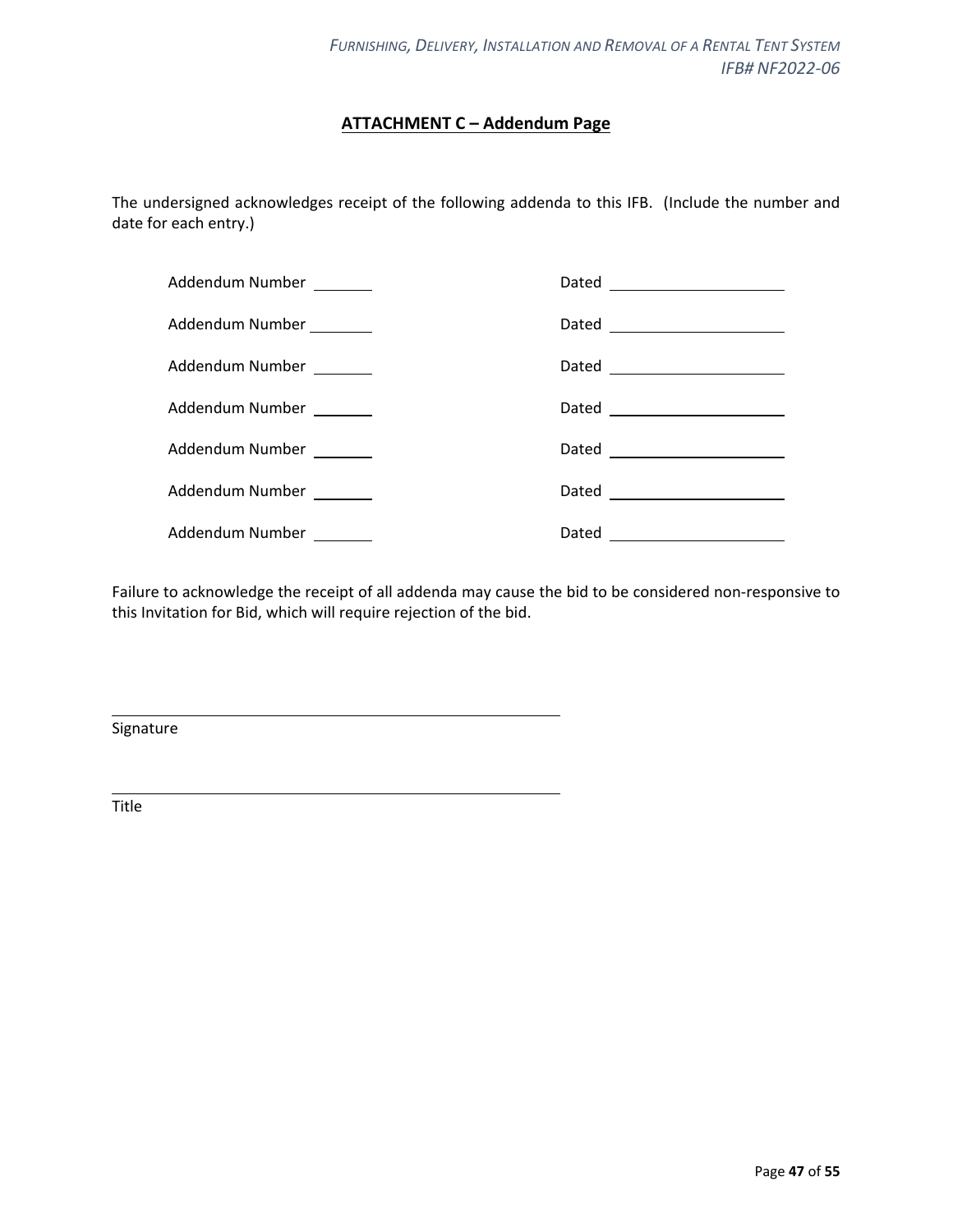## **ATTACHMENT D - Request for Clarifications / Approved Equals**

<span id="page-47-0"></span>

| Approved ______                                                                                                                                                                                                                |                            |
|--------------------------------------------------------------------------------------------------------------------------------------------------------------------------------------------------------------------------------|----------------------------|
| Denied                                                                                                                                                                                                                         |                            |
| Comments: North Comments: North Comments: North Comments: North Comments: North Comments: North Comments: North Comments: North Comments: North Comments: North Comments: North Comments: North Comments: North Comments: Nort |                            |
|                                                                                                                                                                                                                                |                            |
|                                                                                                                                                                                                                                |                            |
|                                                                                                                                                                                                                                | Date: ____________________ |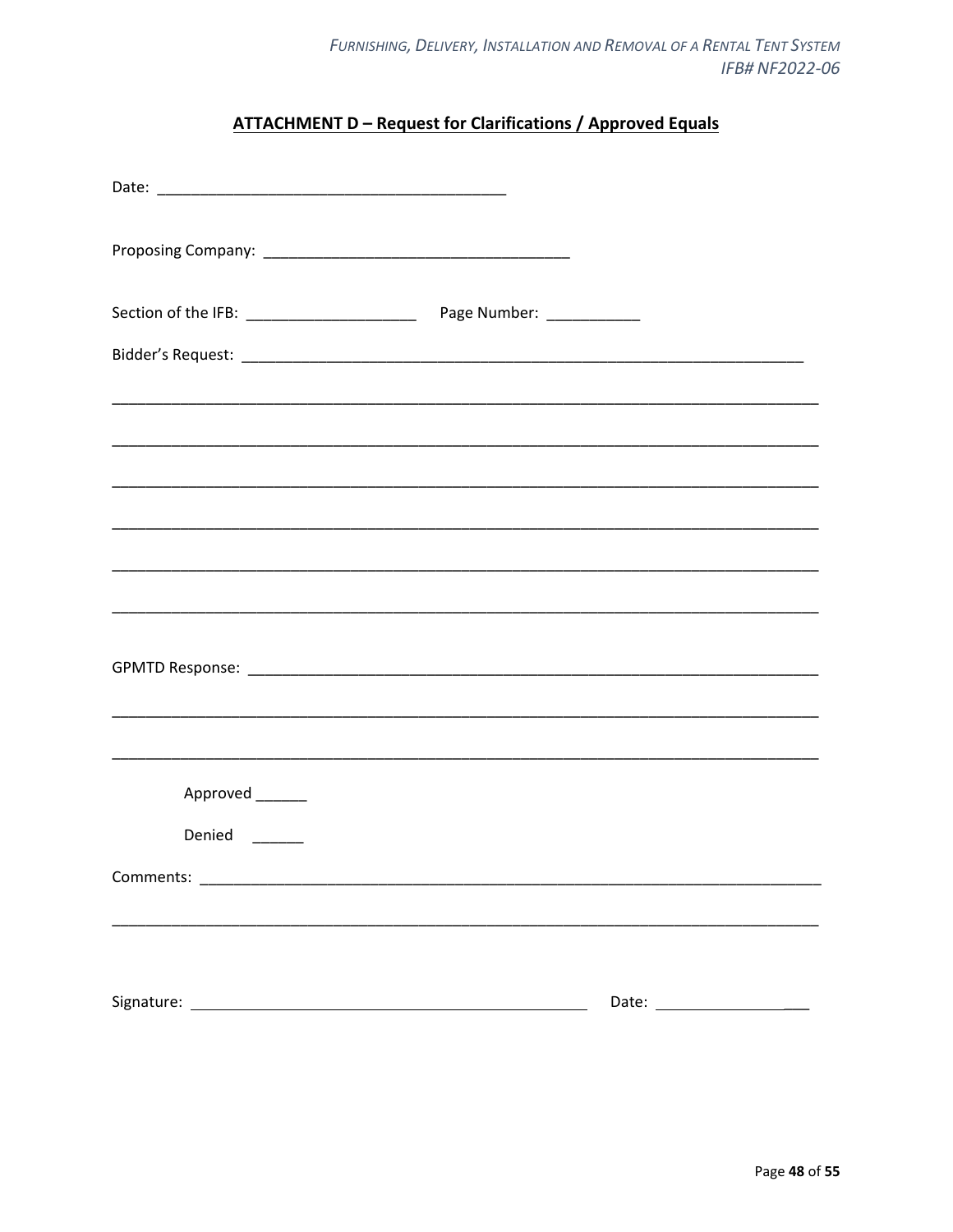## **ATTACHMENT E – Affidavit of Non-Collusion**

<span id="page-48-0"></span>I hereby swear (or affirm) under the penalty for perjury:

- 1. That I am the Bidder (if the Bidder is an individual), a partner in the bid (if the Bidder is a partnership), or an officer or employee of the proposing corporation having authority to sign on its behalf (if the Bidder is a corporation);
- 2. That the attached bid has been arrived at by the Bidder independently and have been submitted without collusion and without any agreement, understanding, or planned common course of action with any other vendor or materials, supplies, equipment, or service described in the Invitation for Bids, designed to limit independent bids or competition;
- 3. That the contents of this bid/proposal has not been communicated by the Bidder or its employees or agents to any person not an employee or agent of the Bidder or its surety on any bond furnished with the bid, and will not be communicated to any such person prior to the official opening of the bid; and
- 4. That I have fully informed myself regarding the accuracy of the statements made in the affidavit.

| Subscribed and sworn to before me this ________ day of __________________________, 20________ |  |
|-----------------------------------------------------------------------------------------------|--|
|                                                                                               |  |
|                                                                                               |  |

Bidder's Federal Employer Identification Number: (Number used on Employer's Quarterly Federal Tax Return)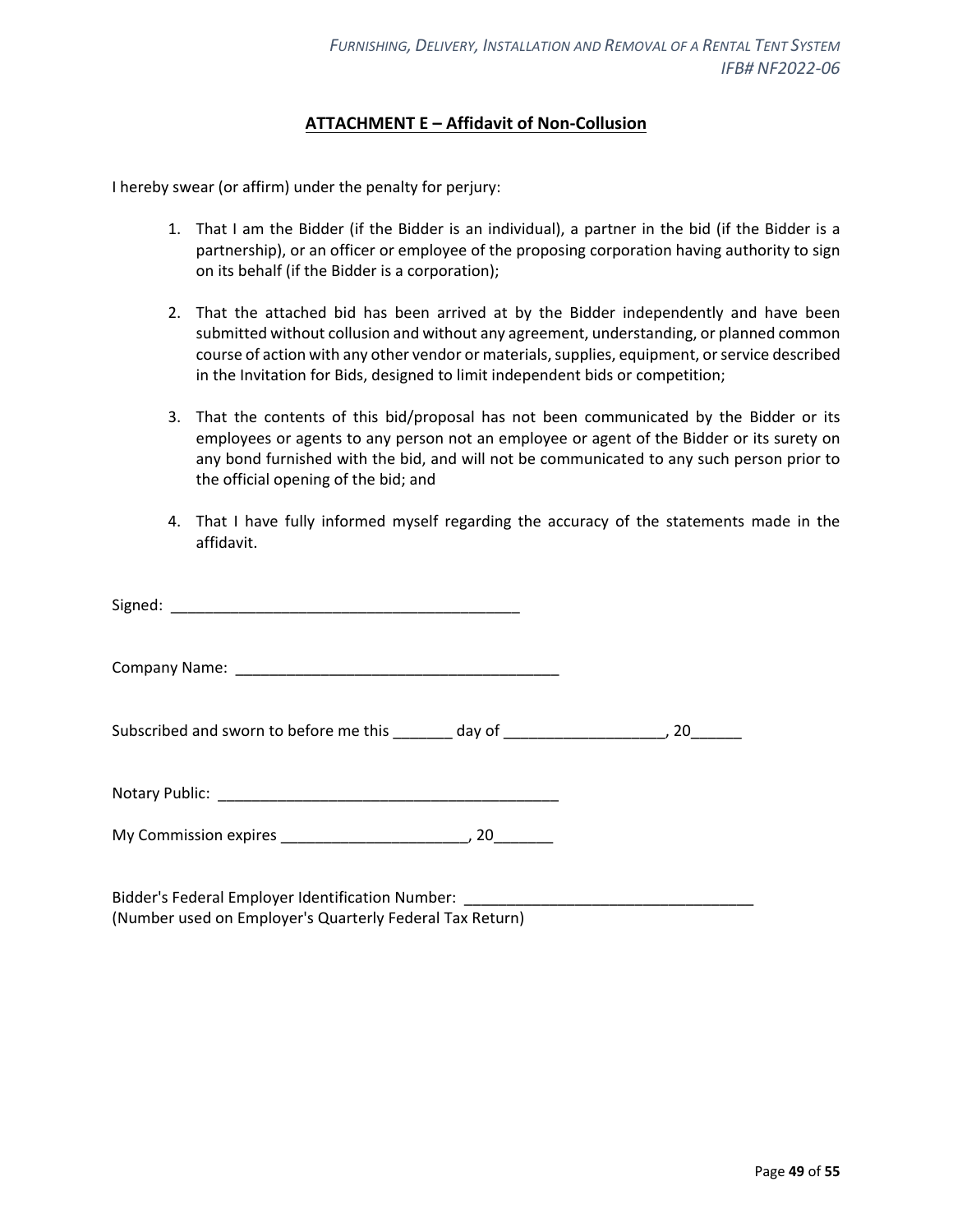## **ATTACHMENT F – Indemnity and Insurance Requirements**

<span id="page-49-0"></span>1. These are the Indemnity and Insurance Requirements for Contractors providing services or supplies to Greater Peoria Mass Transit District (GPMTD). By agreeing to perform the work or submitting a proposal, you verify that you comply with and agree to be bound by these requirements. If any additional Contract documents are executed, the actual Indemnity language and Insurance Requirements may include additional provisions as deemed appropriate by GPMTD.

2. You should check with your Insurance advisors to verify compliance and determine if additional coverage or limits may be needed to adequately insure your obligations under this agreement. These are the minimum required and do not in any way represent or imply that such coverage is sufficient to adequately cover the Contractor's liability under this agreement. The full coverage and limits afforded under Contractor's policies of Insurance shall be available to GPMTD and these Insurance Requirements shall not in any way act to reduce coverage that is broader or includes higher limits than those required. The Insurance obligations under this agreement shall be: 1—all the Insurance coverage and limits carried by or available to the Contractor; or 2—the minimum Insurance requirements shown in this agreement, whichever is greater. Any insurance proceeds in excess of the specified minimum limits and coverage required, which are applicable to a given loss, shall be available to GPMTD.

3. Contractor shall furnish the GPMTD with original Certificates of Insurance including all required amendatory endorsements (or copies of the applicable policy language effecting coverage required by this clause) and a copy of the Declarations and Endorsement Page of the CGL policy listing all policy endorsements to GPMTD before work begins. GPMTD reserves the right to require full-certified copies of all Insurance coverage and endorsements.

#### **I. INDEMNIFICATION**

To the fullest extent permitted by law, Contractor agrees to indemnify, and hold harmless, and upon request, defend GPMTD, its officers, directors, Board Members, employees, agents, representatives, volunteers, subsidiaries, successors, and assigns ("Indemnitees"), from any claim, liability, damage, expense, suit or demand (including, without limitation, reasonable attorneys' fees and court costs) for any losses, damages, injuries, or death to any persons including Contractor's employees or any Subcontractor's employees, or for damage or loss to any third-party property, arising out of or in any manner related to, based upon, or in connection with any operations, performance, breach, course or scope of Work, act, omissions, or presence upon, use, or other encountering of any property, facilities, personnel, vehicles, equipment, or operation of GPMTD by or involving GPMTD, Contractor or any of their employees, agents, representatives, facilities, vehicles, materials, equipment, or Subcontractors (regardless of tier) or anyone directly or indirectly employed by any of them, in any connection with the Work performed by or on behalf of Contractor, regardless of whether the Contractor is a party to any lawsuit. In that regard, this obligation to indemnify includes, without limitation, claims against GPMTD for GPMTD's own negligence or fault.

#### **II. INSURANCE**

All insurance required except for worker's compensation shall be endorsed to add Greater Peoria Mass Transit District, it's officials, Board members, employees, agents and volunteers to be added to all liabilities policies as additional insureds. The contractor's insurer will provide at least 30 days written notice of cancellation.

I have read and understand the above requirements and agree to be bound by them for any work performed for the GPMTD.

| Authorized Signature: |  | Date: |
|-----------------------|--|-------|
|-----------------------|--|-------|

| Printed name: |  |
|---------------|--|
|               |  |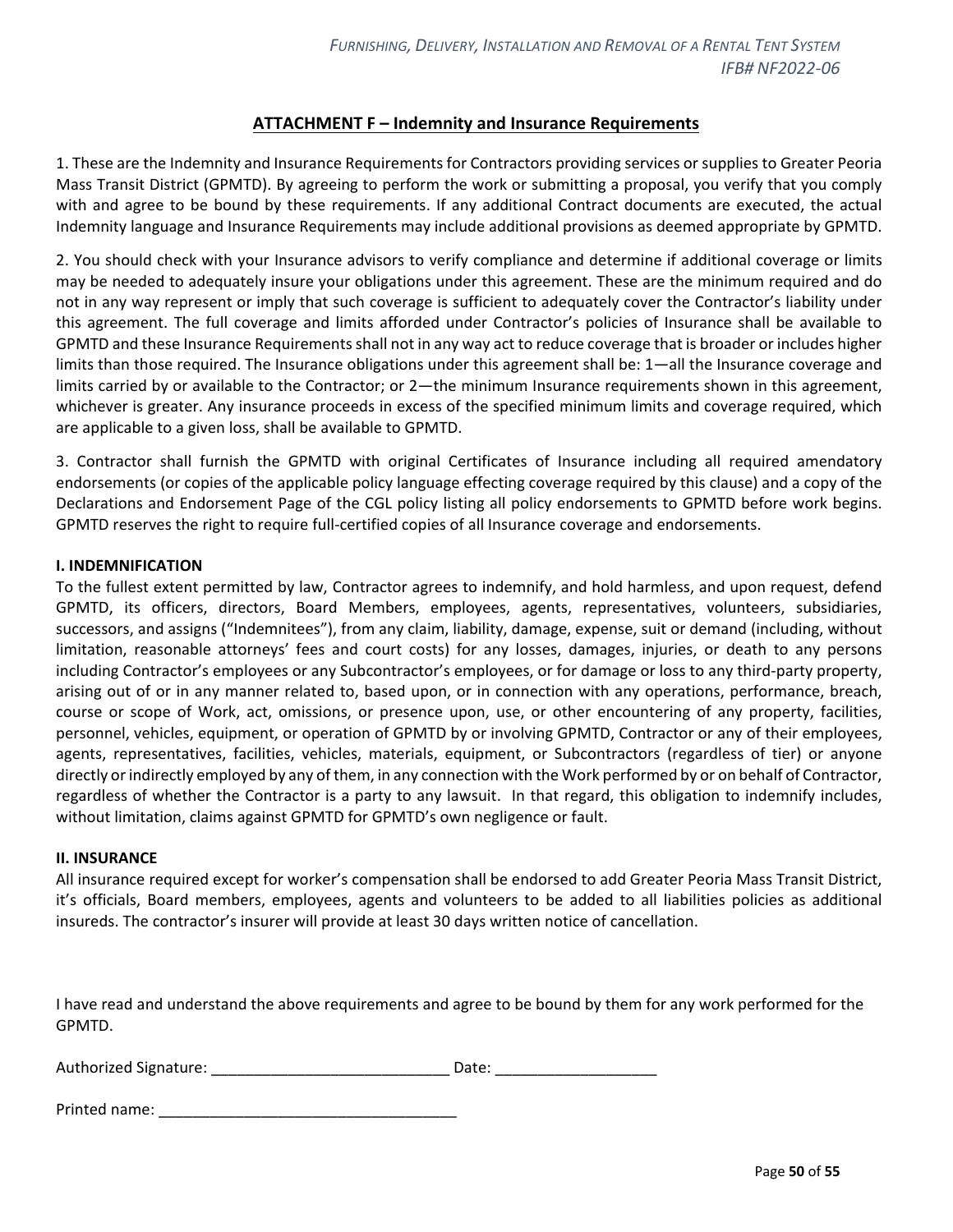## **ATTACHMENT G – Firm Data Sheet**

<span id="page-50-0"></span>The prime consultant is responsible for submitting the information requested below **for all firms on the project team, both prime and subcontractors**. All firms are to be reported on one combined sheet unless the number of firms requires the use of an additional sheet. Failure to submit complete data will result in the Expression of Interest not being considered.

| Firm's DBE<br>Status* | Firm's<br>Age | Firm's Annual<br><b>Gross Receipts</b> |
|-----------------------|---------------|----------------------------------------|
|                       |               |                                        |
|                       |               |                                        |
|                       |               |                                        |
|                       |               |                                        |
|                       |               |                                        |
|                       |               |                                        |
|                       |               |                                        |
|                       |               |                                        |
|                       |               |                                        |
|                       |               |                                        |
|                       |               |                                        |
|                       |               |                                        |
|                       |               |                                        |
|                       |               |                                        |
|                       |               |                                        |
|                       |               |                                        |
|                       |               |                                        |

\* Y = DBE-Certified by IDOT NA = Firm Not Claiming DBE Status N = Not DBE-Certified by IDOT IP = DBE-Certification In-Process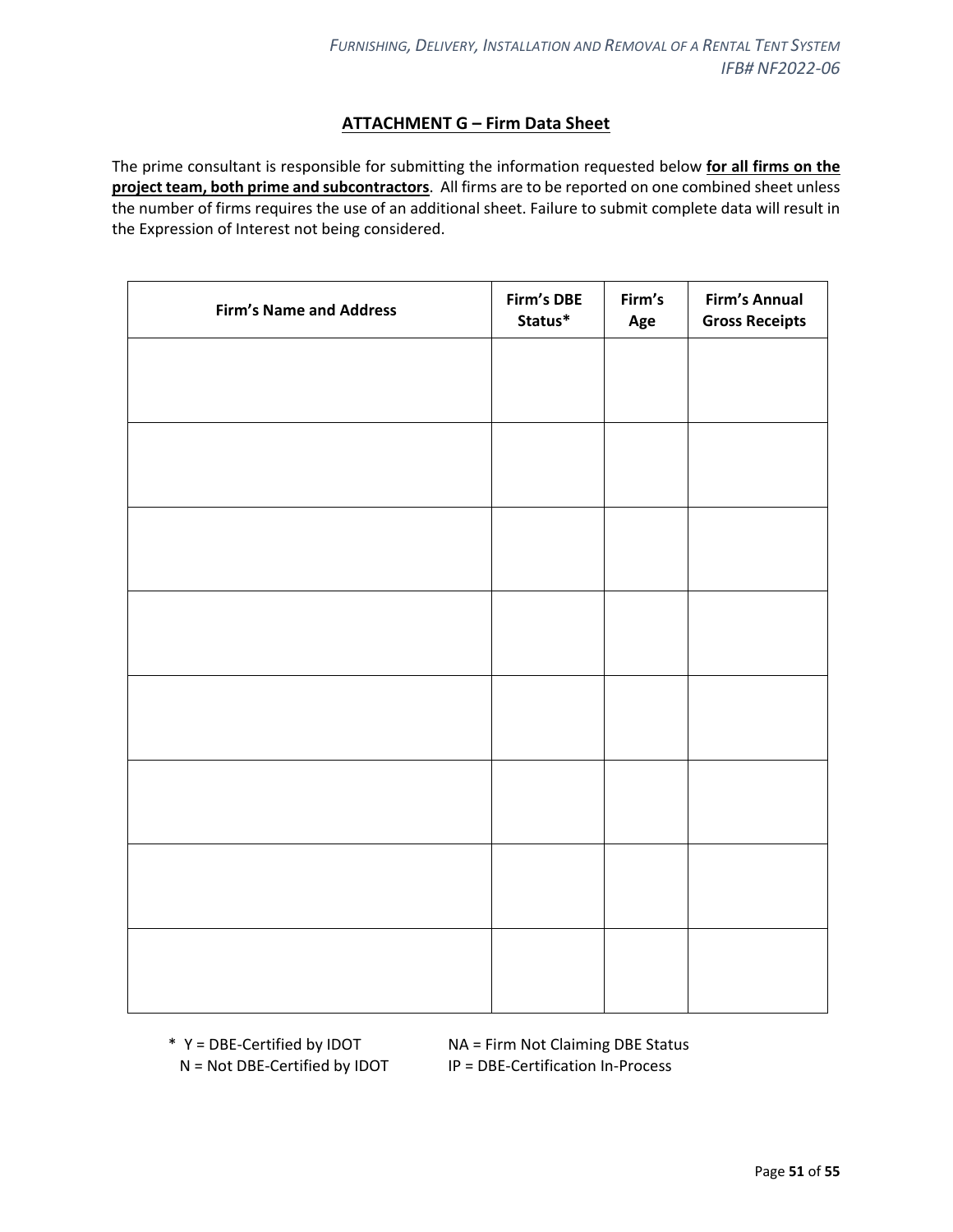## **ATTACHMENT H – Prompt Payment Affidavit Complete either (A) or (B), as applicable**

<span id="page-51-0"></span>**(A)** The undersigned affirms, to the best of his/her knowledge and belief, that:

- (1) The undersigned understands and agrees that the Contractor is required to pay all Subcontractors for all work that any Subcontractor has satisfactorily completed no later than thirty (30) days after the Contractor has received payment from GPMTD for that work.
- (2) The undersigned understands and agrees that the Contractor is required to pay retainage amounts, if any, to a Subcontractor no later than thirty (30) days after the GPMTD has released retainage to the Contractor for that portion of the work.
- (3) The undersigned understands and agrees that any delay in or postponement of payment to any Subcontractor by the Contractor requires the Contractor to demonstrate good cause and to receive prior written approval by GPMTD's General Manager or his/her authorized representative.
- (4) The undersigned understands and agrees that the GPMTD will not pay the Contractor for Services performed or Deliverables submitted unless and until the Contractor certifies that the Subcontractors have been promptly paid for the work or services they have performed under all previous payment requests, as evidenced by the filing with the GPMTD the Contractor's sworn statement that the Contractor has complied with the prompt payment requirements.

The undersigned solemnly declares and affirms under penalty of perjury that the above and foregoing are true and correct, and that he/she is authorized on behalf of the Contractor to sign this affidavit.

\_\_\_\_\_\_\_\_\_\_\_\_\_\_\_\_\_\_\_\_\_\_\_\_\_\_\_\_\_\_\_\_\_\_ \_\_\_\_\_\_\_\_\_\_\_\_\_\_\_\_\_\_\_\_\_\_\_\_\_\_\_\_\_\_\_\_\_\_

Signature **Company Name** 

\_\_\_\_\_\_\_\_\_\_\_\_\_\_\_\_\_\_\_\_\_\_\_\_\_\_\_\_\_\_\_\_\_\_ \_\_\_\_\_\_\_\_\_\_\_\_\_\_\_\_\_\_\_\_\_\_\_\_\_\_\_\_\_\_\_\_\_\_ Official's Name and Title Date

**(B)** The undersigned solemnly declares and affirms under penalty of perjury that no Subcontractors will be used in the performance of the work or services and, as such, the statutory prompt payment requirements are inapplicable. The undersigned further declares that he/she is authorized on behalf of the Contractor to sign this affidavit.

\_\_\_\_\_\_\_\_\_\_\_\_\_\_\_\_\_\_\_\_\_\_\_\_\_\_\_\_\_\_\_\_\_\_ \_\_\_\_\_\_\_\_\_\_\_\_\_\_\_\_\_\_\_\_\_\_\_\_\_\_\_\_\_\_\_\_\_\_

\_\_\_\_\_\_\_\_\_\_\_\_\_\_\_\_\_\_\_\_\_\_\_\_\_\_\_\_\_\_\_\_\_\_ \_\_\_\_\_\_\_\_\_\_\_\_\_\_\_\_\_\_\_\_\_\_\_\_\_\_\_\_\_\_\_\_\_\_

Signature Company Name

Official's Name and Title **Date** Date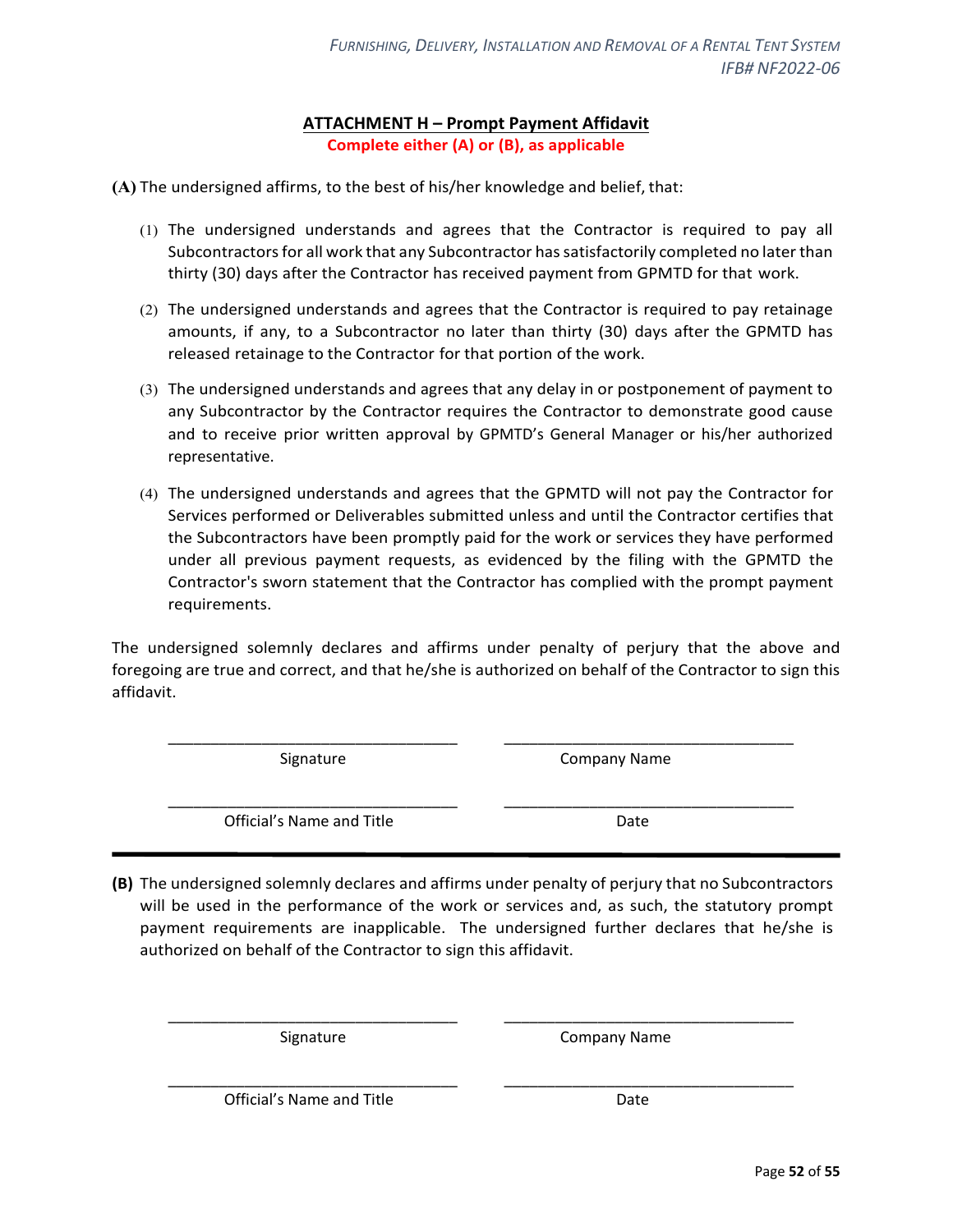## **ATTACHMENT I – Certifications of Compliance with Federal Lobbying Regulations**

<span id="page-52-0"></span>The undersigned certifies to the best of his/her knowledge and belief, that:

- 1. No Federal appropriated funds have been paid or will be paid, by or on behalf of the undersigned, to any person for influencing or attempting to influence an officer or employee of any agency, a member of Congress, an officer or employee of Congress, or an employee of a member of Congress in connection with the awarding of any Federal contract, the making of any Federal grant, the making of any Federal loan, the entering into of any cooperative agreement, and the extension, continuation, renewal amendment, or modification of any Federal contract, grant, loan, or cooperative agreement.
- 2. If any funds other than Federal appropriated funds have been paid or will be paid to any person for influencing or attempting to influence an officer or employee of any agency, a member of Congress, an officer or employee of Congress, or an employee of a member of Congress in connection with this Federal contract, grant, loan, or cooperative agreement, the undersigned shall complete and submit Standard Form LLL, "Disclosure Form to Report Lobbying," in accordance with its instructions.
- 3. The undersigned shall require that the language of this certification be included in the award documents for all sub-awards at all tiers (including subcontracts, sub-grants, and contracts under grants, loans, and cooperative agreements) and that all sub-recipients shall certify and disclose accordingly.

This certification is a material representation of fact upon which reliance was placed when this transaction was made or entered into. Submission of this certification is a prerequisite for making or entering into this transaction imposed by Section 1352, Title 31, U.S. Code. Any person who fails to file the required certification shall be subject to a civil penalty of not less than \$10,000 and not more than \$100,000 for each such failure.

By: \_\_\_\_\_\_\_\_\_\_\_\_\_\_\_\_\_\_\_\_\_\_

Signature of Company Official Date Date

Official's Title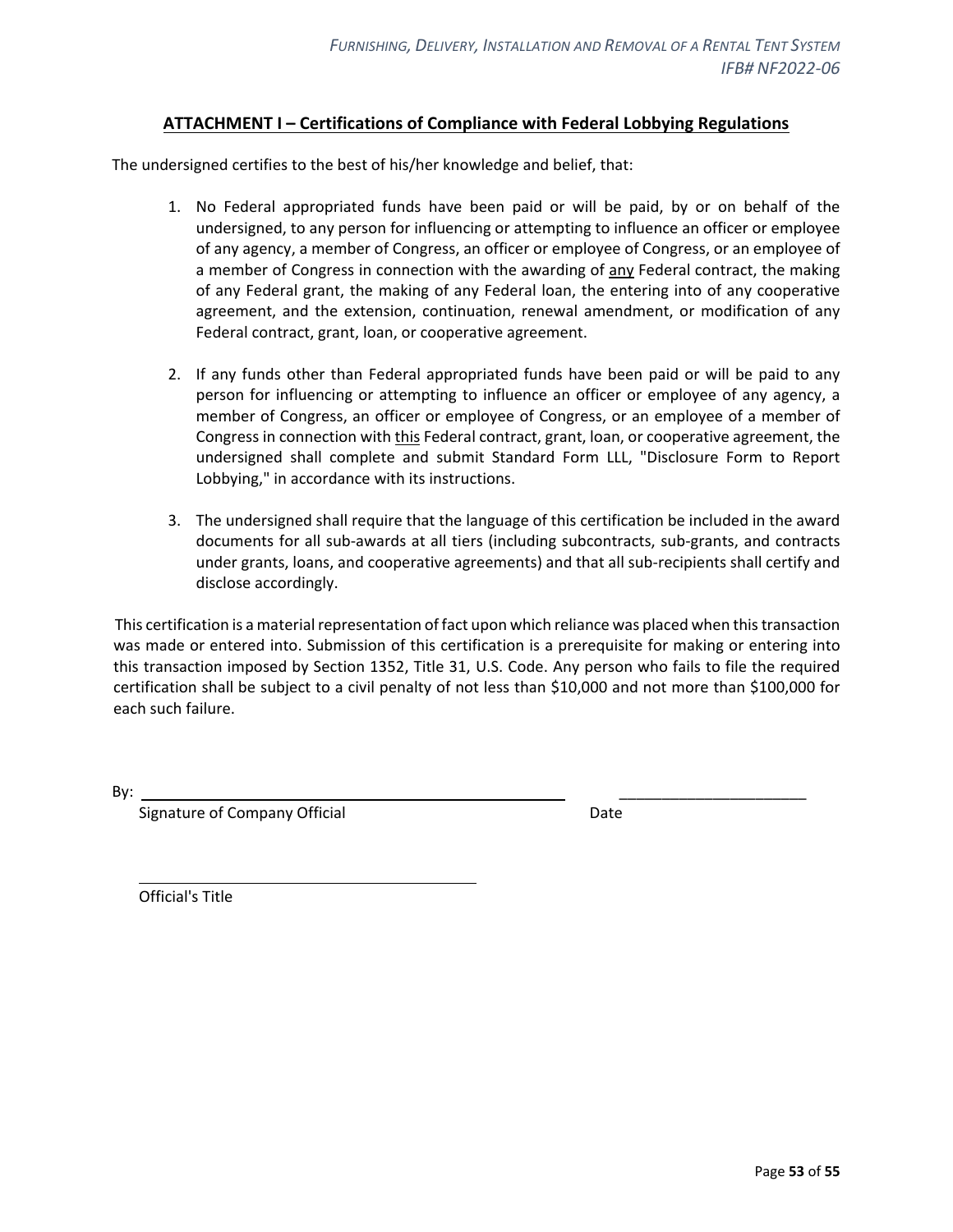## **ATTACHMENT J – Certificate of Compliance with Prevailing Wages**

<span id="page-53-0"></span>The Vendor shall agree to comply with the GPMTD Prevailing Wage requirements by signing and dating the following:

#### **PREVAILING WAGES**

The State of Illinois has enacted the "Prevailing Wage Act" 820 ILCS 130 et seq.

To the extent and as required by the "Prevailing Wage Act", the general prevailing rate of wages in this locality for laborers, mechanics and the workers engaged in construction of public works coming under the jurisdiction of the GPMTD is hereby ascertained to be the same as the prevailing rate of wages for construction work in Peoria County area as determined by the Department of Labor of the State of Illinois as of July of the current year.

Nothing herein contained shall be construed to apply said general prevailing rate of wages as herein ascertained to any work or employment except public works construction and landscaping construction of the GPMTD to the extent required by the aforesaid Act.

The Contractor shall promptly submit certified payrolls as required by the Illinois Prevailing Wage Act. An electronic database is provided by the Department of Labor to submit Certified Payroll within a Certified Transcript of Payroll Portal created and managed by the Department of Labor.

| By signature below, the Bidder/Proposer, | , agrees to comply with |
|------------------------------------------|-------------------------|
| this Prevailing Wage Ordinance.          |                         |

Signature of Bidder's Authorized Official

Print - Name and Title of Bidder's Authorized Official Date

\_\_\_\_\_\_\_\_\_\_\_\_\_\_\_\_\_\_